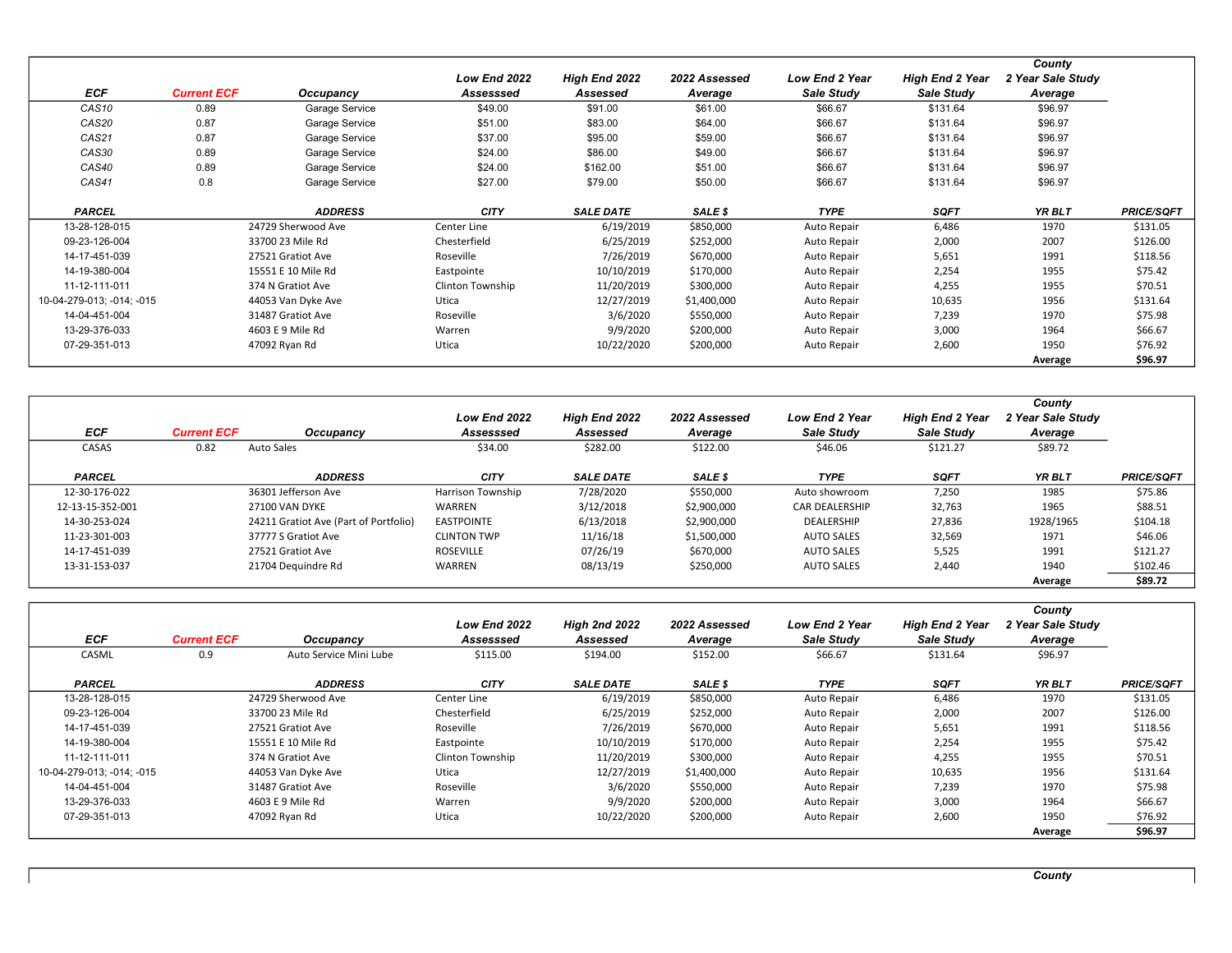|                     |                    |                                                    | Low End 2022            | High End 2022    | 2022 Assessed | Low End 2 Year    | <b>High End 2 Year</b> | 2 Year Sale Study |                   |
|---------------------|--------------------|----------------------------------------------------|-------------------------|------------------|---------------|-------------------|------------------------|-------------------|-------------------|
| <b>ECF</b>          | <b>Current ECF</b> | Occupancy                                          | Assesssed               | Assessed         | Average       | <b>Sale Study</b> | Sale Study             | Average           |                   |
| CAW10               | 0.74               | Car Wash Automatic                                 | \$82                    | \$168            | \$105         | \$54.53           | \$254.63               | \$120.02          |                   |
| CAW20               | 0.75               | Car Wash Automatic                                 | \$57                    | \$57             | \$57          | \$54.53           | \$254.63               | \$120.02          |                   |
| CAW30               | 0.85               | Car Wash Automatic                                 | \$72                    | \$83             | \$78          | \$54.53           | \$254.63               | \$120.02          |                   |
| CAW40               | 0.85               | Car Wash Automatic                                 | \$66                    | \$142            | \$104         | \$54.53           | \$254.63               | \$120.02          |                   |
| CAWS1               | 0.67               | Car Wash Automatic                                 | \$63                    | \$89             | \$76          | \$54.53           | \$254.63               | \$120.02          |                   |
| CAWS2               | 0.72               | Car Wash Automatic                                 | \$96                    | \$96             | \$96          | \$54.53           | \$254.63               | \$120.02          |                   |
| CAWS3               | 0.71               | Car Wash Automatic                                 | \$58                    | \$70             | \$62          | \$54.53           | \$254.63               | \$120.02          |                   |
| CAWS4               | 0.72               | Car Wash Automatic                                 | \$51                    | \$91             | \$67          | \$54.53           | \$254.63               | \$120.02          |                   |
| <b>PARCEL</b>       |                    | <b>ADDRESS</b>                                     | <b>CITY</b>             | <b>SALE DATE</b> | SALE \$       | <b>TYPE</b>       | <b>SQFT</b>            | <b>YR BLT</b>     | <b>PRICE/SQFT</b> |
| 10-04-427-019       |                    | 43434 Utica Rd                                     | <b>Sterling Heights</b> | 2/14/2020        | \$450,000     | 4 bay car wash    | 2,842                  | 1992              | \$158.34          |
| 13-21-353-011       |                    | 5949 E 10 Mile Rd                                  | WARREN                  | 07/13/18         | \$150,000     | <b>CAR WASH</b>   | 2,049                  | 1968              | \$73.21           |
| 13-04-201-011       |                    | 6800 E 14 Mile Rd                                  | WARREN                  | 10/10/18         | \$375,000     | car wash          | 3,353                  | 2003              | \$111.84          |
| 14-06-101-026       |                    | 32950 Hayes Rd                                     | <b>FRASER</b>           | 10/30/18         | \$475,000     | <b>CAR WASH</b>   | 4,247                  | 2001              | \$111.84          |
| 11-13-254-001       |                    | 260 N River Rd                                     | <b>MOUNT CLEMENS</b>    | 03/29/19         | \$195,000     | <b>CAR WASH</b>   | 3,424                  | 1995              | \$56.95           |
| 14-06-229-003       |                    | 32660 Utica Rd                                     | <b>FRASER</b>           | 06/24/19         | \$265,000     | <b>CAR WASH</b>   | 2,032                  | 1970              | \$130.41          |
| 13-26-353-014       |                    | 23270 Hoover Rd                                    | WARREN                  | 06/28/19         | \$200,000     | car wash          | 3,668                  | 1989              | \$54.53           |
| 14-09-277-032; -042 |                    | 20595 Wallace St (Part of Multi-Property Roseville |                         | 12/9/2020        | \$454,000     | Car wash          | 3,520                  | 1950              | \$128.98          |
|                     |                    |                                                    |                         |                  |               |                   |                        |                   | \$103.26          |
| 13-04-428-013       |                    | 31785 Van Dyke Ave                                 | Warren                  | 1/5/2021         | \$275,000     | Car wash - (Auto) | 1,080                  | 2005              | \$254.63          |
| 13-05-476-004       |                    | 31205 Mound Rd                                     | Warren                  | 07/03/19         | \$466,663     | CAR WASH (Auto)   | 4,440                  | 2001              | \$105.10          |
| 10-34-302-137       |                    | 33720 Van Dyke Ave                                 | <b>STERLING HEIGHTS</b> | 07/03/19         | \$455,000     | car wash (Auto)   | 3,452                  | 1970              | \$131.81          |
| 13-21-353-011       |                    | 5949 E 10 Mile Rd                                  | Warren                  | 1/14/2021        | \$125,000     | Specialty         | 2,049                  | 1968              | \$61.01           |
| 11-07-151-022       |                    | 42400 Hayes Rd                                     | Clinton Township        | 3/11/2020        | \$750,000     | Specialty (Auto)  | 4,884                  |                   | \$153.56          |
|                     |                    |                                                    |                         |                  |               |                   |                        | Average           | \$141.22          |

|                         |                    |                          |                         |                      |               |                              |                        | County            |                   |
|-------------------------|--------------------|--------------------------|-------------------------|----------------------|---------------|------------------------------|------------------------|-------------------|-------------------|
|                         |                    |                          | Low End 2022            | <b>High End 2022</b> | 2022 Assessed | <b>Low End 2 Year</b>        | <b>High End 2 Year</b> | 2 Year Sale Study |                   |
| <b>ECF</b>              | <b>Current ECF</b> | Occupancy                | Assesssed               | Assessed             | Average       | Sale Study                   | Sale Study             | Average           |                   |
| CBH10                   | 0.57               | Clubhouse/Fraternal      | \$47.00                 | \$85.00              | \$62.00       | \$14.56                      | \$170.65               | \$56.24           |                   |
| CBH <sub>20</sub>       | 0.57               | Clubhouse/Fraternal      | \$45.00                 | \$58.00              | \$51.00       | \$14.56                      | \$170.65               | \$56.24           |                   |
| CBH30                   | 0.61               | Clubhouse/Fraternal      | \$32.00                 | \$80.00              | \$57.00       | \$14.56                      | \$170.65               | \$56.24           |                   |
| CBH40                   | 0.61               | Clubhouse/Fraternal      | \$22.00                 | \$63.00              | \$37.00       | \$14.56                      | \$170.65               | \$56.24           |                   |
| CBH41                   | 0.6                | Clubhouse/Fraternal      | \$33.00                 | \$33.00              | \$33.00       | \$14.56                      | \$170.65               | \$56.24           |                   |
| <b>PARCEL</b>           |                    | <b>ADDRESS</b>           | <b>CITY</b>             | <b>SALE DATE</b>     | SALE \$       | <b>TYPE</b>                  | <b>SQFT</b>            | YR BLT            | <b>PRICE/SQFT</b> |
| 102-14-31-303-015       |                    | 21555 Gratiot Ave        | <b>EASTPOINTE</b>       | 7/22/2016            | \$35,000      | <b>FRATERNITY/CLUB HOUSE</b> | 2,404                  | 1945              | \$14.56           |
| 10-31-226-008           |                    | 34781 RYAN               | <b>STERLING HGTS</b>    | 2/20/2015            | \$550,000     | <b>CLUB HOUSE</b>            | 3,223                  | 1991              | \$170.65          |
| 14-32-105-003 & 126-037 |                    | 17500 9 MILE             | <b>EASTPOINTE</b>       | 12/18/2014           | \$58,000      | <b>HALL/FRATERN</b>          | 3,792                  | 1950              | \$15.30           |
| 109-14-27-428-029       |                    | 24409 Jefferson Ave      | SAINT CLAIR SHORES      | 8/19/2016            | \$450,000     | HALL/CLUBHOUSE               | 6,491                  |                   | \$69.33           |
| 14-06-228-012           |                    | 16644-16650 E 14 Mile Rd | <b>FRASER</b>           | 12/20/2016           | \$315,000     | <b>HALL</b>                  | 10,344                 | 1946              | \$30.45           |
| 02-14-31-459-001        |                    | 16435 E 8 Mile Rd        | <b>EASTPOINTE</b>       | 4/24/2018            | \$540,000     | <b>HALL/CHURCH</b>           | 12,888                 | 1962              | \$41.90           |
| 16-11-33-102-011 & -013 |                    | 34701 Groesbeck Hwy      | <b>CLINTON TOWNSHIP</b> | 5/18/2017            | \$750,000     | <b>HALL</b>                  | 27,782                 | 1968              | \$27.00           |
| 12-13-05-101-009        |                    | 4090 FOURTEEN MILE       | <b>WARREN</b>           | 8/28/2017            | \$4,110,000   | <b>HALL</b>                  | 50,891                 | 1971              | \$80.76           |
|                         |                    |                          |                         |                      |               |                              |                        | Average           | \$56.24           |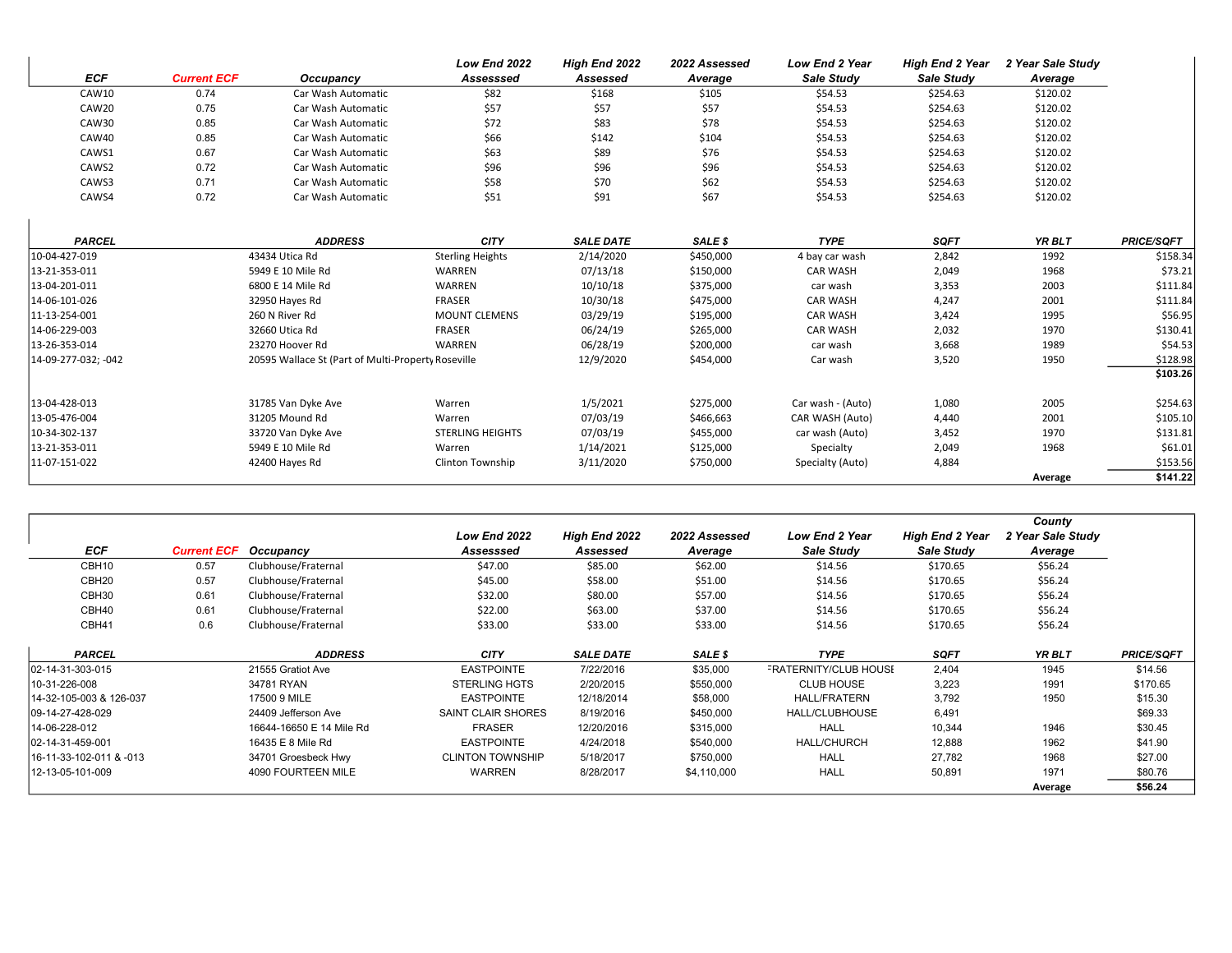|                           |                              |                           | Low End 2022  | <b>High End 2022</b> | 2022 Assessed | <b>Low End 2 Year</b> | <b>High End 2 Year</b> | County<br>2 Year Sale Study |                   |
|---------------------------|------------------------------|---------------------------|---------------|----------------------|---------------|-----------------------|------------------------|-----------------------------|-------------------|
| ECF                       | <b>Current ECF</b> Occupancy |                           | Assesssed     | Assessed             | Average       | Sale Study            | Sale Study             | Average                     |                   |
| CBL <sub>1</sub>          | 0.45                         | <b>CBL1 BOWLING ALLEY</b> | \$29.00       | \$40.00              | \$34.00       | \$14.11               | \$38.28                | \$24.61                     |                   |
| CBL <sub>2</sub>          | 0.59                         | <b>CBL2 BOWLING ALLEY</b> | \$30.00       | \$30.00              | \$30.00       | \$14.11               | \$38.28                | \$24.61                     |                   |
| <b>PARCEL</b>             |                              | <b>ADDRESS</b>            | <b>CITY</b>   | <b>SALE DATE</b>     | SALE \$       | <b>TYPE</b>           | <b>SQFT</b>            | <b>YR BLT</b>               | <b>PRICE/SQFT</b> |
| 12-13-04-278-008          |                              | 31925 Van Dyke Ave        | <b>WARREN</b> | 9/27/2017            | \$990,000     | <b>BOWLING ALLEY</b>  | 46,198                 | 1964                        | \$21.43           |
| 13-31-278-018             |                              | 22323 Ryan Rd             | <b>WARREN</b> | 04/05/19             | \$380,000     | <b>BOWLING</b>        | 26,940                 | 1969                        | \$14.11           |
| 13-17-427-012 -010 & -023 |                              | 27663 Mound Rd            | <b>WARREN</b> | 06/19/19             | \$1,200,000   | <b>BOWLING</b>        | 31.344                 | 1957                        | \$38.28           |
|                           |                              |                           |               |                      |               |                       |                        | Average                     | \$24.61           |

|               | ECF                               | <b>Current ECF</b> Occupancy                  | Low End 2022<br>Assesssed | <b>High End 2022</b><br>Assessed | 2022 Assessed<br>Average | <b>Low End 2 Year</b><br>Sale Study | <b>High End 2 Year</b><br>Sale Study | County<br>2 Year Sale Study<br>Average |                   |
|---------------|-----------------------------------|-----------------------------------------------|---------------------------|----------------------------------|--------------------------|-------------------------------------|--------------------------------------|----------------------------------------|-------------------|
|               | <b>CCGF</b>                       | <b>Commercial Canabis &amp; Grow Facility</b> | \$27.00                   | \$122.00                         | \$74.00                  | \$25.18                             | \$94.35                              | \$60.97                                |                   |
| <b>PARCEL</b> |                                   | <b>ADDRESS</b>                                | <b>CITY</b>               | <b>SALE DATE</b>                 | SALE \$                  | <b>TYPE</b>                         | <b>SQFT</b>                          | <b>YR BLT</b>                          | <b>PRICE/SQFT</b> |
|               | 13-24-377-003<br>After renovation | 14033 Achyl                                   | Warren                    | 7/28/2021                        | \$1,087,541              | Cannabis                            | 9,000                                | 1986                                   | \$120.84          |
|               | 13-27-426-035<br>After renovation | 23751 Hoover                                  | Warren                    | 5/14/2021                        | \$10,250,000             | Cannabis                            | 65,521                               | 1951                                   | \$156.44          |
|               | 13-24-354-002<br>After renovation | 14009 Achyl                                   | Warren                    | 2/13/2020                        | \$1,200,000              | Cannabis                            | 8,000                                | 1963                                   | \$150.00          |
|               |                                   |                                               |                           |                                  |                          |                                     |                                      | Average                                | \$142.43          |

| <b>ECF</b>        | <b>Current ECF</b> | Occupancy              | <b>Low End 2022</b><br>Assesssed | <b>High End 2022</b><br>Assessed | 2022 Assessed<br>Average | <b>Low End 2 Year</b><br>Sale Study | <b>High End 2 Year</b><br>Sale Study | County<br>2 Year Sale Study<br>Average |                   |
|-------------------|--------------------|------------------------|----------------------------------|----------------------------------|--------------------------|-------------------------------------|--------------------------------------|----------------------------------------|-------------------|
| CCS <sub>10</sub> | 0.8                | <b>Conv Store</b>      | \$65.00                          | \$89.00                          | \$77.00                  | \$32.89                             | \$131.94                             | \$84.41                                |                   |
| CCS <sub>20</sub> | 0.97               | <b>Conv Store</b>      | \$63.00                          | \$145.00                         | \$93.00                  | \$32.89                             | \$131.94                             | \$84.41                                |                   |
| CCS21             | 0.97               | <b>Conv Store</b>      | \$79.00                          | \$93.00                          | \$85.00                  | \$32.89                             | \$131.94                             | \$84.41                                |                   |
| CCS30             | 1.02               | <b>Conv Store</b>      | \$49.00                          | \$121.00                         | \$81.00                  | \$32.89                             | \$131.94                             | \$84.41                                |                   |
| CCS40             | 1.02               | <b>Conv Store</b>      | \$54.00                          | \$115.00                         | \$81.00                  | \$32.89                             | \$131.94                             | \$84.41                                |                   |
| CCS41             | 1.02               | <b>Conv Store</b>      | \$54.00                          | \$98.00                          | \$70.00                  | \$32.89                             | \$131.94                             | \$84.41                                |                   |
| <b>PARCEL</b>     |                    | <b>ADDRESS</b>         | <b>CITY</b>                      | <b>SALE DATE</b>                 | SALE \$                  | <b>TYPE</b>                         | <b>SQFT</b>                          | YR BLT                                 | <b>PRICE/SQFT</b> |
| 14-29-355-034     |                    | 17423 E 9 Mile Rd      | Eastpointe                       | 12/22/2020                       | \$211,000                | convienence                         | 3,968                                | 1965                                   | \$53.18           |
| 14-06-229-004     |                    | 32640 Utica Rd         | Fraser                           | 12/4/2020                        | \$475,000                | convienence                         | 3,600                                | 1991                                   | \$131.94          |
| 11-12-201-012     |                    | 24531 Henry B Joy Blvd | Harrison Township                | 10/9/2020                        | \$100,000                | convienence                         | 3,040                                | 1984                                   | \$32.89           |
| 13-31-279-035     |                    | 22021 Ryan Rd          | Warren                           | 1/29/2020                        | \$215,000                | convienence                         | 2,770                                | 1976                                   | \$77.62           |
| 14-22-326-021     |                    | 26419 Harper Ave       | <b>Saint Clair Shores</b>        | 5/6/2019                         | \$200,000                | convienence                         | 1,582                                | 1954                                   | \$126.42          |
|                   |                    |                        |                                  |                                  |                          |                                     |                                      | Average                                | \$84.41           |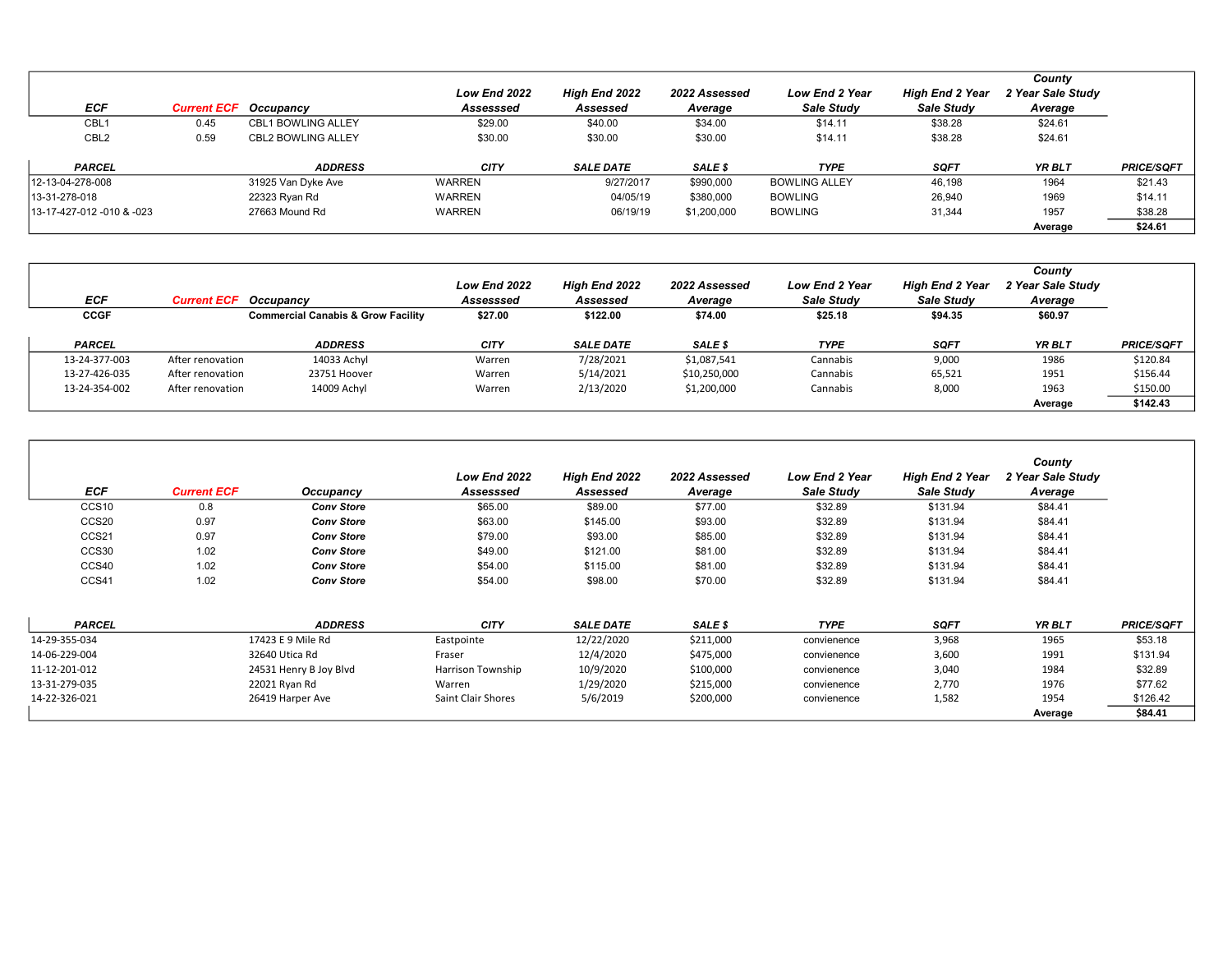|                   |                    |                  |                         |                  |               |                       |                        | County            |                   |
|-------------------|--------------------|------------------|-------------------------|------------------|---------------|-----------------------|------------------------|-------------------|-------------------|
|                   |                    |                  | Low End 2022            | High End 2022    | 2022 Assessed | <b>Low End 2 Year</b> | <b>High End 2 Year</b> | 2 Year Sale Study |                   |
| <b>ECF</b>        | <b>Current ECF</b> | Occupancy        | Assesssed               | Assessed         | Average       | Sale Study            | Sale Study             | Average           |                   |
| CDC <sub>10</sub> | 0.83               | Day Care         | \$78.00                 | \$175.00         | \$111.00      | \$89.32               | \$181.37               | \$131.90          |                   |
| CDC22             | 0.83               | Day Care         | \$94.00                 | \$94.00          | \$94.00       | \$89.32               | \$181.37               | \$131.90          |                   |
| CDC30             | 0.85               | Day Care         | \$60.00                 | \$60.00          | \$60.00       | \$89.32               | \$181.37               | \$131.90          |                   |
| CDC40             | 0.83               | Day Care         | \$55.00                 | \$55.00          | \$55.00       | \$89.32               | \$181.37               | \$131.90          |                   |
| <b>PARCEL</b>     |                    | <b>ADDRESS</b>   | <b>CITY</b>             | <b>SALE DATE</b> | SALE \$       | <b>TYPE</b>           | <b>SQFT</b>            | <b>YR BLT</b>     | <b>PRICE/SQFT</b> |
| 11-32-101-019     |                    | 34760 GARFIELD   | <b>FRASER</b>           | 3/18/2015        | \$429,825     | DAY CARE              | 4,812                  | 1984              | \$89.32           |
| 10-10-12-100-029  |                    | 13810 19 Mile Rd | <b>STERLING HEIGHTS</b> | 10/31/2017       | \$1,850,000   | <b>DAYCARE</b>        | 10,200                 | 1999              | \$181.37          |
| 10-12-100-030     |                    | 13830 19 Mile Rd | <b>STERLING HEIGHTS</b> | 07/30/18         | \$623,500     | DAY CARE              | 4,988                  | 1983              | \$125.00          |
|                   |                    |                  |                         |                  |               |                       |                        | Average           | \$131.90          |

|               |                    |                                   | Low End 2022            | High End 2022    | 2022 Assessed | <b>Low End 2 Year</b>       | <b>High End 2 Year</b> | County<br>2 Year Sale Study |                   |
|---------------|--------------------|-----------------------------------|-------------------------|------------------|---------------|-----------------------------|------------------------|-----------------------------|-------------------|
| ECF           | <b>Current ECF</b> | Occupancy                         | Assesssed               | Assessed         | Average       | <b>Sale Study</b>           | Sale Study             | Average                     |                   |
| <b>CFCLN</b>  | 0.65               | Fitness Cent. Over 30,000 sf      | \$22.00                 | \$101.00         | \$61.00       | \$263.85                    | \$269.88               | \$266.87                    |                   |
| <b>CFCMN</b>  | 0.63               | Finess Center Under 30,000 sf NOR | \$33.00                 | \$83.00          | \$56.00       | \$24.49                     | \$40.44                | \$33.96                     |                   |
| <b>CFCMS</b>  | 0.75               | Fitness Cent. Over 30,000 sf SOU  | \$44.00                 | \$44.00          | \$44.00       | \$24.49                     | \$269.88               | \$127.12                    |                   |
| <b>PARCEL</b> |                    | <b>ADDRESS</b>                    | <b>CITY</b>             | <b>SALE DATE</b> | SALE \$       | <b>TYPE</b>                 | <b>SQFT</b>            | <b>YR BLT</b>               | <b>PRICE/SQFT</b> |
| 11-28-451-012 |                    | 35700 Groesbeck Hwy               | <b>CLINTON TOWNSHIP</b> | 05/02/19         | \$637,500     | <b>FITNESS</b>              | 26.026                 | 1993                        | \$24.49           |
| 10-34-151-025 |                    | 8200 Irvina                       | <b>STERLING HGTS</b>    | 11/24/2020       | \$650,000     | <b>HEALTH CLUB</b>          | 17.600                 | 1978                        | \$36.93           |
| 10-17-226-008 |                    | 40760 BRENTWOOD                   | <b>STERLING HGTS</b>    | 1/15/2016        | \$550,000     | <b>FITNESS</b>              | 13.600                 | 1974                        | \$40.44           |
| 14-04-379-025 |                    | 31055 GRATIOT                     | <b>ROSEVILLE</b>        | 12/19/2014       | \$10.835.000  | <b>BIG BOX - LA FITNESS</b> | 41.065                 | 2014                        | \$263.85          |
| 14-33-378-002 |                    | 20701 E 8 Mile Rd                 | SAINT CLAIR SHORES      | 11/22/2016       | \$9,900,000   | <b>HEALTH CLUB</b>          | 36,683                 | 1982                        | \$269.88          |
|               |                    |                                   |                         |                  |               |                             |                        | Average                     | \$127.12          |

|               |                    |                       |                         |                  |               |                    |                        | County            |                   |
|---------------|--------------------|-----------------------|-------------------------|------------------|---------------|--------------------|------------------------|-------------------|-------------------|
|               |                    |                       | Low End 2022            | High End 2022    | 2022 Assessed | Low End 2 Year     | <b>High End 2 Year</b> | 2 Year Sale Study |                   |
| <b>ECF</b>    | <b>Current ECF</b> | Occupancy             | Assesssed               | Assessed         | Average       | Sale Study         | Sale Study             | Average           |                   |
| CGCL          | 1.05               | CGCL Gas Conv. Large  | \$109.00                | \$378.00         | \$254.00      | \$145.43           | \$1,166.67             | \$416.73          |                   |
| <b>CGCM</b>   | 1.05               | CGCM Gas Conv. Medium | \$178.00                | \$374.00         | \$242.00      | \$145.43           | \$1,166.67             | \$416.73          |                   |
| CGCS          | 1.05               | CGCS Gas Conv. Small  | \$311.00                | \$4,188.00       | \$1,311.00    | \$145.43           | \$1,166.67             | \$416.73          |                   |
| <b>CGSB</b>   | 1.03               | CGSB Gas Service Bay  | \$129.00                | \$203.00         | \$165.00      | \$145.43           | \$1,166.67             | \$416.73          |                   |
| <b>PARCEL</b> |                    | <b>ADDRESS</b>        | <b>CITY</b>             | <b>SALE DATE</b> | SALE \$       | <b>TYPE</b>        | <b>SQFT</b>            | YR BLT            | <b>PRICE/SQFT</b> |
| 13-06-479-013 |                    | 31025 Ryan Rd         | Warren                  | 03/08/19         | \$700,000     | <b>GAS STATION</b> | 1,000                  | 1988              | \$700.00          |
| 11-31-478-022 |                    | 16635 E 14 Mile Rd    | Fraser                  | 05/24/19         | \$449,000     | <b>GAS STATION</b> | 1,246                  | 1965              | \$360.35          |
| 10-29-226-050 |                    | 36945 Mound Rd        | <b>Sterling Heights</b> | 05/30/19         | \$2,800,000   | <b>GAS STATION</b> | 2,400                  | 1998              | \$1,166.67        |
| 14-04-276-020 |                    | 19901 Masonic Blvd    | Roseville               | 06/07/19         | \$700,000     | <b>GAS STATION</b> | 3,299                  | 1999              | \$212.19          |
| 14-20-129-024 |                    | 26701 Gratiot Ave     | Roseville               | 07/31/19         | \$750,000     | <b>GAS STATION</b> | 1,765                  | 1996              | \$424.93          |
| 14-04-451-004 |                    | 31487 Gratiot Ave     | Roseville               | 3/6/2020         | \$550,000     | <b>GAS STATION</b> | 4,916                  | 1970              | \$111.88          |
| 13-35-101-024 |                    | 11700 E 9 Mile Rd     | Warren                  | 3/26/2020        | \$175,000     | <b>GAS STATION</b> | 1,045                  | 1985              | \$167.46          |
| 13-25-126-003 |                    | 24991 Groesbeck Hwy   | Warren                  | 4/16/2020        | \$250,000     | <b>GAS STATION</b> | 1,719                  | 1968              | \$145.43          |
| 09-17-376-020 |                    | 27925 23 Mile Rd      | Chesterfield            | 11/12/2020       | \$1,200,000   | <b>GAS STATION</b> | 3,000                  | 2000              | \$400.00          |
| 09-24-203-033 |                    | 35512 23 Mile Rd      | New Baltimore           | 8/5/2020         | \$600,000     | <b>GAS STATION</b> | 1,241                  | 1984              | \$483.48          |
| 11-28-228-003 |                    | 36887 Groesbeck Hwy   | Clinton Township        | 9/22/2020        | \$1,500,000   | <b>GAS STATION</b> | 3,644                  | 2002              | \$411.64          |
|               |                    |                       |                         |                  |               |                    |                        | Average           | \$416.73          |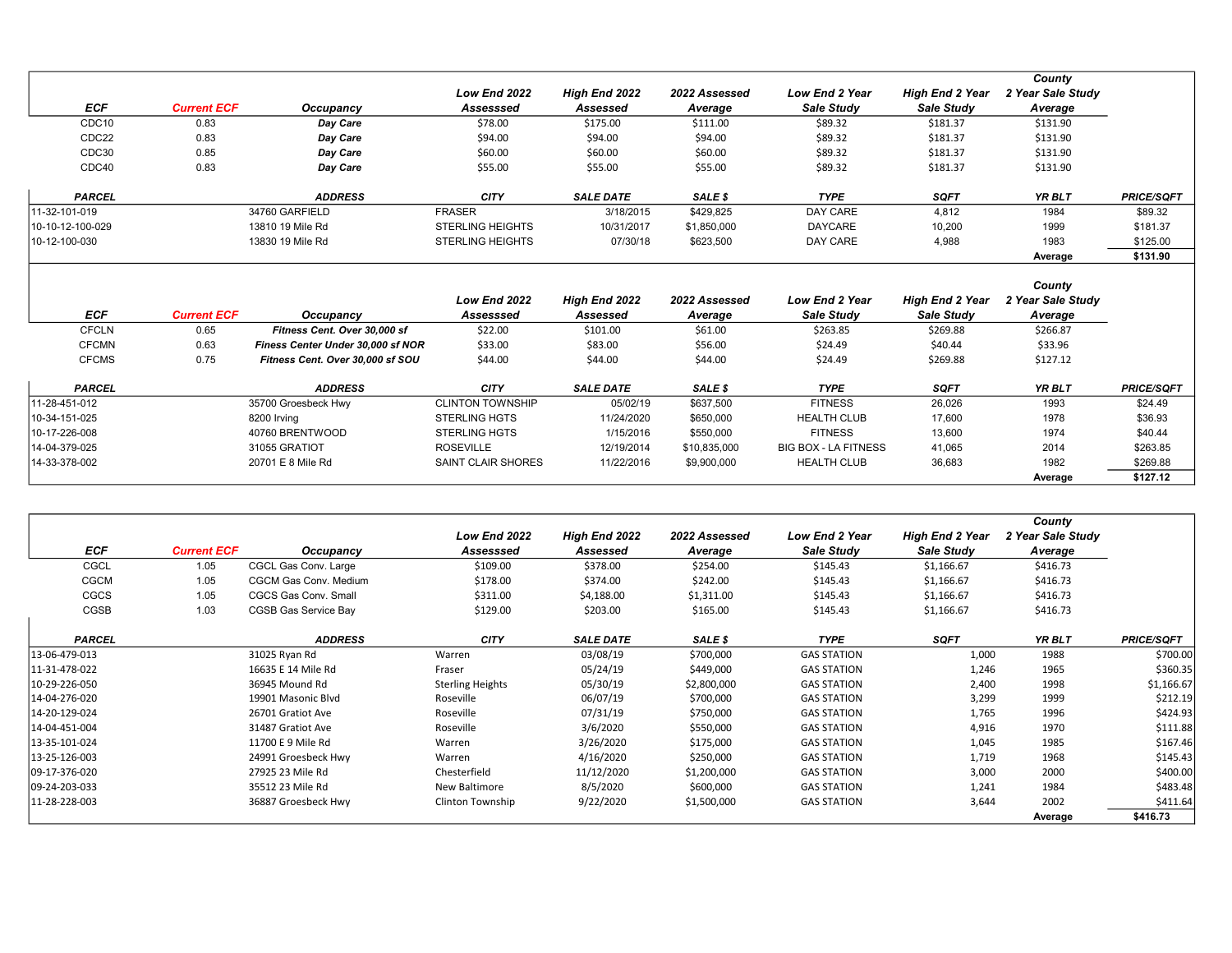|                        |                    |                            |                         |                  |               |                       |                        | County            |                   |
|------------------------|--------------------|----------------------------|-------------------------|------------------|---------------|-----------------------|------------------------|-------------------|-------------------|
|                        |                    |                            | Low End 2022            | High End 2022    | 2022 Assessed | <b>Low End 2 Year</b> | <b>High End 2 Year</b> | 2 Year Sale Study |                   |
| <b>ECF</b>             | <b>Current ECF</b> | Occupancy                  | Assesssed               | Assessed         | Average       | Sale Study            | Sale Study             | Average           |                   |
| CHS <sub>10</sub>      | 0.62               | CHS10 HEALTH SERV          | \$65.00                 | \$82.00          | \$73.00       | \$25.08               | \$120.63               | \$64.23           |                   |
| CHS <sub>20</sub>      | 0.62               | CHS20 HEALTH SERV          | \$76.00                 | \$138.00         | \$101.00      | \$25.08               | \$120.63               | \$64.23           |                   |
| CHS21                  | 0.83               | <b>CHS21 HEALTH SERV</b>   | \$101.00                | \$101.00         | \$101.00      | \$25.08               | \$120.63               | \$64.23           |                   |
| CHS22                  | 0.67               | CHS22 Health Senior Living | \$65.00                 | \$100.00         | \$76.00       | \$25.08               | \$120.63               | \$64.23           |                   |
| CHS <sub>23</sub>      | 0.66               | CHS23 Health Senior Living | \$63.00                 | \$118.00         | \$79.00       | \$25.08               | \$120.63               | \$64.23           |                   |
| CHS30                  | 0.67               | CHS30 HEALTH SERV          | \$49.00                 | \$152.00         | \$97.00       | \$25.08               | \$120.63               | \$64.23           |                   |
| CHS41                  | 0.66               | CHS41 HEALTH SERV          | \$64.00                 | \$64.00          | \$64.00       | \$25.08               | \$120.63               | \$64.23           |                   |
| <b>PARCEL</b>          |                    | <b>ADDRESS</b>             | <b>CITY</b>             | <b>SALE DATE</b> | SALE \$       | <b>TYPE</b>           | <b>SQFT</b>            | YR BLT            | <b>PRICE/SQFT</b> |
| 13-04-302-003          |                    | 31730 Mound Rd             | Warren                  | 10/20/2020       | \$165,000     | Funeral Home          | 6,578                  | 1898              | \$25.08           |
| 12-13-08-351-042       |                    | 29440 RYAN                 | WARREN                  | 2/13/2018        | \$850,000     | <b>Funeral Home</b>   | 7,968                  | 1975              | \$106.68          |
| 11-05-300-011          |                    | 43300 Garfield Rd          | <b>CLINTON TOWNSHIP</b> | 6/30/2016        | \$1,000,000   | <b>Funeral Home</b>   | 8,290                  | 2006              | \$120.63          |
| 14-31-155-021 &303-014 |                    | 21705 GRATIOT              | <b>EASTPOINTE</b>       | 7/25/2016        | \$420,000     | <b>Funeral Home</b>   | 9,544                  | 1900              | \$44.01           |
| 14-32-253-008          |                    | 22121 kelly                | <b>EASTPOINTE</b>       | 12/23/2014       | \$265,000     | <b>Funeral Home</b>   | 10,710                 | 1961              | \$24.74           |
|                        |                    |                            |                         |                  |               |                       |                        | Average           | \$64.23           |

|                            |                    |                                                |                           |                           |                          |                                     |                                      | County                       |                   |
|----------------------------|--------------------|------------------------------------------------|---------------------------|---------------------------|--------------------------|-------------------------------------|--------------------------------------|------------------------------|-------------------|
| <b>ECF</b>                 | <b>Current ECF</b> | Occupancy                                      | Low End 2022<br>Assesssed | High End 2022<br>Assessed | 2022 Assessed<br>Average | <b>Low End 2 Year</b><br>Sale Study | <b>High End 2 Year</b><br>Sale Study | 2 Year Sale Study<br>Average |                   |
| <b>CHTES</b>               | 0.8                | CHTES HOTELS EXTENDED STAY                     | \$41.00                   | \$62.00                   | \$53.00                  | \$23.39                             | \$199.11                             | \$94.62                      |                   |
| <b>CHTH</b>                |                    | CHTH HOTELS                                    |                           |                           |                          |                                     |                                      |                              |                   |
|                            | 0.8                |                                                | \$54.00                   | \$92.00                   | \$73.00                  | \$23.39                             | \$199.11                             | \$94.62                      |                   |
| <b>CHTHM</b>               | 0.81               | CHTHM HOTEL/MOTEL                              | \$32.00                   | \$101.00                  | \$52.00                  | \$23.39                             | \$199.11                             | \$94.62                      |                   |
| <b>CHTM</b>                | 1.1                | <b>CHTM MOTELS</b>                             | \$39.00                   | \$83.00                   | \$54.00                  | \$23.39                             | \$199.11                             | \$94.62                      |                   |
|                            |                    |                                                |                           |                           |                          |                                     |                                      |                              |                   |
| <b>PARCEL</b>              |                    | <b>ADDRESS</b>                                 | <b>CITY</b>               | <b>SALE DATE</b>          | SALE \$                  | <b>TYPE</b>                         | <b>SQFT</b>                          | YR BLT                       | <b>PRICE/SQFT</b> |
| 13-15-103-001; - 002; -016 |                    | 28710 Van Dyke Ave (Part of Multi-Prop: WARREN |                           | 11/24/2020                | \$635,000                | Motel                               | 7,709                                | 1953                         | \$82.37           |
| 13-31-456-010              |                    | 3333 E 8 Mile Rd                               | WARREN                    | 6/15/2020                 | \$3,725,000              | Motel                               | 18,708                               | 1958                         | \$199.11          |
| 13-19-152-003              |                    | 26300 Dequindre Rd - Red Roof Inn              | <b>WARREN</b>             | 1/31/2020                 | \$2,800,000              | Motel                               | 40,550                               | 1982                         | \$69.05           |
| 13-10-101-005              |                    | 30900 Van Dyke Ave                             | <b>WARREN</b>             | 10/09/18                  | \$5,550,000              | <b>HOTEL</b>                        | 42,244                               | 1987                         | \$131.38          |
| 14-04-426-015              |                    | 20445 Erin St                                  | <b>ROSEVILLE</b>          | 10/31/18                  | \$1,100,000              | <b>HOTEL</b>                        | 21,431                               | 1988                         | \$51.33           |
| 11-01-100-050              |                    | 44315 N Gratiot Ave                            | <b>CLINTON TWP</b>        | 12/27/18                  | \$3,500,000              | <b>HOTEL</b>                        | 149,652                              | 2000                         | \$23.39           |
| 14-04-479-016              |                    | 20675 E 13 Mile Rd                             | <b>ROSEVILLE</b>          | 02/18/19                  | \$4,400,000              | <b>HOTEL</b>                        | 41,625                               | 1985                         | \$105.71          |
|                            |                    |                                                |                           |                           |                          |                                     |                                      | Average                      | \$94.62           |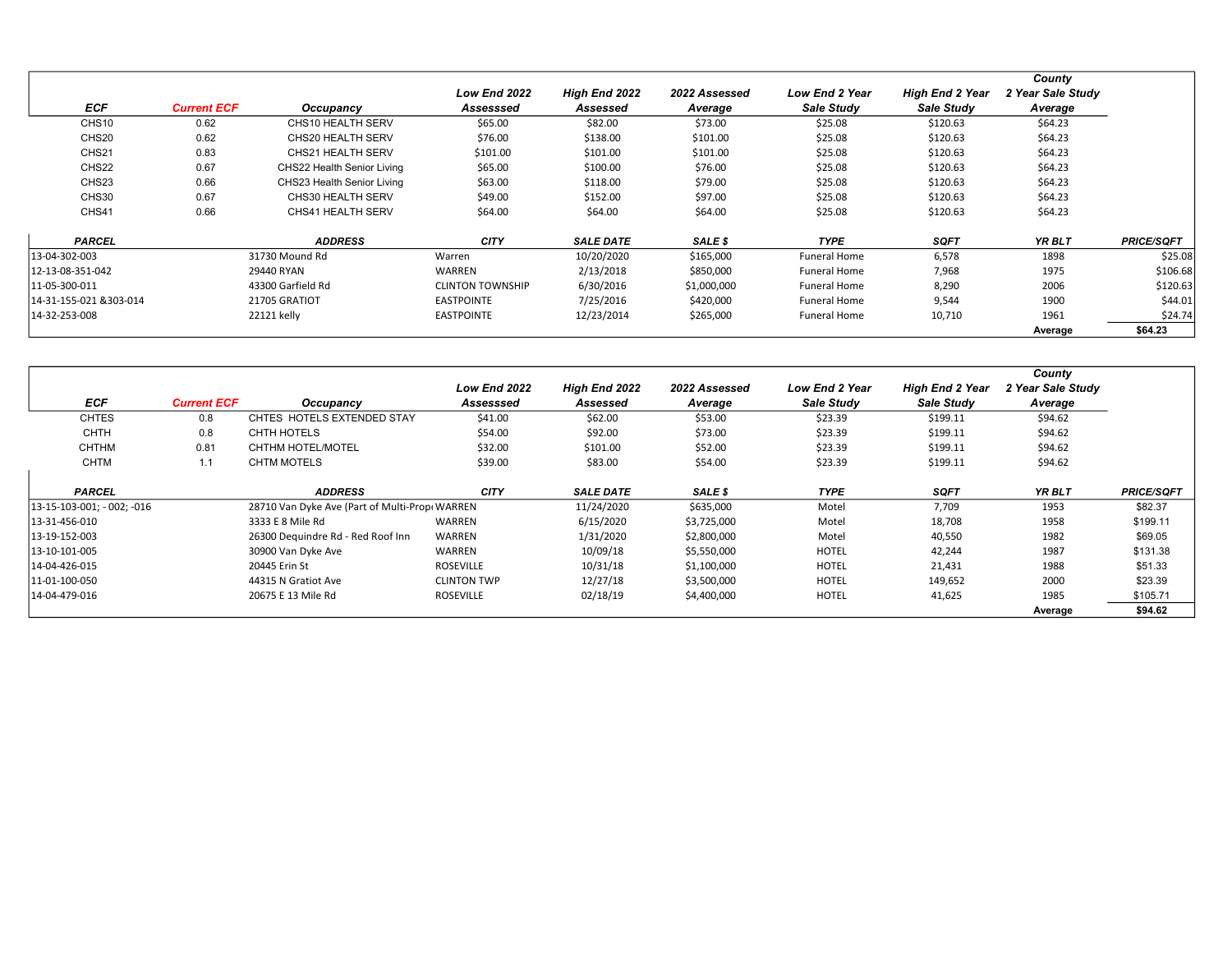| <b>ECF</b>                                                       | <b>Current ECF</b> | Occupancy                 | Low End 2022<br>Assesssed | High End 2022<br>Assessed | 2022 Assessed<br>Average | <b>Low End 2 Year</b><br>Sale Study | <b>High End 2 Year</b><br>Sale Study | County<br>2 Year Sale Study<br>Average |                   |
|------------------------------------------------------------------|--------------------|---------------------------|---------------------------|---------------------------|--------------------------|-------------------------------------|--------------------------------------|----------------------------------------|-------------------|
| <b>CMCOP</b>                                                     | 0.85               | CMCOP MULTI FAM CO-OP     | \$47.00                   | \$49.00                   | \$48.00                  | \$51.91                             | \$473.79                             | \$169.46                               |                   |
| <b>CMLG</b>                                                      |                    | CMLG MULTI FAM 100+ UNITS | \$41.00                   | \$138.00                  | \$53.00                  | \$51.91                             | \$476.79                             | \$169.46                               |                   |
| <b>PARCEL</b>                                                    |                    | <b>ADDRESS</b>            | <b>CITY</b>               | <b>SALE DATE</b>          | SALE \$                  | <b>TYPE</b>                         | <b>SQFT</b>                          | YR BLT                                 | <b>PRICE/SQFT</b> |
| 08-14-16-126-004 -001 -002 -003 -005 09-378-0 19400 E 12 Mile Rd |                    |                           | <b>ROSEVILLE</b>          | 3/12/2018                 | \$4,800,000              | Multi-Family                        | 16,160                               | 1965                                   | \$297.03          |
| 11-25-126-014                                                    |                    | 24500 Metropolitan Pky    | <b>CLINTON TOWNSHIP</b>   | 04/23/19                  | \$13,750,000             | Multi-Family                        | 97,189                               | 2006                                   | \$141.48          |
| 10-03-277-024                                                    |                    | 44090 Kings Gate Dr       | <b>STERLING HEGIHTS</b>   | 12/18/18                  | \$11,750,000             | Multi-Family                        | 116,070                              | 1973                                   | \$101.23          |
| 11-17-301-003                                                    |                    | 17001 Eleanor Dr N        | <b>CLINTON TOWNSHIP</b>   | 10/27/2016                | \$8,000,000              | Multi-Family                        | 140,000                              | 1975                                   | \$57.14           |
| 10-30-151-007                                                    |                    | 36300 Dequindre Rd        | <b>STERLING HEIGHTS</b>   | 5/26/2017                 | \$10,194,437             | Multi-Family                        | 196,405                              | 1983                                   | \$51.91           |
| 14-04-401-019                                                    |                    | 19700 MASONIC             | <b>ROSEVILLE</b>          | 5/17/2016                 | \$11,700,000             | Multi-Family                        | 24.694                               | 1969                                   | \$473.79          |
| 13-23-351-015 -014 -017                                          |                    | 25108 Hoover Rd           | WARREN                    | 11/27/18                  | \$18,950,000             | Multi-Family                        | 297,906                              | 1968                                   | \$63.61           |
|                                                                  |                    |                           |                           |                           |                          |                                     |                                      | Average                                | \$169.46          |

|                                                                  |                    |                                                  |                           |                  |               |                       |                        | County            |                   |
|------------------------------------------------------------------|--------------------|--------------------------------------------------|---------------------------|------------------|---------------|-----------------------|------------------------|-------------------|-------------------|
|                                                                  |                    |                                                  | Low End 2022              | High End 2022    | 2022 Assessed | <b>Low End 2 Year</b> | <b>High End 2 Year</b> | 2 Year Sale Study |                   |
| <b>ECF</b>                                                       | <b>Current ECF</b> | Occupancy                                        | Assesssed                 | Assessed         | Average       | Sale Study            | Sale Study             | Average           |                   |
| <b>CMMD</b>                                                      | 1.15               | CMMD MULTI FAM 45-100 UNITS                      | \$43,000                  | \$138,000        | \$64,326      | \$33,061              | \$223,000              | \$76,993          |                   |
| <b>CMMS</b>                                                      | 1.025              | CMMS MULTI FAM 12 - 44 UNITS                     | \$36,913                  | \$42,866         | \$43,160      | \$32,264              | \$56,818               | \$46,948          |                   |
| CMS                                                              | 1.1                | CMS MULTI FAM 4-11 UNITS                         | \$35,617                  | \$116,918        | \$61,321      | \$33,333              | \$177,273              | \$63,724          |                   |
| CMS <sub>1</sub>                                                 | 1.04               | CMS 1 ULTI FAM 4-11 UNITS                        | \$28,252                  | \$32,853         | \$32,671      | \$33,333              | \$177,273              | \$63,724          |                   |
|                                                                  |                    |                                                  |                           |                  |               |                       |                        |                   |                   |
| <b>PARCEL</b>                                                    |                    | <b>ADDRESS</b>                                   | <b>CITY</b>               | <b>SALE DATE</b> | SALE \$       | <b>TYPE</b>           | <b>SQFT</b>            | YR BLT            | <b>PRICE/UNIT</b> |
| 11-25-426-032                                                    |                    | 25879 Ashby Dr                                   | Harrison Township         | 1/6/2021         | \$16,725,000  | Multi-Family          | 27,519                 | 2016              | \$223,000         |
| 13-05-229-031 & -231-019                                         |                    | 5800-5801 Streefkerk Dr                          | WARREN                    | 10/6/2017        | \$2,650,000   | Multi-Family          | 48,288                 | 1956              | \$41,406          |
| 14-29-278-017                                                    |                    | 24563 KELLY                                      | <b>EASTPOINTE</b>         | 3/4/2015         | \$2,182,000   | Multi-Family          | 54,968                 | 1958              | \$33,061          |
| 11-23-477-001                                                    |                    | 23710 Denton St                                  | <b>CLINTON TOWNSHIP</b>   | 11/01/18         | \$3,400,000   | Multi-Family          | 61,200                 | 1968              | \$50,000          |
| 08-14-16-126-004 -001 -002 -003 -005 09-378-0 19400 E 12 Mile Rd |                    |                                                  | <b>ROSEVILLE</b>          | 3/12/2018        | \$4,800,000   | Multi-Family          | 16,160                 | 1965              | \$42,857          |
| 11-25-126-014                                                    |                    | 24500 Metropolitan Pky                           | <b>CLINTON TOWNSHIP</b>   | 04/23/19         | \$13,750,000  | Multi-Family          | 97,189                 | 2006              | \$118,534         |
| 10-03-277-024                                                    |                    | 44090 Kings Gate Dr                              | <b>STERLING HEGIHTS</b>   | 12/18/18         | \$11,750,000  | Multi-Family          | 116,070                | 1973              | \$91,085          |
| 11-17-301-003                                                    |                    | 17001 Eleanor Dr N                               | <b>CLINTON TOWNSHIP</b>   | 10/27/2016       | \$8,000,000   | Multi-Family          | 140,000                | 1975              | \$55,556          |
| 10-30-151-007                                                    |                    | 36300 Dequindre Rd                               | <b>STERLING HEIGHTS</b>   | 5/26/2017        | \$10,194,437  | Multi-Family          | 196,405                | 1983              | \$67,513          |
| 13-20-277-006                                                    |                    | 26049 Pinehurst                                  | Warren                    | 6/19/2020        | \$1,950,000   | Multi-Family          | 18,200                 | 2003              | \$177,273         |
| 14-27-480-018                                                    |                    | 22701 E 9 Mile Rd                                | <b>Saint Clair Shores</b> | 5/1/2020         | \$1,780,000   | Multi-Family          | 14,445                 |                   | \$111,250         |
| 14-05-302-011                                                    |                    | 31690 Fraser Dr                                  | FRASER                    | 10/01/18         | \$405,000     | Multi-Family          | 7,656                  | 1977              | \$40,500          |
| 13-31-427-016                                                    |                    | 3940 Toepfer Rd                                  | WARREN                    | 10/23/18         | \$675,000     | Multi-Family          | 11,540                 | 1957              | \$42,188          |
| 14-20-204-001                                                    |                    | 17900 Glendale                                   | <b>ROSEVILLE</b>          | 12/21/18         | \$721,000     | Multi-Family          | 12,016                 | 1969              | \$45,063          |
| 14-22-332-022                                                    |                    | 26324 Harper Ave                                 | <b>SAINT CLAIR SHORES</b> | 01/31/19         | \$510,000     | Multi-Family          | 6,709                  | 1950              | \$42,500          |
| 14-02-129-001                                                    |                    | 33200 Harper Ave                                 | <b>SAINT CLAIR SHORES</b> | 01/31/19         | \$880,000     | Multi-Family          | 6,033                  | 1973              | \$55,000          |
| 11-35-404-068                                                    |                    | 23214 Deanhurst St                               | <b>CLINTON TOWNSHIP</b>   | 07/25/19         | \$525,000     | Multi-Family          | 9,660                  | 1965              | \$43,750          |
| 14-30-356-014                                                    |                    | 15321 E 9 Mile Rd                                | Eastpointe                | 3/31/2020        | \$1,100,000   | Multi-Family          | 19,392                 | 1955              | \$45,833          |
| 14-05-227-037                                                    |                    | 18440 E 14 Mile Rd                               | Fraser                    | 2/24/2020        | \$1,800,000   | Multi-Family          | 27,114                 | 1990              | \$75,000          |
| 11-27-404-003 - multiple                                         |                    | 21761 Hillside Dr                                | <b>Clinton Township</b>   | 10/30/2020       | \$1,292,813   | Multi-Family          | 28,050                 | 1980              | \$39,176          |
| 03-02-204-018                                                    |                    | 35150 Potter St                                  | Memphis                   | 7/13/2020        | \$1,500,000   | Multi-Family          | 27,500                 | 1913              | \$37,500          |
| 14-07-452-017; -029                                              |                    | 16253-16281 Twelve Mile Rd (Part of Mt Roseville |                           | 1/15/2020        | \$1,710,000   | Multi-Family          | 18,812                 |                   | \$32,264          |
| 14-29-432-025                                                    |                    | 23005 Kelly Rd                                   | <b>EASTPOINTE</b>         | 4/4/2018         | \$1,550,000   | Multi-Family          | 25,344                 | 1963              | \$48,438          |
| 11-10-428-014                                                    |                    | 188-202 Hubbard Ave                              | <b>MOUNT CLEMENS</b>      | 07/05/18         | \$2,100,000   | Multi-Family          | 41,280                 | 1970              | \$43,750          |
| 14-17-426-059                                                    |                    | 18365 Sharon Ln                                  | <b>ROSEVILLE</b>          | 02/01/19         | \$1,250,000   | Multi-Family          | 16,944                 | 1996              | \$56,818          |
| 14-20-176-016                                                    |                    | 26221 Pinehurst                                  | ROSEVILLE                 | 04/15/19         | \$1,750,000   | Multi-Family          | 38,680                 | 1958              | \$43,750          |
|                                                                  |                    |                                                  |                           |                  |               |                       |                        | Average           | \$65,503          |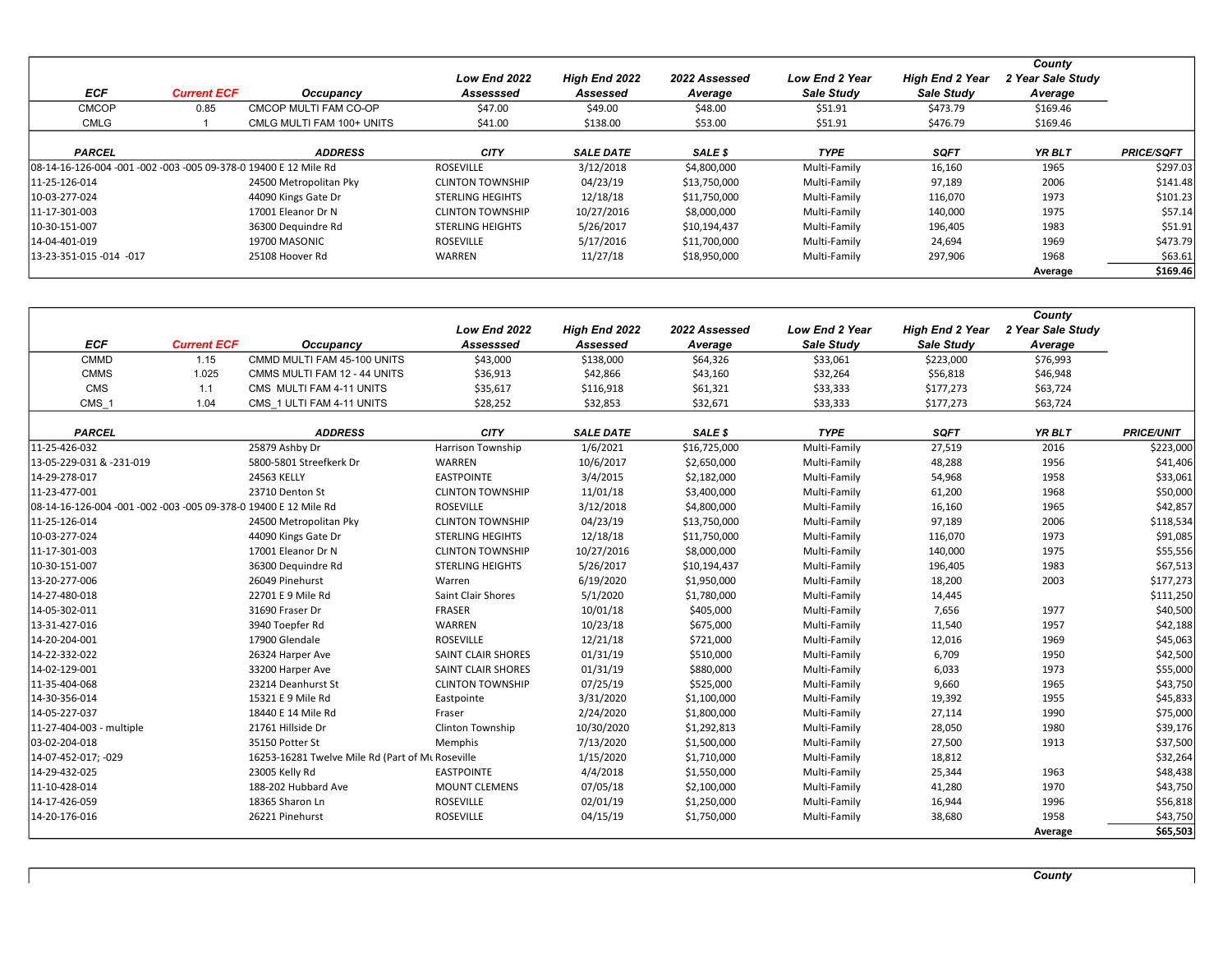| <b>ECF</b>              | <b>Current ECF</b> | Occupancy          | Low End 2022<br>Assesssed | High End 2022<br>Assessed | 2022 Assessed<br>Average | <b>Low End 2 Year</b><br>Sale Study | <b>High End 2 Year</b><br>Sale Study | 2 Year Sale Study<br>Average |                   |
|-------------------------|--------------------|--------------------|---------------------------|---------------------------|--------------------------|-------------------------------------|--------------------------------------|------------------------------|-------------------|
| COB <sub>10</sub>       | 0.71               | Bank               | \$76.00                   | \$261.00                  | \$172.00                 | \$29.01                             | \$507.82                             | \$189.92                     |                   |
| COB <sub>20</sub>       | 0.71               | Bank               | \$36.00                   | \$126.00                  | \$74.00                  | \$29.01                             | \$507.82                             | \$189.92                     |                   |
| COB <sub>21</sub>       | 0.71               | Bank               | \$197.00                  | \$280.00                  | \$233.00                 | \$29.01                             | \$507.82                             | \$189.92                     |                   |
| COB <sub>30</sub>       | 0.78               | Bank               | \$93.00                   | \$185.00                  | \$149.00                 | \$29.01                             | \$507.82                             | \$189.92                     |                   |
| COB <sub>40</sub>       | 0.78               | Bank               | \$241.00                  | \$241.00                  | \$241.00                 | \$29.01                             | \$507.82                             | \$189.92                     |                   |
| COB <sub>41</sub>       | 0.8                | Bank               | \$109.00                  | \$117.00                  | \$113.00                 | \$29.01                             | \$507.82                             | \$189.92                     |                   |
| <b>PARCEL</b>           |                    | <b>ADDRESS</b>     | <b>CITY</b>               | <b>SALE DATE</b>          | SALE \$                  | <b>TYPE</b>                         | <b>SQFT</b>                          | YR BLT                       | <b>PRICE/SQFT</b> |
| 10-05-200-027           |                    | 44911 Mound Rd     | <b>Sterling Heights</b>   | 11/08/18                  | \$875,000                | Bank                                | 3,539                                | 2005                         | \$247.24          |
| 13-27-353-019 -003 -032 |                    | 23208 Van Dyke Ave | Warren                    | 12/21/18                  | \$135,000                | Bank                                | 4,653                                | 1976                         | \$29.01           |
| 14-33-108-001           |                    | 19000 E 9 Mile Rd  | Eastpointe                | 12/21/18                  | \$475,000                | Bank                                | 4,375                                | 1982                         | \$108.57          |
| 13-27-353-019           |                    | 23208 Van Dyke Ave | Warren                    | 12/29/2020                | \$265,000                | Bank Branch                         | 4,653                                | 1965                         | \$56.95           |
| 09-17-351-008           |                    | 27375 23 Mile Rd   | Chesterfield              | 10/19/2020                | \$1,785,000              | Bank                                | 3,515                                | 2003                         | \$507.82          |
|                         |                    |                    |                           |                           |                          |                                     |                                      |                              | \$189.92          |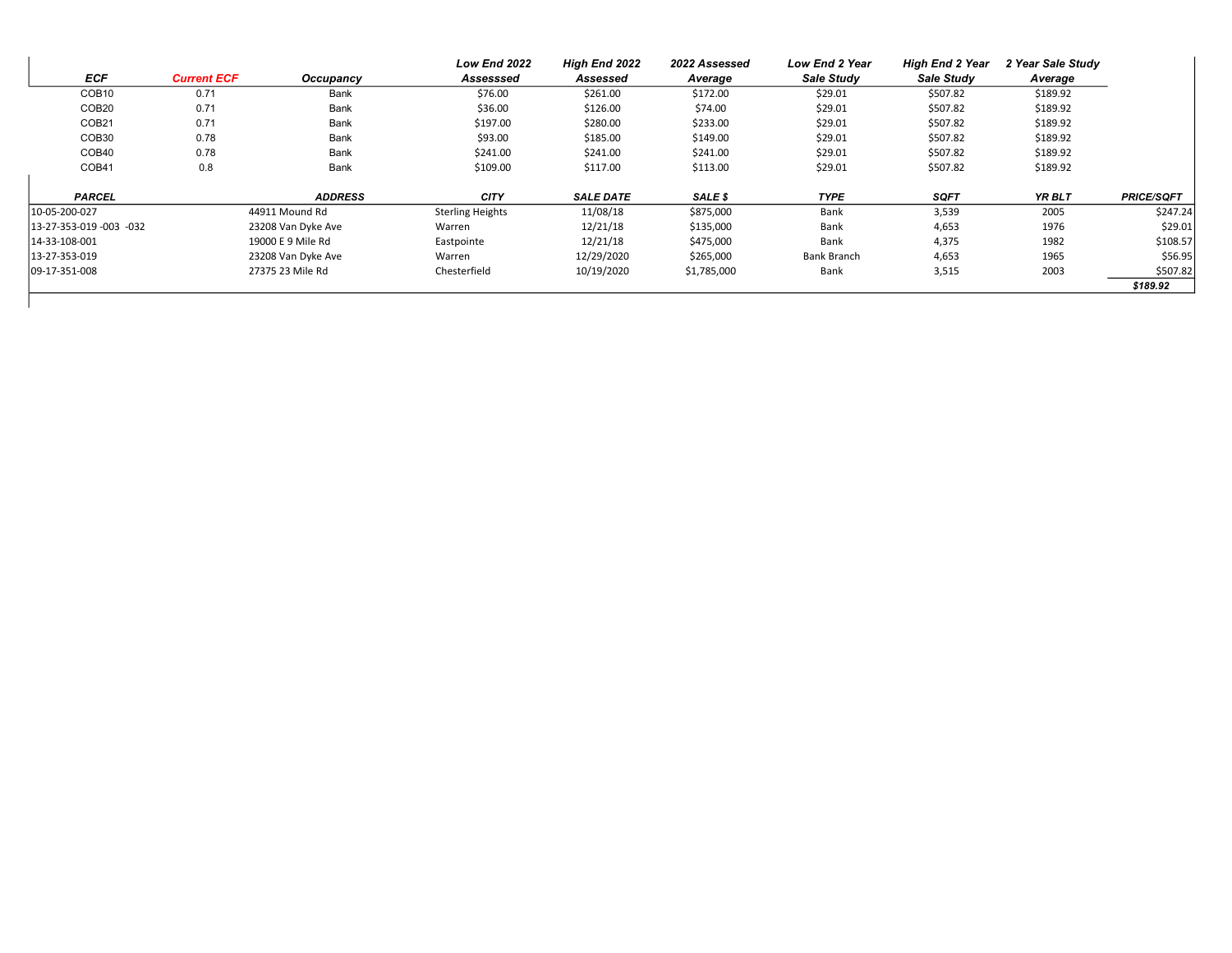|                                                                                                                               | County            |                   |
|-------------------------------------------------------------------------------------------------------------------------------|-------------------|-------------------|
| Low End 2022<br>High End 2022<br>2022 Assessed<br>Low End 2 Year<br><b>High End 2 Year</b>                                    | 2 Year Sale Study |                   |
| <b>ECF</b><br><b>Current ECF</b><br>Assessed<br>Occupancy<br>Assesssed<br>Average<br><b>Sale Study</b><br><b>Sale Study</b>   | Average           |                   |
| COF <sub>10</sub><br>COF10 OFFICE<br>\$48.00<br>\$113.00<br>\$72.00<br>0.53<br>\$10.38<br>\$256.50                            | \$85.07           |                   |
| COF20<br>0.53<br>\$126.00<br>\$74.00<br>\$10.38<br>\$256.50<br>COF20 OFFICE<br>\$36.00                                        | \$85.07           |                   |
| COF21<br>0.53<br>COF21 OFFICE<br>\$73.00<br>\$10.38<br>\$256.50<br>\$45.00<br>\$61.00                                         | \$85.07           |                   |
| COF22<br>\$61.00<br>\$50.00<br>\$10.38<br>\$256.50<br>0.53<br>COF22 OFFICE HIGH RISE<br>\$36.00                               | \$85.07           |                   |
| COF25<br>\$10.38<br>0.51<br>COF25 OFFICE SCHOOLS<br>\$37.00<br>\$40.00<br>\$39.00<br>\$256.50                                 | \$85.07           |                   |
| COF30<br>0.53<br>COF30 OFFICE<br>\$20.00<br>\$111.00<br>\$61.00<br>\$10.38<br>\$256.50                                        | \$85.07           |                   |
| COF40<br>\$21.00<br>\$10.38<br>0.46<br>COF40 OFFICE<br>\$157.00<br>\$61.00<br>\$256.50                                        | \$85.07           |                   |
| COF41<br>\$10.38<br>0.41<br>COF41 OFFICE<br>\$29.00<br>\$71.00<br>\$45.00<br>\$256.50                                         | \$85.07           |                   |
| <b>PARCEL</b><br><b>CITY</b><br><b>TYPE</b><br><b>SQFT</b><br><b>ADDRESS</b><br><b>SALE DATE</b><br>SALE \$                   | YR BLT            | <b>PRICE/SQFT</b> |
| 01/16/19<br>Office<br>25319 Little Mack Ave<br>SAINT CLAIR SHORES<br>\$1,000,000<br>7,048<br>14-21-479-045                    | 1994              | \$141.88          |
| 02/21/19<br>Office<br>21615-21641 E 9 Mile Rd<br>SAINT CLAIR SHORES<br>\$325,000<br>8,464<br>14-27-355-009                    | 1947              | \$38.40           |
| 02/25/19<br>Office<br>17-12-30-180-021<br>36211 Jefferson Ave<br><b>HARRISON TOWNSHIP</b><br>\$375,000<br>4,928               | 2005              | \$76.10           |
| 02/26/19<br>Office<br>11-14-283-001<br>33-39 Crocker Blvd<br><b>MOUNT CLEMENS</b><br>\$135,000<br>4,056                       | 1963              | \$33.28           |
| <b>ROSEVILLE</b><br>03/12/19<br>Office<br>2,530<br>14-21-305-004<br>25810 Kelly Rd<br>\$110,000                               | 1985              | \$43.48           |
| 03/28/19<br>Office<br>11-14-283-004<br>18 1st St<br>MOUNT CLEMENS<br>\$425,000<br>5,340                                       | 1981              | \$79.59           |
| 04/12/19<br>office<br>11-23-177-010<br>22985 Iroquois St<br><b>CLINTON TOWNSHIP</b><br>\$155,000<br>1,494                     | 1955              | \$103.75          |
| 04/15/19<br>Office<br>14-32-331-057<br><b>EASTPOINTE</b><br>\$145,000<br>5,750<br>21231-21261 Kelly Rd                        | 1989              | \$25.22           |
| 04/25/19<br>13-11-129-006<br>12500 E 13 Mile Rd<br>WARREN<br>\$340,000<br>Office<br>6,294                                     | 1975              | \$54.02           |
| 05/31/19<br>OFFICE<br>14-10-301-020<br>29810 Little Mack Ave<br><b>ROSEVILLE</b><br>\$102,000<br>1,600                        | 1965              | \$63.75           |
| 05/31/19<br>Office<br>2,576<br>14-22-376-021<br>25805-25807 Harper Ave<br><b>SAINT CLAIR SHORES</b><br>\$150,000              | 1958              | \$58.23           |
| 06/14/19<br>OFFICE<br>14-27-351-001<br>23780 Harper Ave<br>SAINT CLAIR SHORES<br>\$210,000<br>1,773                           | 1953              | \$118.44          |
| 06/17/19<br>Office<br>14-30-252-062<br>24405 Gratiot Ave<br><b>EASTPOINTE</b><br>\$155,000<br>3,200                           | 1965              | \$48.44           |
| 06/19/19<br>Office<br>10-32-276-045<br>34475 Mound Rd<br><b>STERLING HEIGHTS</b><br>\$580,000<br>6,018                        | 2004              | \$96.38           |
| 07/19/19<br>Office<br>11-14-280-010<br>60 Crocker Blvd<br>\$195,000<br>2,005<br><b>MOUNT CLEMENS</b>                          | 1970              | \$97.26           |
| 10-20-100-028<br>38800 Ryan Rd<br>STERLING HEIGHTS<br>07/24/19<br>\$600,000<br>Office<br>6,440                                | 1986              | \$93.17           |
| 08/30/19<br>Office<br>14-15-378-080<br>27941 Harper Ave<br><b>SAINT CLAIR SHORES</b><br>\$435,000<br>6,148                    | 1984              | \$70.75           |
| 1/2/2020<br>Office<br>11-14-210-004<br>105 Cass Ave<br><b>Mount Clemens</b><br>\$149,000<br>3,832                             | 1849              | \$38.88           |
| 1/10/2020<br>14-22-176-049<br>27205 Harper Ave<br>Saint Clair Shores<br>\$132,000<br>Office<br>1,890                          | 1954              | \$69.84           |
| 1/23/2020<br>Office<br>14-32-128-001 & -003<br>17650 E Nine Mile Rd<br>Eastpointe<br>\$95,000<br>2,920                        | 1941              | \$32.53           |
| 1/27/2020<br>Office<br>09-30-251-046<br>New Baltimore<br>\$389,000<br>2,476<br>48646 Gratiot Ave                              | 1997              | \$157.11          |
| Office<br>07-27-102-007<br>48376-48380 Van Dyke Ave<br>Shelby Township<br>1/30/2020<br>\$550,000<br>5,640                     | 1969              | \$97.52           |
| Office<br>06-01-451-014<br>67411 S Main St<br>Richmond<br>2/10/2020<br>\$208,000<br>1,301                                     | 1980              | \$159.88          |
| 3/13/2020<br>Office<br>4,427<br>10-06-358-007; -008; -009<br>43138-43158 Dequindre Rd<br><b>Sterling Heights</b><br>\$835,000 | 2003              | \$188.62          |
| Office<br>14-20-131-047<br>26525-26527 Gratiot Ave<br>Roseville<br>4/6/2020<br>\$151,800<br>2,320                             | 1957              | \$65.43           |
| 7730 Smale<br>5/1/2020<br>\$275,000<br>Office<br>04-33-280-015<br>Washington<br>2,350                                         | 1961              | \$117.02          |
| Roseville<br>Office<br>14-21-305-010<br>25650 Kelly Rd<br>5/18/2020<br>\$158,000<br>1,524                                     | 1985              | \$103.67          |
| Richmond<br>5/21/2020<br>\$315,000<br>Office<br>4,000<br>06-02-251-016<br>68560 Stoecker Ln                                   | 1993              | \$78.75           |
| 7/16/2020<br>Office<br>13-13-101-003<br>28550 Schoenherr Rd - Leased fee urgen Warren<br>\$1,539,000<br>6,000                 | 1976              | \$256.50          |
| 7/17/2020<br>Office<br>14-19-477-059<br>25225-25235 Gratiot Ave<br>Roseville<br>\$150,000<br>4,070                            | 1963              | \$36.86           |
| 7/23/2020<br>Office<br>10-04-152-047<br>44056 Mound Rd<br>\$1,312,500<br>8,820<br><b>Sterling Heights</b>                     | 2007              | \$148.81          |
| 14-30-451-004<br>23121 Gratiot Ave<br>7/31/2020<br>\$110,000<br>Office<br>1,290<br>Eastpointe                                 | 1950              | \$85.27           |
| Office<br>13-04-152-002<br>31912 Mound Rd<br>8/10/2020<br>\$400,000<br>3,000<br>Warren                                        | 1950              | \$133.33          |
| 13-10-479-037<br>8/19/2020<br>\$450,000<br>Office<br>6,100<br>29405-29447 Hoover Rd<br>Warren                                 | 1985              | \$73.77           |
| 07-05-376-008<br>55130 Shelby Rd<br>Shelby Township<br>8/21/2020<br>\$270,000<br>Office<br>3,734                              | 1989              | \$72.31           |
| 8/28/2020<br>Office<br>14-30-406-001<br>23750 Gratiot Ave<br>\$228,000<br>4,896<br>Eastpointe                                 | 1969              | \$46.57           |
| 14-10-379-039<br>Saint Clair Shores<br>8/31/2020<br>\$225,000<br>Office<br>29629 Harper Ave<br>3,606                          | 1978              | \$62.40           |
| 11-26-480-002<br>35135 Harper Ave<br>Clinton Township<br>9/2/2020<br>\$225,000<br>Office<br>4,020                             | 1965              | \$55.97           |
| 14-34-101-004<br>21710 E 9 Mile Rd<br>Saint Clair Shores<br>10/8/2020<br>\$105,000<br>Office<br>1,520                         | 1920              | \$69.08           |
| 28363 Hoover Rd<br>10/26/2020<br>Office<br>13-15-280-011<br>Warren<br>\$120,000<br>3,120                                      |                   | \$38.46           |
| 11-14-287-011<br>117 Crocker Blvd<br><b>Mount Clemens</b><br>10/30/2020<br>\$180,000<br>Office<br>2,204                       | 1923              | \$81.67           |
| 10-33-226-022<br>34715 Van Dyke Ave<br><b>Sterling Heights</b><br>10/30/2020<br>\$280,000<br>Office<br>3,780                  | 1988              | \$74.07           |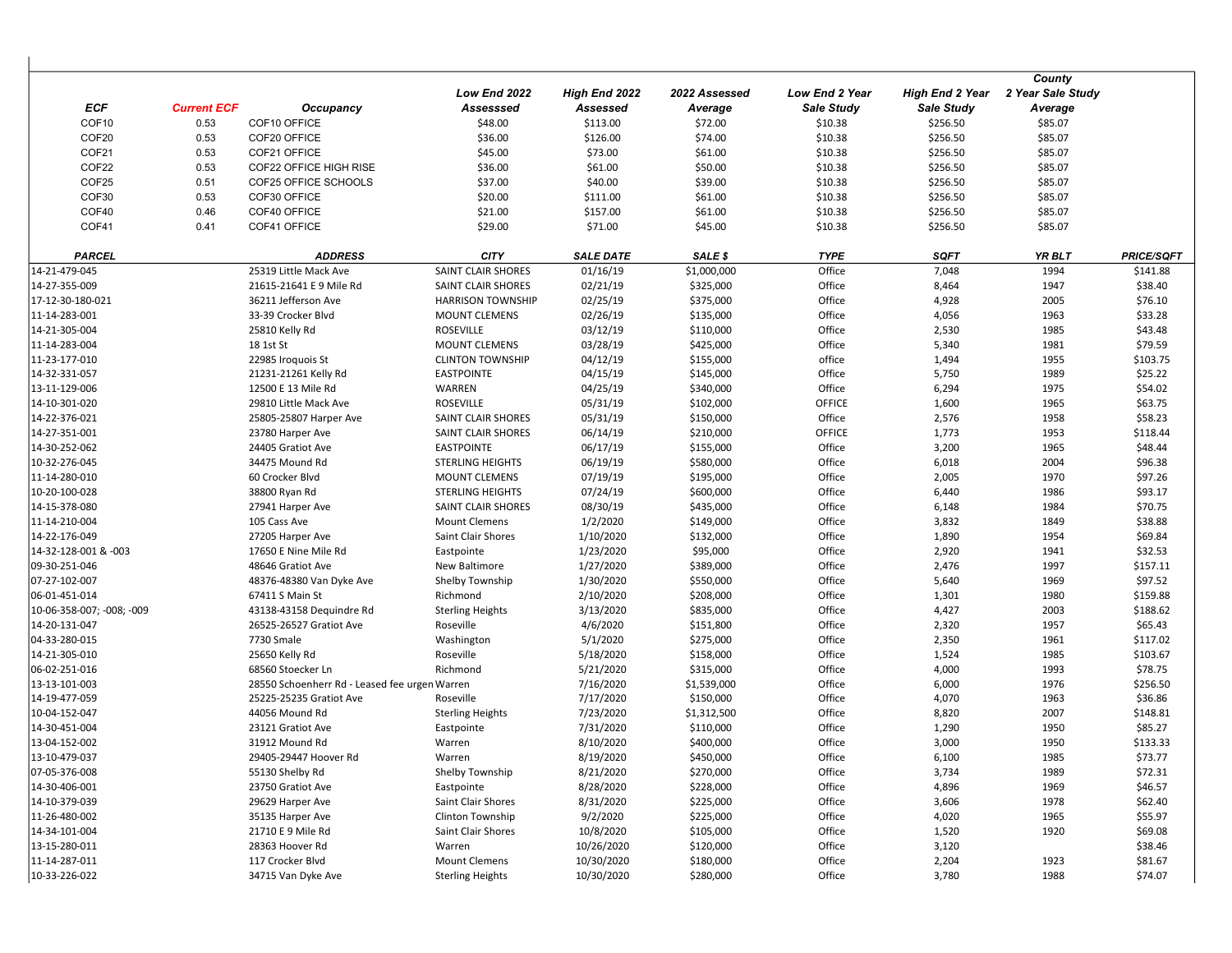| 14-10-379-043        | 29801 Harper Ave                                         | <b>Saint Clair Shores</b> | 12/1/2020  | \$150,000   | Office | 1,421  | 1955 | \$105.56 |
|----------------------|----------------------------------------------------------|---------------------------|------------|-------------|--------|--------|------|----------|
| 14-22-352-041        | 25400 Little Mack Ave                                    | <b>Saint Clair Shores</b> | 12/17/2020 | \$225,000   | Office | 1,894  | 1994 | \$118.80 |
| 14-33-280-031        | 22108 Harper Ave                                         | <b>Saint Clair Shores</b> | 12/28/2020 | \$160,000   | Office | 1,623  | 1991 | \$98.58  |
| 13-17-426-047        | 27789 Mound Rd                                           | Warren                    | 1/7/2021   | \$675,000   | Office | 6,601  | 2005 | \$102.26 |
| 07-33-434-008        | 45569 Van Dyke Ave                                       | Utica                     | 1/28/2021  | \$525,000   | Office | 4,000  | 1965 | \$131.25 |
| 14-34-205-017        | 22646 E 9 Mile Rd                                        | <b>Saint Clair Shores</b> | 8/28/2020  | \$2,625,000 | Office | 11,490 | 1999 | \$228.46 |
| 11-30-478-015: - 016 | 16655 15 Mile Rd (Part of Multi-Propert Clinton Township |                           | 11/13/2020 | \$1,150,000 | Office | 12,176 | 1998 | \$94.45  |
| 10-10-152-020        | 42370 Van Dyke Ave                                       | <b>Sterling Heights</b>   | 2/21/2020  | \$787,000   | Office | 14,249 | 1980 | \$55.23  |
| 09-09-400-036        | 30330 Hickey Rd                                          | New Baltimore             | 1/21/2020  | \$975,000   | Office | 14,800 | 2003 | \$65.88  |
| 13-27-302-001        | 23700 Van Dyke Ave                                       | Warren                    | 1/12/2021  | \$300,000   | Office | 15,762 | 1950 | \$19.03  |
| 14-32-256-014        | 21811 Kelly Rd                                           | Eastpointe                | 6/1/2020   | \$525,000   | Office | 16,462 | 1968 | \$31.89  |
| 09-15-400-029        | 32901 23 Mile Rd                                         | <b>New Baltimore</b>      | 11/17/2020 | \$2,800,000 | Office | 17,510 | 1986 | \$159.91 |
| 13-14-279-033        | 28295 Schoenherr Rd                                      | Warren                    | 10/20/2020 | \$1,525,000 | Office | 19,020 | 1988 | \$80.18  |
| 14-27-451-008        | 24025 Greater Mack Ave                                   | SAINT CLAIR SHORES        | 12/11/18   | \$755,000   | Office | 10,950 | 1980 | \$68.95  |
| 14-29-480-001        | 22815 Kelly Rd                                           | <b>EASTPOINTE</b>         | 12/21/18   | \$121,500   | Office | 11,700 | 1970 | \$10.38  |
| 14-18-101-043        | 15250 E 12 Mile Rd                                       | <b>ROSEVILLE</b>          | 05/29/19   | \$3,114,890 | Office | 12,255 | 2011 | \$254.17 |
| 14-20-353-011        | 17401 E 10 Mile Rd                                       | <b>EASTPOINTE</b>         | 08/19/19   | \$531,250   | Office | 19,370 | 1968 | \$27.43  |
| 11-13-101-006        | 33 N River Rd                                            | <b>MOUNT CLEMENS</b>      | 08/31/18   | \$250,000   | Office | 22,200 | 1972 | \$11.26  |
| 11-05-300-047        | 43750 Garfield Rd (Part of Multi-Propert CLINTON TWP     |                           | 10/05/18   | \$3,450,000 | Office | 53,096 | 1987 | \$64.98  |
| 13-03-377-008        | 31201 Chicago Rd                                         | WARREN                    | 02/22/19   | \$1,250,000 | Office | 50,565 | 1986 | \$24.72  |
| 13-10-101-006        | 30800 Van Dyke Ave                                       | WARREN                    | 06/19/19   | \$565,000   | Office | 44,500 | 1986 | \$12.70  |
| 08-32-400-021        | 17901-17937 Hall Rd (Part of Multi-Prop Macomb           |                           | 7/3/2020   | \$2,150,000 | Office | 20,800 | 2005 | \$103.37 |
| 10-10-152-026        | 42140 Van Dyke Ave                                       | <b>Sterling Heights</b>   | 8/19/2020  | \$1,200,000 | Office | 22,000 | 1977 | \$54.55  |
| 11-14-252-031        | 10 S Main St                                             | <b>Mount Clemens</b>      | 11/19/2020 | \$5,000,000 | Office | 47,985 | 1980 | \$104.20 |
|                      |                                                          |                           |            |             |        |        | Avg  | \$85.07  |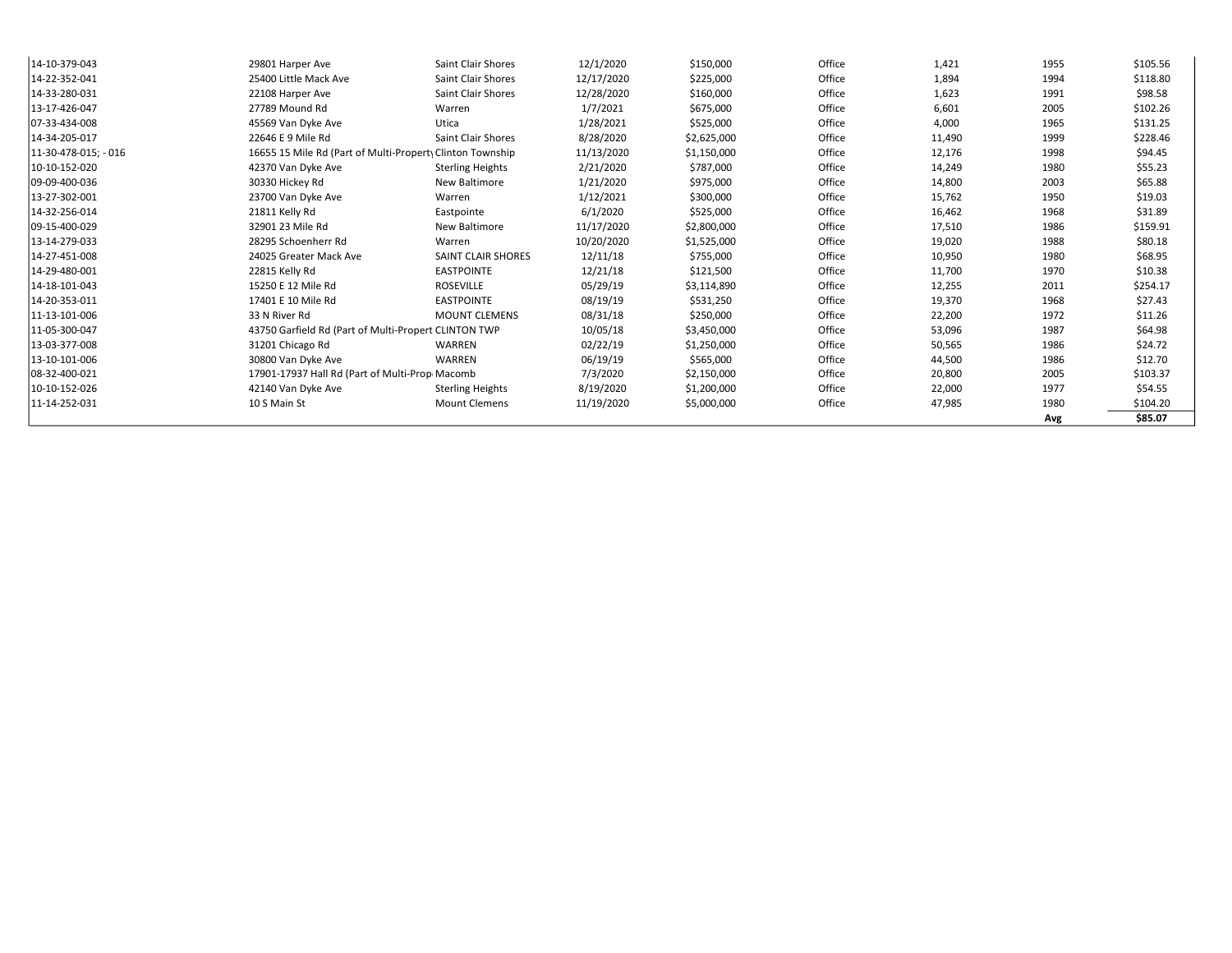|                     |                    |                             |                           |                  |               |                       |                        | County            |                   |
|---------------------|--------------------|-----------------------------|---------------------------|------------------|---------------|-----------------------|------------------------|-------------------|-------------------|
|                     |                    |                             | Low End 2022              | High End 2022    | 2022 Assessed | <b>Low End 2 Year</b> | <b>High End 2 Year</b> | 2 Year Sale Study |                   |
| <b>ECF</b>          | <b>Current ECF</b> | Occupancy                   | Assesssed                 | Assessed         | Average       | Sale Study            | Sale Study             | Average           |                   |
| COM <sub>10</sub>   | 0.83               | COM10 MEDICAL OFFICE        | \$68.00                   | \$201.00         | \$105.00      | \$36.08               | \$181.01               | \$97.50           |                   |
| COM20               | 0.81               | COM20 MEDICAL OFFICE        | \$68.00                   | \$196.00         | \$105.00      | \$36.08               | \$181.01               | \$97.50           |                   |
| COM21               | 0.84               | <b>COM21 MEDICAL OFFICE</b> | \$64.00                   | \$85.00          | \$76.00       | \$36.08               | \$181.01               | \$97.50           |                   |
| COM30               | 0.84               | COM30 MEDICAL OFFICE        | \$74.00                   | \$152.00         | \$100.00      | \$36.08               | \$181.01               | \$97.50           |                   |
| COM40               | 0.86               | COM40 MEDICAL OFFICE        | \$33.00                   | \$168.00         | \$101.00      | \$36.08               | \$181.01               | \$97.50           |                   |
| COM41               | 0.81               | <b>COM41 MEDICAL OFFICE</b> | \$47.00                   | \$60.00          | \$51.00       | \$36.08               | \$181.01               | \$97.50           |                   |
|                     |                    |                             |                           |                  |               |                       |                        |                   |                   |
| <b>PARCEL</b>       |                    | <b>ADDRESS</b>              | <b>CITY</b>               | <b>SALE DATE</b> | SALE \$       | <b>TYPE</b>           | <b>SQFT</b>            | YR BLT            | <b>PRICE/SQFT</b> |
| 10-06-354-001       |                    | 43200 Dequindre Rd          | <b>Sterling Heights</b>   | 7/10/2020        | \$860,868     | Medical Office        | 5,060                  | 2002              | \$170.13          |
| 14-32-356-034       |                    | 20967 Kelly Rd              | Eastpointe                | 3/20/2020        | \$42,000      | <b>Medical Office</b> | 1,164                  | 1967              | \$36.08           |
| 14-10-352-050       |                    | 20905 E 12 Mile Rd          | Roseville                 | 9/16/2020        | \$1,300,000   | <b>Medical Office</b> | 9,010                  | 1992              | \$144.28          |
| 14-15-404-040       |                    | 28300 Harper Ave            | <b>Saint Clair Shores</b> | 11/17/2020       | \$340,000     | <b>Medical Office</b> | 3,881                  | 1980              | \$87.61           |
| 14-15-133-012       |                    | 29111 Harper Ave            | <b>Saint Clair Shores</b> | 1/27/2020        | \$235,000     | <b>Medical Office</b> | 3,264                  | 1958              | \$72.00           |
| 10-04-153-024       |                    | 43928 Mound Rd              | <b>Sterling Heights</b>   | 6/30/2020        | \$780,000     | <b>Medical Office</b> | 5,655                  | 2003              | \$137.93          |
| 14-30-104-046       |                    | 15324-15330 E 10 Mile Rd    | <b>EASTPOINTE</b>         | 02/21/19         | \$115,000     | <b>Medical Office</b> | 2,430                  | 1984              | \$47.33           |
| 14-21-305-004       |                    | 25810 Kelly Rd              | <b>ROSEVILLE</b>          | 03/12/19         | \$110,000     | <b>Medical Office</b> | 2,530                  | 1985              | \$43.48           |
| 10-15-151-012       |                    | 8051-8057 Independence Dr   | <b>STERLING HEIGHTS</b>   | 03/13/19         | \$260,000     | <b>Medical Office</b> | 4,508                  | 1966              | \$57.68           |
| 10-29-206-014       |                    | 5280 Metropolitan Pky       | <b>STERLING HEIGHTS</b>   | 04/12/19         | \$730,000     | <b>Medical Office</b> | 4,033                  | 2005              | \$181.01          |
| 13-15-280-010       |                    | 28401-28411 Hoover Rd       | WARREN                    | 05/20/19         | \$300,000     | <b>Medical Office</b> | 3,134                  | 1970              | \$95.72           |
| 13-11-278-049       |                    | 30051 Schoenherr Rd         | WARREN                    | 06/11/19         | \$480,000     | <b>Medical Office</b> | 4,768                  | 1996              | \$100.67          |
| 10-20-276-030       |                    | 38555 Mound Rd              | <b>STERLING HEIGHTS</b>   | 10/29/18         | \$900,000     | <b>Medical Office</b> | 11,720                 | 2002              | \$76.79           |
| 14-27-451-008       |                    | 24025 Greater Mack Ave      | SAINT CLAIR SHORES        | 12/11/18         | \$755,000     | <b>Medical Office</b> | 10,950                 | 1980              | \$68.95           |
| 13-14-351-040       |                    | 27070 Hoover Rd             | Warren                    | 9/15/2020        | \$1,550,000   | <b>Medical Office</b> | 15,310                 | 1999              | \$101.24          |
| 11-05-300-023       |                    | 43650 Garfield Rd           | Clinton Township          | 1/31/2020        | \$1,734,000   | <b>Medical Office</b> | 16,783                 | 2004              | \$103.32          |
| 14-20-353-011       |                    | 17401 E 10 Mile Rd          | Eastpointe                | 3/23/2020        | \$3,450,000   | <b>Medical Office</b> | 19,770                 | 1990              | \$174.51          |
| 13-31-301-018; -016 |                    | 21230 Dequindre Rd          | WARREN                    | 01/04/19         | \$1,501,000   | Surgical Ctr          | 26,702                 | 1960              | \$56.21           |
|                     |                    |                             |                           |                  |               |                       |                        | Avg               | \$97.50           |

| <b>ECF</b>         | <b>Current ECF</b> | Occupancy                   | Low End 2022<br>Assesssed | <b>High End 2022</b><br>Assessed | 2022 Assessed<br>Average | <b>Low End 2 Year</b><br><b>Sale Study</b> | <b>High End 2 Year</b><br>Sale Study | County<br>2 Year Sale Study<br>Average |                   |
|--------------------|--------------------|-----------------------------|---------------------------|----------------------------------|--------------------------|--------------------------------------------|--------------------------------------|----------------------------------------|-------------------|
| <b>CPHRX</b>       | 0.96               | Comm Pharmacy Free Standing | \$60.00                   | \$131.00                         | \$114.00                 | \$93.48                                    | \$315.19                             | \$189.60                               |                   |
| <b>PARCEL</b>      |                    | <b>ADDRESS</b>              | <b>CITY</b>               | <b>SALE DATE</b>                 | SALE \$                  | <b>TYPE</b>                                | <b>SQFT</b>                          | <b>YR BLT</b>                          | <b>PRICE/SQFT</b> |
| 11-23-129-021      |                    | 1045 S Gratiot Ave          | <b>CLINTON TWP</b>        | 07/26/18                         | \$4,320,000              | <b>RX</b>                                  | 13,936                               | 1999                                   | \$309.99          |
| 14-29-228-003      |                    | 24931 Kelly Rd              | <b>EASTPOINTE</b>         | 09/06/18                         | \$1,000,000              | RX                                         | 10,697                               | 1997                                   | \$93.48           |
| 11-14-208-003      |                    | 35 N Walnut St              | <b>MOUNT CLEMENS</b>      | 02/08/19                         | \$975,000                | Retail - RX                                | 7,072                                | 1900                                   | \$137.87          |
| 13-34-101-028 -029 |                    | 22950 Van Dyke              | WARREN                    | 08/30/19                         | \$1,638,600              | Retail - RX                                | 13,963                               | 1999                                   | \$117.35          |
| 13-02-354-034      |                    | 11635 E 13 Mile Rd          | Warren                    | 8/19/2020                        | \$4,360,000              | Retail                                     | 13,833                               | 2002                                   | \$315.19          |
| 11-27-452-039      |                    | 35250 S Gratiot Ave         | Clinton Township          | 12/3/2020                        | \$2,350,000              | Rite Aid                                   | 11,092                               | 1998                                   | \$211.86          |
| 13-34-101-028      |                    | 22950 Van Dyke Ave          | Warren                    | 12/17/2020                       | \$1,975,000              | Walgreens                                  | 13,963                               | 1999                                   | \$141.45          |
|                    |                    |                             |                           |                                  |                          |                                            |                                      | Avq                                    | \$189.60          |

|       |                    |                      |              |                      |               |                       |                        | County            |
|-------|--------------------|----------------------|--------------|----------------------|---------------|-----------------------|------------------------|-------------------|
|       |                    |                      | Low End 2022 | <b>High End 2022</b> | 2022 Assessed | <b>Low End 2 Year</b> | <b>High End 2 Year</b> | 2 Year Sale Study |
| ECF   | <b>Current ECF</b> | Occupancv            | Assesssed    | Assessed             | Average       | Sale Study            | <b>Sale Study</b>      | Average           |
| CRF10 |                    | CRF10 REST FAST FOOD | \$66.00      | \$388.00             | \$208.00      | \$114.35              | \$898.37               | \$514.52          |
| CRF20 |                    | CRF20 REST FAST FOOD | \$144.00     | \$301.00             | \$213.00      | \$114.35              | \$898.37               | \$514.52          |
| CRF21 |                    | CRF21 REST FAST FOOD | \$119.00     | \$506.00             | \$237.00      | \$114.35              | \$898.37               | \$514.52          |
| CRF30 | l.05               | CRF30 REST FAST FOOD | \$120.00     | \$303.00             | \$202.00      | \$114.35              | \$898.37               | \$514.52          |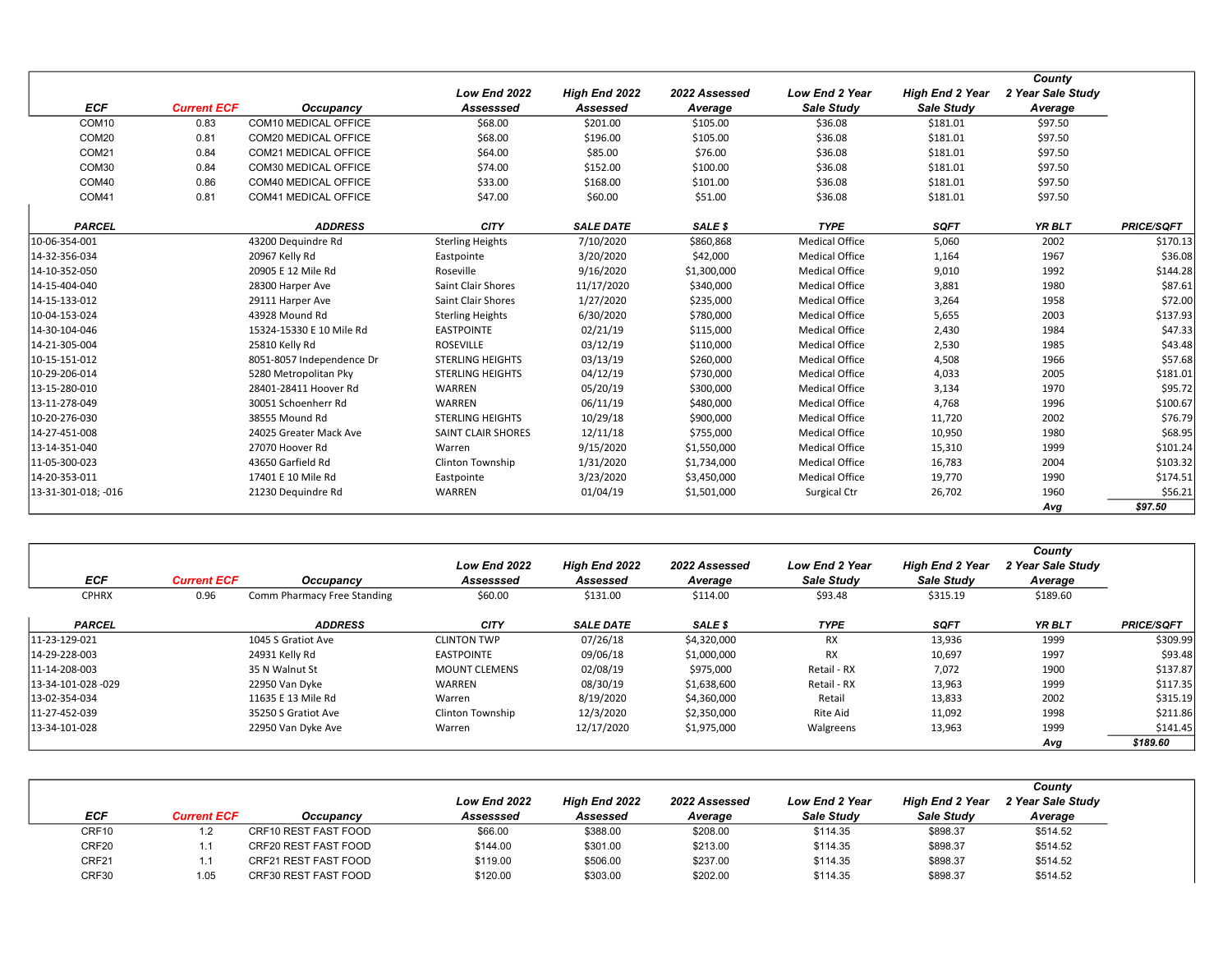| CRF40            | 1.05 | CRF40 REST FAST FOOD                    | \$144.00                | \$399.00         | \$201.00    | \$114.35    | \$898.37    | \$514.52      |                   |
|------------------|------|-----------------------------------------|-------------------------|------------------|-------------|-------------|-------------|---------------|-------------------|
| CRF41            | 1.05 | CRF41 REST FAST FOOD                    | \$163.00                | \$183.00         | \$172.00    | \$114.35    | \$898.37    | \$514.52      |                   |
|                  |      |                                         |                         |                  |             |             |             |               |                   |
| <b>PARCEL</b>    |      | <b>ADDRESS</b>                          | <b>CITY</b>             | <b>SALE DATE</b> | SALE \$     | <b>TYPE</b> | <b>SQFT</b> | <b>YR BLT</b> | <b>PRICE/SQFT</b> |
| 10-29-478-027    |      | 5857 15 Mile Rd                         | <b>Sterling Heights</b> | 12/30/2020       | \$2,075,000 | Fast Food   | 3,161       | 2010          | \$656.44          |
| 02-14-29-451-005 |      | 18001 E 9 Mile Rd                       | EASTPOINTE              | 6/11/2018        | \$2,542,373 | Fast Food   | 2,830       | 1978          | \$898.37          |
| 14-04-251-008    |      | 32439 Gratiot Ave                       | <b>ROSEVILLE</b>        | 09/04/18         | \$1,785,000 | Fast Food   | 2,922       | 2006          | \$610.88          |
| 14-20-132-041    |      | 26640 Gratiot Ave                       | <b>ROSEVILLE</b>        | 09/17/18         | \$850,000   | Fast Food   | 2,955       | 2018          | \$287.65          |
| 11-23-326-006    |      | 37930 S Gratiot Ave                     | <b>CLINTON TOWNSHIP</b> | 11/02/18         | \$1,350,000 | Fast Food   | 3,286       | 2018          | \$410.83          |
| 11-26-480-009    |      | 35105 Harper Ave                        | <b>CLINTON TWP</b>      | 01/31/19         | \$670,000   | Fast Food   | 1,425       | 2016          | \$470.18          |
| 14-200-304-006   |      | 25621 Gratiot Ave                       | <b>ROSEVILLE</b>        | 05/24/19         | \$110,000   | Fast Food   | 962         | 1971          | \$114.35          |
| 11-23-327-031    |      | 37710 S Gratiot Ave (Part of Portfolio) | <b>CLINTON TWP</b>      | 06/18/19         | \$1,250,000 | Fast Food   | 1,929       | 1979          | \$648.00          |
| 11-07-476-006    |      | 41501 Garfield Rd (Part of Portfolio)   | <b>CLINTON TWP</b>      | 06/18/19         | \$825,000   | Fast Food   | 2,716       | 1986          | \$303.76          |
| 11-33-154-007    |      | 34330 Groesbeck Hwy                     | <b>CLINTON TWP</b>      | 07/08/19         | \$1,490,000 | Fast Food   | 2,690       | 1973          | \$553.90          |
| 13-01-351-013    |      | 13785 E 13 Mile Rd                      | WARREN                  | 11/26/19         | \$1,453,000 | Fast Food   | 2,060       | 1989          | \$705.34          |
|                  |      |                                         |                         |                  |             |             |             | Avg           | \$514.52          |

|                      |                    |                         |                         |                  |               |                       |                        | County            |                   |
|----------------------|--------------------|-------------------------|-------------------------|------------------|---------------|-----------------------|------------------------|-------------------|-------------------|
|                      |                    |                         | Low End 2022            | High End 2022    | 2022 Assessed | <b>Low End 2 Year</b> | <b>High End 2 Year</b> | 2 Year Sale Study |                   |
| <b>ECF</b>           | <b>Current ECF</b> | Occupancy               | Assesssed               | Assessed         | Average       | Sale Study            | Sale Study             | Average           |                   |
| CRS10                | 0.71               | <b>CRS10 RESTAURANT</b> | \$43.00                 | \$274.00         | \$97.00       | \$21.33               | \$497.54               | \$135.52          |                   |
| CRS20                | 0.71               | <b>CRS20 RESTAURANT</b> | \$65.00                 | \$234.00         | \$93.00       | \$21.33               | \$497.54               | \$135.52          |                   |
| CRS21                | 0.8                | <b>CRS21 RESTAURANT</b> | \$65.00                 | \$162.00         | \$111.00      | \$21.33               | \$497.54               | \$135.52          |                   |
| <b>CRS30</b>         | 0.79               | <b>CRS30 RESTAURANT</b> | \$44.00                 | \$223.00         | \$93.00       | \$21.33               | \$497.54               | \$135.52          |                   |
| CRS40                | 0.81               | CRS40 RESTAURANT        | \$63.00                 | \$149.00         | \$87.00       | \$21.33               | \$497.54               | \$135.52          |                   |
| CRS41                | 0.75               | <b>CRS41 RESTAURANT</b> | \$20.00                 | \$142.00         | \$45.00       | \$21.33               | \$497.54               | \$135.52          |                   |
| <b>PARCEL</b>        |                    | <b>ADDRESS</b>          | <b>CITY</b>             | <b>SALE DATE</b> | SALE \$       | <b>TYPE</b>           | <b>SQFT</b>            | <b>YR BLT</b>     | <b>PRICE/SQFT</b> |
| 14-28-126-023        |                    | 19116 E 10 Mile Rd      | <b>EASTPOINTE</b>       | 10/02/18         | \$110,000     | Restaurant            | 1,600                  | 1957              | \$68.75           |
| 13-03-151-016        |                    | 32040 Van Dyke Ave      | WARREN                  | 02/11/19         | \$280,000     | Restaurant            | 1,780                  | 1965              | \$157.30          |
| 11-15-202-009        |                    | 26 S Groesbeck Hwy      | Clinton Township        | 1/14/2020        | \$314,000     | Restaurant            | 1,924                  | 1954              | \$163.20          |
| 13-28-460-010        |                    | 7055 E 9 Mile Rd        | Warren                  | 1/10/2020        | \$150,000     | Restaurant            | 2,000                  | 1970              | \$75.00           |
| 13-25-152-001        |                    | 24080 Schoenherr Rd     | Warren                  | 10/5/2020        | \$105,750     | Restaurant            | 2,310                  | 1946              | \$45.78           |
| 13-33-426-036 & -028 |                    | 21611 Van Dyke Ave      | WARREN                  | 04/17/19         | \$50,000      | Restaurant            | 2,344                  | 1950              | \$21.33           |
| 13-28-431-027        |                    | 23617 Van Dyke Ave      | Warren                  | 11/25/2020       | \$75,008      | Restaurant            | 2,400                  | 1952              | \$31.25           |
| 14-05-376-001        |                    | 31500 Groesbeck Hwy     | <b>FRASER</b>           | 10/29/18         | \$300,000     | Restaurant            | 2,400                  | 1970              | \$125.00          |
| 13-27-476-025        |                    | 23365 Hoover Rd         | Warren                  | 8/23/2020        | \$180,000     | Restaurant            | 2,526                  | 1963              | \$71.26           |
| 13-27-476-025        |                    | 23365 Hoover Rd         | WARREN                  | 05/09/19         | \$160,000     | Restaurant            | 2,526                  | 1963              | \$63.34           |
| 13-07-479-029        |                    | 3855 E 12 Mile Rd       | Warren                  | 11/5/2020        | \$400,000     | Restaurant            | 4,176                  | 1985              | \$95.79           |
| 13-19-301-029        |                    | 25700 Dequindre Rd      | Warren                  | 11/12/2020       | \$650,000     | <b>Bob Evans</b>      | 4,924                  | 1987              | \$132.01          |
| 13-01-351-011        |                    | 13791 E 13 Mile Rd      | Warren                  | 3/16/2020        | \$350,000     | Restaurant            | 5,158                  | 1971              | \$67.86           |
| 13-14-226-010        |                    | 28655 Schoenherr Rd     | Warren                  | 3/4/2020         | \$723,887     | Restaurant            | 7,988                  | 1989              | \$90.62           |
| 14-04-454-016        |                    | 20201 E 13 Mile Rd      | <b>ROSEVILLE</b>        | 03/08/19         | \$2,500,000   | Restaurant            | 7,065                  | 2002              | \$353.86          |
| 10-34-151-030        |                    | 34180 Van Dyke Ave      | <b>STERLING HEIGHTS</b> | 04/10/19         | \$850,000     | Restaurant            | 5,136                  | 1977              | \$165.50          |
| 10-01-105-010        |                    | 13785 Lakeside Cir      | <b>STERLING HEIGHTS</b> | 04/26/19         | \$2,842,505   | Restaurant            | 6,229                  | 1988              | \$456.33          |
| 13-10-101-018        |                    | 8100 E 13 Mile Rd       | WARREN                  | 06/06/19         | \$2,675,775   | Restaurant            | 5,378                  | 1969              | \$497.54          |
| 10-02-200-038        |                    | 13100 Hall Rd           | <b>STERLING HEIGHTS</b> | 06/26/19         | \$1,250,000   | Restaurant            | 6,000                  | 1990              | \$208.33          |
| 13-22-432-019        |                    | 11555 Engleman Rd       | WARREN                  | 12/19/18         | \$625,000     | Restaurant            | 11,965                 | 1974              | \$52.24           |
| 13-14-301-016        |                    | 27900 Hoover Rd         | <b>WARREN</b>           | 10/29/18         | \$549,000     | Restaurant            | 12,204                 | 1973              | \$44.99           |
| 10-05-200-025        |                    | 36217 S Gratiot Ave     | <b>CLINTON TOWNSHIP</b> | 10/3/2017        | \$969,000     | Restaurant            | 14,419                 | 1977              | \$67.20           |
| 12-13-03-151-045     |                    | 31920 VAN DYKE          | WARREN                  | 7/13/2016        | \$1,025,000   | Restaurant            | 16,426                 | 1971              | \$62.40           |
|                      |                    |                         |                         |                  |               |                       |                        | Avg               | \$135.52          |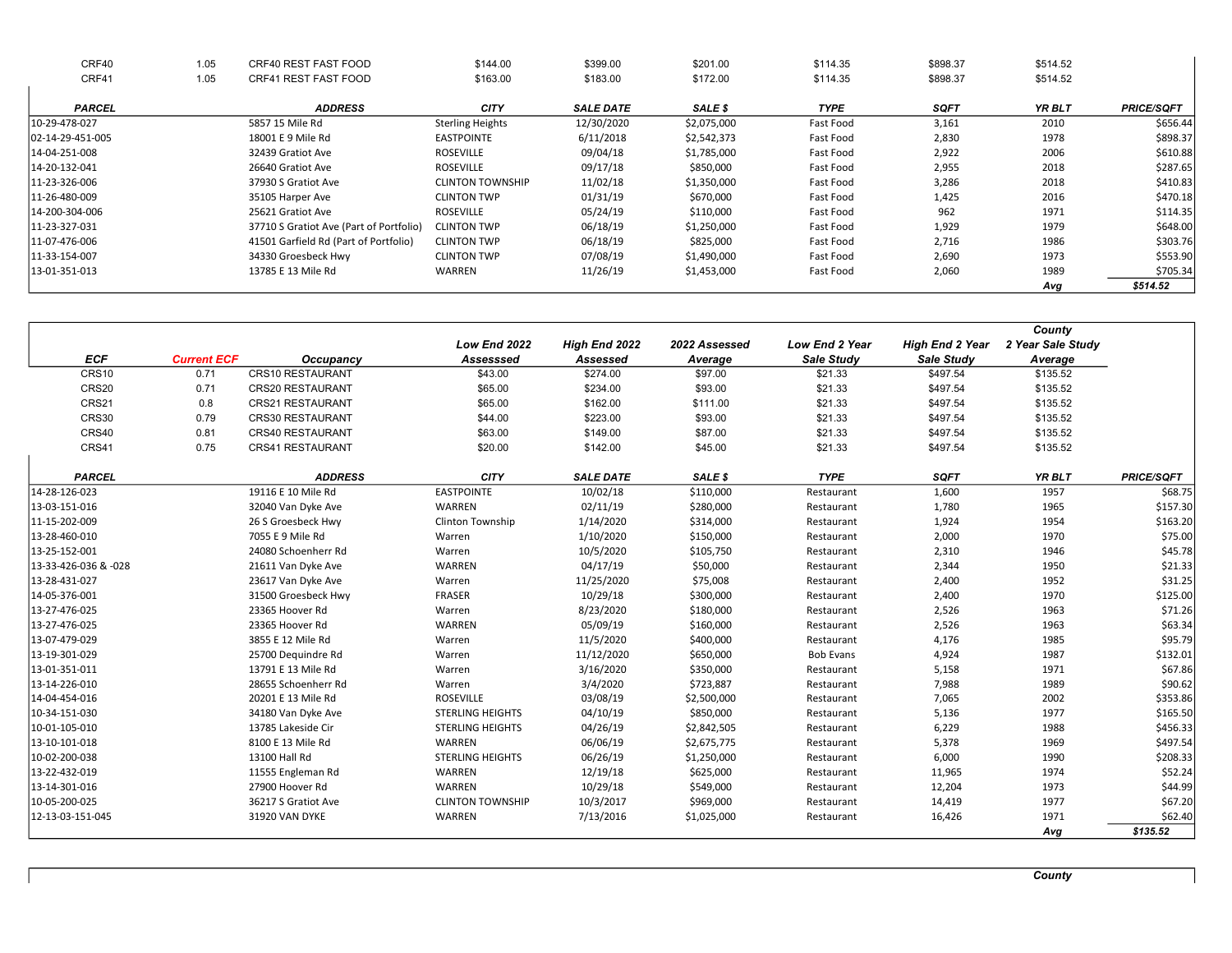|                           |                    |                               | <b>Low End 2022</b>     | High End 2022    | 2022 Assessed | Low End 2 Year              | <b>High End 2 Year</b> | 2 Year Sale Study |                   |
|---------------------------|--------------------|-------------------------------|-------------------------|------------------|---------------|-----------------------------|------------------------|-------------------|-------------------|
| <b>ECF</b>                | <b>Current ECF</b> | Occupancy                     | Assesssed               | Assessed         | Average       | Sale Study                  | Sale Study             | Average           |                   |
| CSC <sub>10</sub>         | 0.77               | <b>CSC10 STORES LRG STRIP</b> | \$51.00                 | \$92.00          | \$77.00       | \$13.41                     | \$206.78               | \$70.32           |                   |
| CSC <sub>20</sub>         | 0.72               | <b>CSC20 STORES LRG STRIP</b> | \$46.00                 | \$89.00          | \$61.00       | \$13.41                     | \$206.78               | \$70.32           |                   |
| CSC21                     | 0.67               | <b>CSC21 STORES LRG STRIP</b> | \$46.00                 | \$89.00          | \$61.00       | \$13.41                     | \$206.78               | \$70.32           |                   |
| CSC40                     | 0.73               | <b>CSC40 STORES LRG STRIP</b> | \$23.00                 | \$23.00          | \$23.00       | \$13.41                     | \$206.78               | \$70.32           |                   |
| <b>PARCEL</b>             |                    | <b>ADDRESS</b>                | <b>CITY</b>             | <b>SALE DATE</b> | SALE \$       | <b>TYPE</b>                 | <b>SQFT</b>            | YR BLT            | <b>PRICE/SQFT</b> |
| 14-19-457-001             |                    | 16101 E 10 Mile Rd            | Eastpointe              | 1/31/2020        | \$625,000     | Retail                      | 10,674                 | 1980              | \$58.55           |
| 14-09-354-044             |                    | 29400 Gratiot Ave             | Roseville               | 8/15/2019        | \$400,000     | Retail                      | 12,106                 | 1947              | \$33.04           |
| 07-09-478-033             |                    | 53069 Van Dyke Ave            | Utica                   | 9/18/2020        | \$1,725,000   | Retail                      | 13,314                 | 2005              | \$129.56          |
| 11-23-301-010; -016       |                    | 37561-37661 S Gratiot Ave     | Clinton Township        | 2/4/2020         | \$925,000     | letail (Neighborhood Center | 13,827                 | 1975              | \$66.90           |
| 10-34-151-025             |                    | 8200 Irving Rd                | <b>Sterling Heights</b> | 11/24/2020       | \$650,000     | Retail                      | 14,926                 | 1976              | \$43.55           |
| 09-04-401-019             |                    | 55911 Gratiot Ave             | Chesterfield            | 1/14/2020        | \$800,000     | Retail                      | 15,778                 | 2001              | \$50.70           |
| 08-32-476-009             |                    | 18181 Hall Rd                 | Macomb Township         | 1/17/2020        | \$3,900,000   | Retail                      | 18,861                 | 2011              | \$206.78          |
| 07-33-351-044; -012; -013 |                    | 45100 Mound Rd                | Shelby Township         | 7/22/2020        | \$1,100,000   | Retail                      | 19,635                 | 1977              | \$56.02           |
| 07-16-226-008; -009       |                    | 7760 24 Mile Rd               | Shelby Township         | 7/20/2020        | \$1,482,000   | Retail                      | 23,630                 | 1931              | \$62.72           |
| 06-33-451-009             |                    | 57155 Gratiot Ave             | New Haven               | 7/29/2020        | \$4,050,000   | Retail                      | 23,647                 | 2006              | \$171.27          |
| 11-33-102-001             |                    | 19100 15 Mile Rd              | <b>Clinton Township</b> | 11/30/2020       | \$1,100,000   | Retail                      | 26,720                 | 1967              | \$41.17           |
| 14-34-135-018             |                    | 23200 Greater Mack Ave        | Saint Clair Shores      | 5/15/2020        | \$395,000     | Retail                      | 29,451                 | 1954              | \$13.41           |
|                           |                    | 25420 Van Dyke Ave            | Center Line             | 9/18/2020        | \$1,200,000   | Retail                      | 31,805                 | 1990              | \$37.73           |
| 13-36-351-017             |                    | 13859 E 8 Mile Rd             | Warren                  | 10/28/2020       | \$425,000     | Retail (Community Center)   | 32,500                 | 1962              | \$13.08           |
|                           |                    |                               |                         |                  |               |                             |                        | Avg               | \$70.32           |

 $\mathbf{r}$ 

|                   |            |                                   |                                  |                                  |                          |                                            |                                      | County                       |  |
|-------------------|------------|-----------------------------------|----------------------------------|----------------------------------|--------------------------|--------------------------------------------|--------------------------------------|------------------------------|--|
| <b>ECF</b>        | urrent ECF | Occupancy                         | <b>Low End 2022</b><br>Assesssed | <b>High End 2022</b><br>Assessed | 2022 Assessed<br>Average | <b>Low End 2 Year</b><br><b>Sale Study</b> | High End 2 Year<br><b>Sale Study</b> | 2 Year Sale Study<br>Average |  |
| CSM <sub>12</sub> | 0.93       | <b>Community Shopping Centers</b> | \$49.00                          | \$49.00                          | \$49.00                  |                                            |                                      |                              |  |

**County**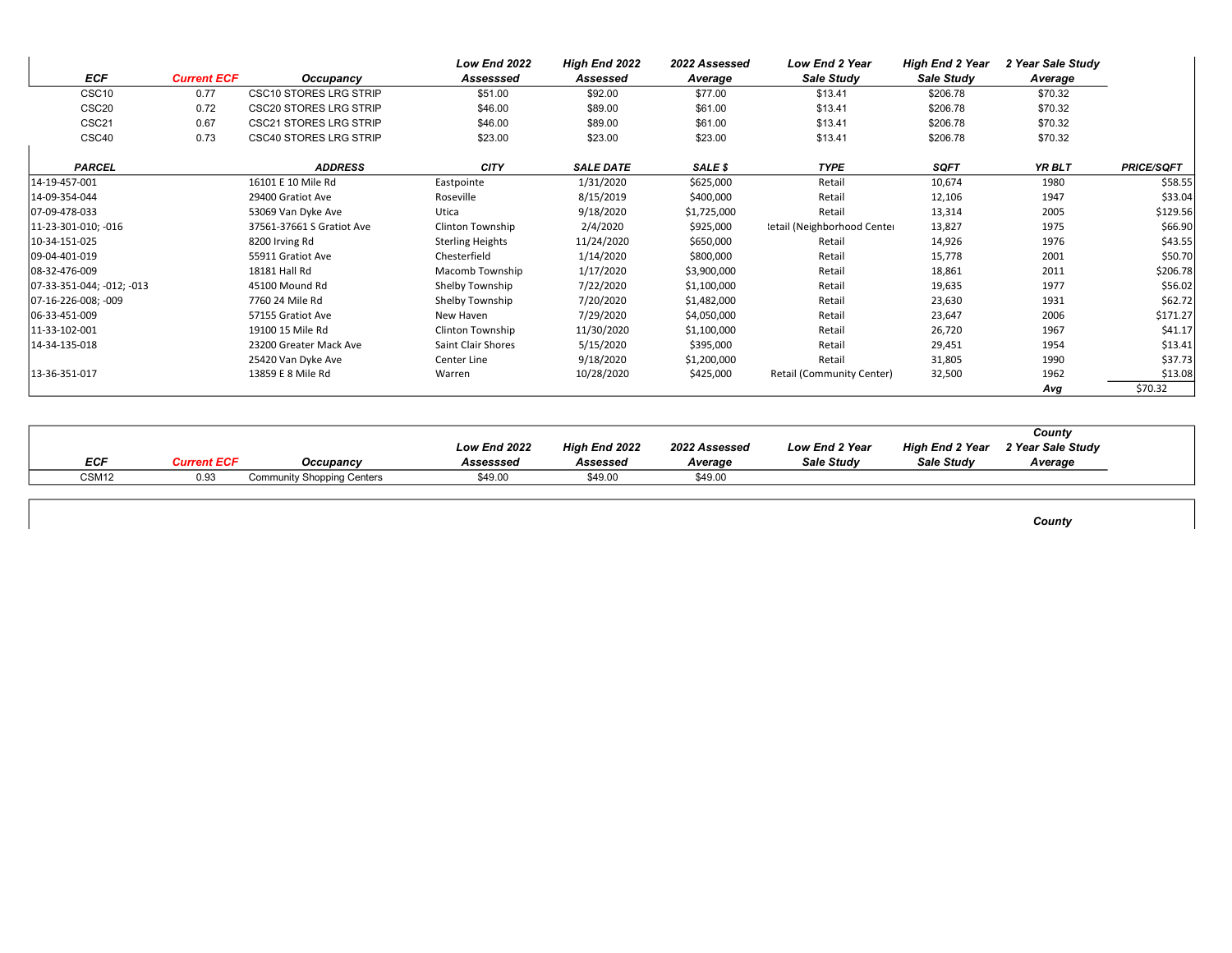|                   |                    |                           | Low End 2022     | High End 2022    | 2022 Assessed | <b>Low End 2 Year</b>       | <b>High End 2 Year</b> | 2 Year Sale Study |                   |
|-------------------|--------------------|---------------------------|------------------|------------------|---------------|-----------------------------|------------------------|-------------------|-------------------|
| ECF               | <b>Current ECF</b> | Occupancy                 | Assesssed        | Assessed         | Average       | Sale Study                  | Sale Study             | Average           |                   |
| CSN <sub>10</sub> | 0.89               | <b>CSN10 STORES NBHD</b>  | \$39.00          | \$144.00         | \$67.00       | \$39.54                     | \$170.59               | \$70.10           |                   |
| CSN <sub>20</sub> | 0.88               | <b>CSN20 STORES NBHD</b>  | \$40.00          | \$149.00         | \$60.00       | \$39.54                     | \$170.59               | \$70.10           |                   |
| CSN <sub>21</sub> | 1.05               | <b>CSN21 STORES NBHD</b>  | \$53.00          | \$164.00         | \$82.00       | \$39.54                     | \$170.59               | \$70.10           |                   |
| CSN30             | 0.96               | <b>CSN30 STORES NBHD</b>  | \$32.00          | \$143.00         | \$69.00       | \$39.54                     | \$170.59               | \$70.10           |                   |
| CSN40             | 0.83               | <b>CSN40 STORES NBHD</b>  | \$19.00          | \$148.00         | \$60.00       | \$39.54                     | \$170.59               | \$70.10           |                   |
| CSN41             | 0.84               | <b>CSN41 STORES NBHD</b>  | \$43.00          | \$92.00          | \$50.00       | \$39.54                     | \$170.59               | \$70.10           |                   |
| <b>PARCEL</b>     |                    | <b>ADDRESS</b>            | <b>CITY</b>      | <b>SALE DATE</b> | SALE \$       | <b>TYPE</b>                 | <b>SQFT</b>            | YR BLT            | <b>PRICE/SQFT</b> |
| 11-07-33-431-025  |                    | 45675 Van Dyke Ave        | Utica            | 2/22/2021        | \$125,000     | letail (Neighborhood Center | 2,263                  | 1947              | \$55.24           |
| 11-07-33-431-026  |                    | 45659 Van Dyke Ave        | Utica            | 12/26/2020       | \$400,000     | letail (Neighborhood Center | 9,097                  | 1955              | \$43.97           |
| 11-23-301-010     |                    | 37561-37661 S Gratiot Ave | Clinton Township | 2/4/2020         | \$925,000     | letail (Neighborhood Center | 23,397                 | 1975              | \$39.54           |
| 13-13-101-002     |                    | 28910-28940 Schoenherr Rd | Warren           | 10/4/2019        | \$2,900,000   | letail (Neighborhood Center | 51,356                 | 1962              | \$56.47           |
| 12-13-12-101-008  |                    | 30750-30780 Schoenherr Rd | Warren           | 9/26/2019        | \$2,000,000   | letail (Neighborhood Center | 36,080                 | 1969              | \$55.43           |
| 16-11-07-151-028  |                    | 15222-15290 Canal Rd      | Clinton Township | 5/24/2019        | \$1,850,000   | letail (Neighborhood Center | 26,628                 | 2004              | \$69.48           |
| 06-09-24-101-068  |                    | 35248 23 Mile Rd          | New Baltimore    | 4/19/2019        | \$5,700,000   | letail (Neighborhood Center | 33,414                 | 1990              | \$170.59          |
|                   |                    |                           |                  |                  |               |                             |                        | Avg               | \$70.10           |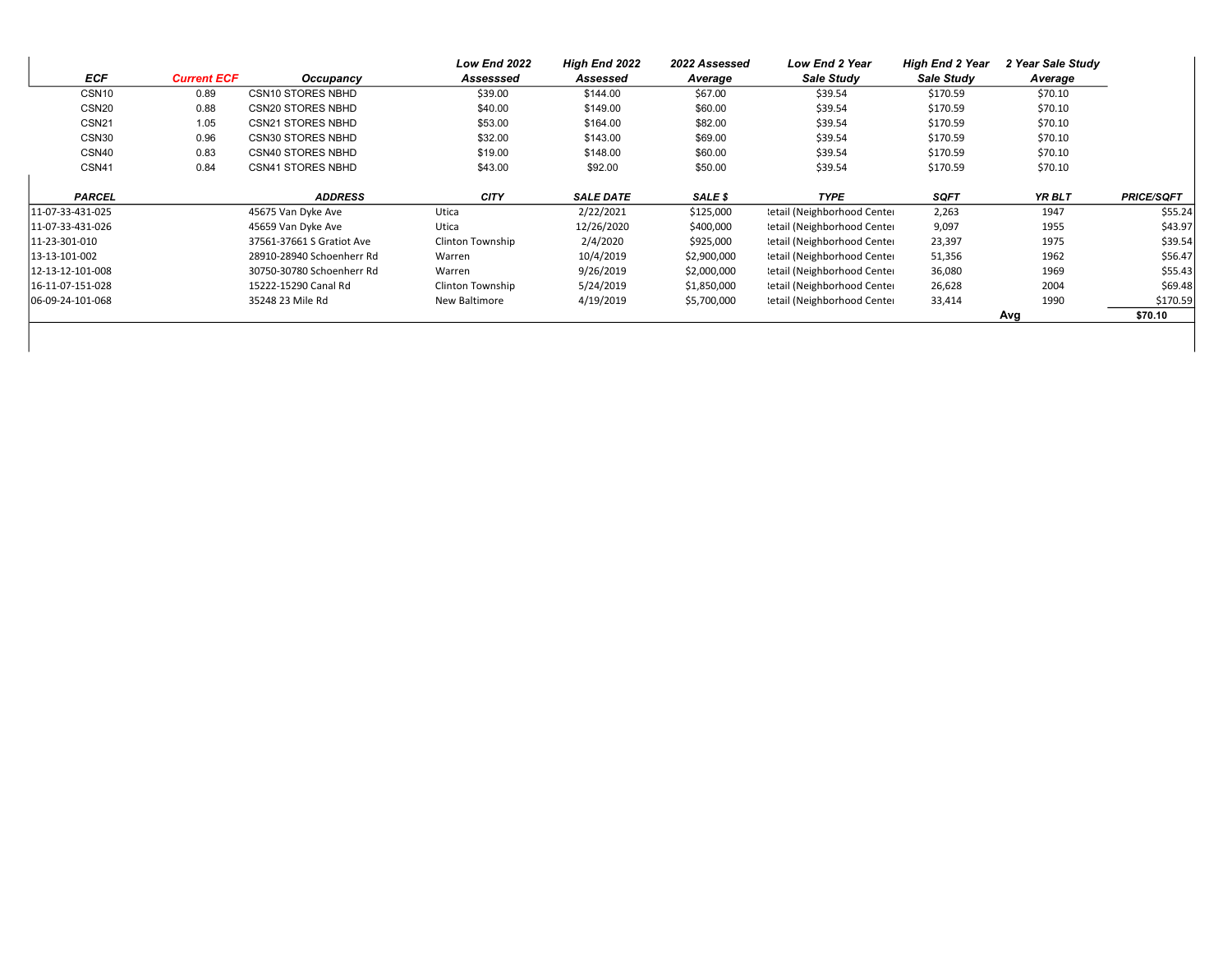|                     |                    |                            | Low End 2022            | High End 2022    | 2022 Assessed | Low End 2 Year    | High End 2 Year   | County<br>2 Year Sale Study |                   |
|---------------------|--------------------|----------------------------|-------------------------|------------------|---------------|-------------------|-------------------|-----------------------------|-------------------|
| <b>ECF</b>          | <b>Current ECF</b> | Occupancy                  | Assesssed               | Assessed         | Average       | <b>Sale Study</b> | <b>Sale Study</b> | Average                     |                   |
| CSR10               | 0.87               | CSR10 RETAIL               | \$12.00                 | \$153.00         | \$66.00       | \$25.90           | \$508.13          | \$209.86                    |                   |
| CSR <sub>20</sub>   | 0.87               | CSR20 RETAIL               | \$9.00                  | \$93.00          | \$63.00       | \$25.90           | \$508.13          | \$209.86                    |                   |
| CSR21               | 0.85               | CSR21 RETAIL               | \$33.00                 | \$99.00          | \$67.00       | \$25.90           | \$508.13          | \$209.86                    |                   |
| CSR30               | 0.67               | CSR30 RETAIL               | \$18.00                 | \$254.00         | \$50.00       | \$25.90           | \$508.13          | \$209.86                    |                   |
| CSR40               | 0.77               | CSR40 RETAIL               | \$16.00                 | \$194.00         | \$54.00       | \$25.90           | \$508.13          | \$209.86                    |                   |
| CSR41               | 0.67               | CSR41 RETAIL               | \$20.00                 | \$142.00         | \$45.00       | \$25.90           | \$508.13          | \$209.86                    |                   |
|                     |                    |                            |                         |                  |               |                   |                   |                             |                   |
| <b>PARCEL</b>       |                    | <b>ADDRESS</b>             | <b>CITY</b>             | <b>SALE DATE</b> | SALE \$       | <b>TYPE</b>       | <b>SQFT</b>       | YR BLT                      | <b>PRICE/SQFT</b> |
| 09-13-457-011       |                    | 36011 Green St             | New Baltimore           | 9/15/2020        | \$115,000     | Retail            | 4,440             | 1965                        | \$25.90           |
| 14-29-377-016       |                    | 17623-17627 E Nine Mile Rd | Eastpointe              | 9/30/2020        | \$80,000      | Retail            | 3,072             | 1955                        | \$26.04           |
| 11-12-201-012       |                    | 24531 Henry B Joy Blvd     | Harrison Township       | 10/9/2020        | \$100,000     | Retail            | 3,736             | 1984                        | \$26.77           |
| 14-32-104-003       |                    | 17330 E 9 Mile Rd          | Eastpointe              | 3/24/2020        | \$153,569     | Retail            | 5,472             | 1948                        | \$28.06           |
| 14-09-330-036       |                    | 29516-29526 Gratiot Ave    | Roseville               | 2/20/2020        | \$120,000     | Retail            | 4,266             | 1945                        | \$28.13           |
| 03-02-179-040       |                    | 80375 Main St              | Memphis                 | 12/11/2020       | \$205,000     | Retail            | 6,556             | 1946                        | \$31.27           |
| 14-31-229-004; -024 |                    | 16914 E 9 Mile Rd          | Eastpointe              | 9/9/2020         | \$97,000      | Retail            | 2,908             | 1945                        | \$33.36           |
| 14-29-355-035       |                    | 17453 E Nine Mile Rd       | Eastpointe              | 9/28/2020        | \$75,000      | Retail            | 2,190             | 1970                        | \$34.25           |
| 11-14-257-002       |                    | 122 S Main St              | <b>Mount Clemens</b>    | 4/9/2020         | \$120,000     | Retail            | 3,400             | 1950                        | \$35.29           |
| 14-30-478-039       |                    | 16801 E Nine Mile Rd       | Eastpointe              | 4/17/2020        | \$165,000     | Retail            | 4,600             | 1961                        | \$35.87           |
| 14-32-355-047       |                    | 21055 Kelly Rd             | Eastpointe              | 8/5/2020         | \$85,000      | Retail            | 2,320             | 1962                        | \$36.64           |
| 04-02-126-007       |                    | 111 S Rawles St            | Romeo                   | 12/16/2020       | \$105,000     | Retail            | 2,784             | 1900                        | \$37.72           |
| 13-16-227-047       |                    | 28855 Van Dyke Ave         | Warren                  | 2/3/2021         | \$225,000     | Retail            | 5,960             | 1949                        | \$37.75           |
| 14-15-129-031       |                    | 29315 Harper Ave           | Saint Clair Shores      | 12/29/2020       | \$155,000     | Retail            | 3,903             | 1957                        | \$39.71           |
| 13-15-105-004       |                    | 8242-8276 E 12 Mile Rd     | Warren                  | 1/14/2021        | \$320,000     | Retail            | 7,050             | 1961                        | \$45.39           |
| 13-32-102-003       |                    | 4436 E 9 Mile Rd           | Warren                  | 2/28/2020        | \$190,000     | Retail            | 3,957             | 1953                        | \$48.02           |
| 14-26-355-034       |                    | 17423 E 9 Mile Rd          | Eastpointe              | 12/22/2020       | \$211,000     | Retail            | 3,968             | 1965                        | \$53.18           |
| 14-30-402-019: -020 |                    | 23419-23423 Gratiot Ave    | Eastpointe              | 10/16/2020       | \$135,000     | Retail            | 2,400             | 1956                        | \$56.25           |
| 14-20-130-032       |                    | 26601 Gratiot Ave          | Roseville               | 11/20/2020       | \$130,000     | Retail            | 2,288             | 1960                        | \$56.82           |
| 14-20-304-016       |                    | 25555 Gratiot Ave          | Roseville               | 7/15/2020        | \$120,000     | Retail            | 2,057             | 1962                        | \$58.34           |
| 11-14-280-006       |                    | 52 Crocker Blvd            | <b>Mount Clemens</b>    | 12/18/2020       | \$94,000      | Retail            | 1,570             | 1989                        | \$59.87           |
| 12-16-332-044; -052 |                    | 39504 Jefferson Ave        | Harrison Township       | 2/24/2020        | \$200,000     | Retail            | 3,141             | 1958                        | \$63.67           |
| 10-04-206-046       |                    | 44844-44900 Utica Rd       | Utica                   | 2/7/2020         | \$650,000     | Retail            | 9,875             | 2005                        | \$65.82           |
| 14-29-377-017       |                    | 17631 E 9 Mile Rd          | Eastpointe              | 11/16/2020       | \$35,000      | Retail            | 525               | 1955                        | \$66.67           |
| 11-23-154-013       |                    | 1456-1480 S Gratiot Ave    | <b>Mount Clemens</b>    | 11/16/2020       | \$600,000     | Retail            | 8,640             | 1972                        | \$69.44           |
| 12-21-152-015       |                    | 38610 Jefferson Ave        | Harrison Twp            | 10/19/2020       | \$200,000     | Retail            | 2,856             | 1990                        | \$70.03           |
| 14-20-352-071       |                    | 25216 Gratiot              | Roseville               | 6/23/2020        | \$175,000     | Retail            | 2,461             | 1960                        | \$71.11           |
| 13-01-228-011       |                    | 15150 E 14 Mile Rd         | Warren                  | 8/7/2020         | \$350,000     | Retail            | 4,892             | 1968                        | \$71.55           |
| 13-33-427-038       |                    | 21511 Van Dyke Ave         | Warren                  | 12/2/2020        | \$148,000     | Retail            | 2,055             | 1951                        | \$72.02           |
| 14-10-332-038       |                    | 29901-29905 Harper Ave     | Saint Clair Shores      | 11/4/2020        | \$205,000     | Retail            | 2,840             | 1968                        | \$72.18           |
| 01-35-381-005       |                    | 114 W Saint Clair St       | Romeo                   | 9/15/2020        | \$380,000     | Retail            | 5,000             | 1935                        | \$76.00           |
| 11-34-376-005       |                    | 33140-33150 S Gratiot Ave  | Clinton Township        | 10/2/2020        | \$390,000     | Retail            | 5,130             | 1975                        | \$76.02           |
| 13-31-279-035       |                    | 22021 Ryan Rd              | Warren                  | 1/29/2020        | \$215,000     | Retail            | 2,770             | 1976                        | \$77.62           |
| 07-29-351-013       |                    | 47092 Ryan Rd              | Utica                   | 10/22/2020       | \$200,000     | Retail            | 2,562             | 1955                        | \$78.06           |
| 13-22-477-008       |                    | 25141 Hoover Rd            | Warren                  | 7/1/2020         | \$250,000     | Retail            | 3,173             | 1985                        | \$78.79           |
| 13-31-101-022       |                    | 22862 Dequindre Rd         | Warren                  | 5/21/2020        | \$425,000     | Retail            | 5,350             | 1966                        | \$79.44           |
| 13-29-376-033       |                    | 4603 E 9 Mile Rd           | Warren                  | 9/9/2020         | \$200,000     | Retail            | 2,480             | 1964                        | \$80.65           |
| 10-36-476-010       |                    | 15111 E 14 Mile Rd         | <b>Sterling Heights</b> | 7/28/2020        | \$610,000     | Retail            | 7,028             | 1950                        | \$86.80           |
| 14-17-231-023       |                    | 28605 Gratiot Ave          | Roseville               | 6/16/2020        | \$400,000     | Retail            | 4,236             | 1965                        | \$94.43           |
| 14-33-101-006       |                    | 18700 E 9 Mile Rd          | Eastpointe              | 11/24/2020       | \$350,000     | Retail            | 3,200             | 1985                        | \$109.38          |
| 11-31-478-024       |                    | 33050 Utica Rd             | Fraser                  | 10/7/2020        | \$560,000     | Retail            | 4,287             | 2000                        | \$130.63          |
| 07-34-378-009       |                    | 8701 Hall Rd               | Utica                   | 8/27/2020        | \$558,455     | Retail            | 4,000             |                             | \$139.61          |
| 10-18-100-053       |                    | 2118 18 Mile Rd            | <b>Sterling Heights</b> | 1/29/2021        | \$375,000     | Retail            | 2,628             | 2020                        | \$142.69          |
| 14-04-401-018       |                    | 31831 Gratiot Ave          | Roseville               | 9/18/2020        | \$825,000     | Retail            | 5,164             | 1980                        | \$159.76          |
| 11-14-178-001       |                    | 99 Church St               | <b>Mount Clemens</b>    | 1/17/2020        | \$193,500     | Retail            | 1,050             | 1920                        | \$184.29          |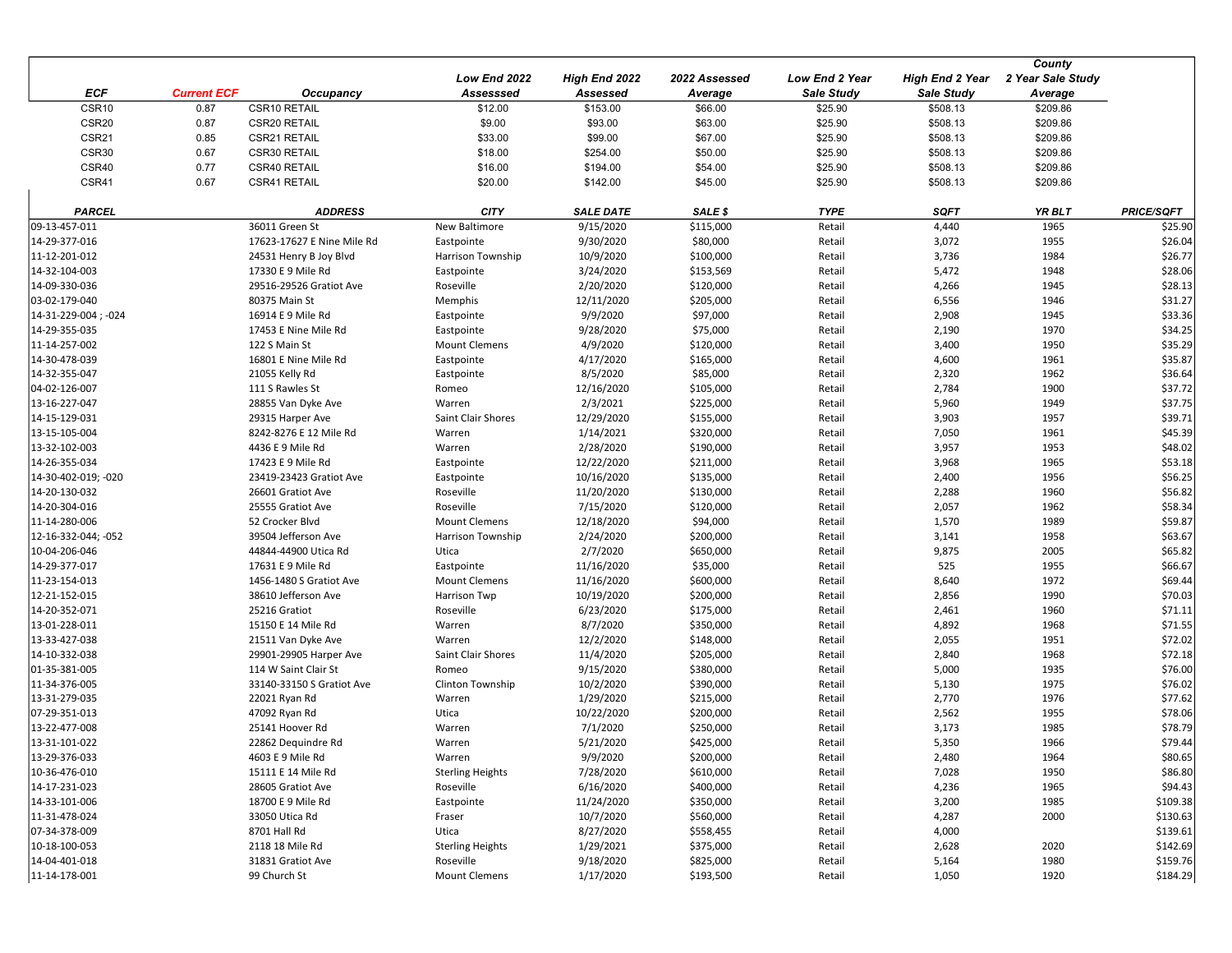| 10-01-105-010 | 44350 Schoenherr Rd                   | <b>Sterling Heights</b> | 2/28/2020  | \$1,550,000 | Retail | 8,171 | 2005 | \$189.70 |
|---------------|---------------------------------------|-------------------------|------------|-------------|--------|-------|------|----------|
| 09-13-456-028 | 35819 Green St                        | New Baltimore           | 12/14/2020 | \$375,000   | Retail | 1,893 | 1957 | \$198.10 |
| 14-34-136-018 | 23018 Greater Mack Ave                | Saint Clair Shores      | 10/1/2020  | \$575,000   | Retail | 2,896 |      | \$198.55 |
| 07-09-101-006 | 54870 Mound Rd                        | Utica                   | 2/20/2020  | \$355,000   | Retail | 1,785 | 1973 | \$198.88 |
| 14-31-205-032 | 16344 E 9 Mile Rd                     | Eastpointe              | 3/9/2020   | \$1,583,000 | Retail | 7,252 | 2018 | \$218.28 |
| 14-31-309-001 | 21250 Gratiot Ave                     | Eastpointe              | 7/16/2020  | \$180,000   | Retail | 776   | 1952 | \$231.96 |
| 14-17-231-025 | 28735 Gratiot Ave (Part of Portfolio) | Roseville               | 1/31/2020  | \$1,200,000 | Retail | 5,130 | 2012 | \$233.92 |
| 11-04-200-029 | 20650 Hall Rd                         | Clinton Township        | 12/13/2020 | \$1,035,000 | Retail | 3,739 | 1990 | \$276.81 |
| 14-04-251-006 | 32457-32463 Gratiot Ave               | Roseville               | 4/16/2020  | \$3,850,000 | Retail | 8,094 | 2015 | \$475.66 |
| 14-05-352-015 | 31401 Groesbeck Hwy                   | Fraser                  | 11/24/2020 | \$666,666   | Retail | 1,312 | 1971 | \$508.13 |
|               |                                       |                         |            |             |        |       | Avg  | \$209.86 |

| <b>ECF</b>                     | <b>Current ECF</b>         | Occupancy                                    | Low End 2022<br>Assesssed            | High End 2022<br>Assessed            | 2022 Assessed<br>Average            | <b>Low End 2 Year</b><br>Sale Study | <b>High End 2 Year</b><br>Sale Study | County<br>2 Year Sale Study<br>Average |                    |
|--------------------------------|----------------------------|----------------------------------------------|--------------------------------------|--------------------------------------|-------------------------------------|-------------------------------------|--------------------------------------|----------------------------------------|--------------------|
| <b>CTRPK</b>                   | 0.90                       | <b>TRAILER PARKS</b>                         | \$5,420                              | \$1,977,900                          |                                     |                                     |                                      |                                        |                    |
|                                |                            |                                              |                                      |                                      |                                     |                                     |                                      |                                        |                    |
| <b>ECF</b><br>CWD40            | <b>Current ECF</b><br>0.68 | Occupancy<br><b>WAREHOUSE DISTRIUBTION</b>   | Low End 2022<br>Assesssed<br>\$66.00 | High End 2022<br>Assessed<br>\$66.00 | 2022 Assessed<br>Average<br>\$66.00 | <b>Low End 2 Year</b><br>Sale Study | <b>High End 2 Year</b><br>Sale Study | County<br>2 Year Sale Study<br>Average |                    |
|                                |                            |                                              |                                      |                                      |                                     |                                     |                                      |                                        |                    |
| <b>ECF</b>                     | <b>Current ECF</b>         | Occupancy                                    | Low End 2022<br>Assesssed            | High End 2022<br>Assessed            | 2022 Assessed<br>Average            | <b>Low End 2 Year</b><br>Sale Study | <b>High End 2 Year</b><br>Sale Study | County<br>2 Year Sale Study<br>Average |                    |
| CWH <sub>10</sub>              | 0.72                       | <b>CWH10 Commercial Warehouse</b>            | \$25.00                              | \$43.00                              | \$36.00                             | \$12.63                             | \$104.38                             | \$48.85                                |                    |
| CWH30                          | 0.72                       | <b>CWH30 Commercial Warehouse</b>            | \$21.00                              | \$44.00                              | \$28.00                             | \$12.63                             | \$104.38                             | \$48.85                                |                    |
| CWH40                          | 0.72                       | <b>CWH40 Commercial Warehouse</b>            | \$16.00                              | \$42.00                              | \$27.00                             | \$12.63                             | \$104.38                             | \$48.85                                |                    |
| <b>PARCEL</b>                  |                            | <b>ADDRESS</b>                               | <b>CITY</b>                          | <b>SALE DATE</b>                     | SALE \$                             | <b>TYPE</b>                         | <b>SQFT</b>                          | YR BLT                                 | <b>PRICE/SQFT</b>  |
| 12-13-33-251-001               |                            | 22506 Sherwood Ave                           | Warren                               | 3/2/2020                             | \$101,500                           | Warehouse                           | 1,960                                | 1950                                   | \$51.79            |
| 13-24-303-047                  |                            | 25506 Schoenherr Rd                          | Warren                               | 9/27/2019                            | \$120,000                           | Warehouse                           | 2,350                                | 1949                                   | \$51.06            |
| 12-13-31-153-035               |                            | 21744 Dequindre Rd                           | Warren                               | 12/10/2019                           | \$128,000                           | Warehouse                           | 1,600                                | 1960                                   | \$80.00            |
| 12-13-32-483-014               |                            | 20821 Mound Rd                               | Warren                               | 9/20/2019                            | \$140,000                           | Warehouse                           | 4,764                                | 1950                                   | \$29.39            |
| 12-13-20-351-014               |                            | 25410 Ryan Rd                                | Warren                               | 3/13/2020                            | \$170,000                           | Warehouse                           | 6,650                                | 1963                                   | \$25.56            |
| 12-13-31-429-034               |                            | 21167 Ryan Rd                                | Warren                               | 7/24/2020                            | \$175,000                           | Warehouse                           | 9,736                                | 1950                                   | \$17.97            |
| 12-13-28-455-019               |                            | 6757 E 9 Mile Rd                             | Warren                               | 4/22/2020                            | \$185,000                           | Warehouse                           | 1,925                                | 1952                                   | \$96.10            |
| 12-13-35-328-042               |                            | 21493 Groesbeck Hwy                          | Warren                               | 10/19/2020                           | \$200,000                           | Warehouse                           | 5,000                                | 1940                                   | \$40.00            |
| 12-13-30-301-029               |                            | 23840 Dequindre Rd                           | Warren                               | 4/3/2020                             | \$213,500                           | Warehouse                           | 4,260                                | 1966                                   | \$50.12            |
| 12-13-20-351-014               |                            | 25410 Ryan Rd                                | Warren                               | 2/20/2020                            | \$215,000                           | Warehouse                           | 6,650                                | 1963                                   | \$32.33            |
| 12-13-34-228-063               |                            | 22705 Hoover Rd                              | Warren                               | 5/3/2019                             | \$230,000                           | Warehouse                           | 4,150                                | 1950                                   | \$55.42            |
| 13-27-478-023<br>13-32-480-035 |                            | 11525 E Nine Mile Rd<br>5531 E Eight Mile Rd | Warren<br>Warren                     | 3/22/2021<br>8/17/2020               | \$240,000<br>\$247,000              | Warehouse<br>Warehouse              | 3,912<br>3,000                       | 1959<br>1974                           | \$61.35<br>\$82.33 |
| 12-13-25-352-035               |                            | 23260 Roseberry Ave                          | Warren                               | 8/19/2019                            | \$255,000                           | Warehouse                           | 5,525                                | 1986                                   | \$46.15            |
| 13-34-201-029                  |                            |                                              | Warren                               | 2/17/2021                            | \$270,000                           |                                     | 5,760                                |                                        | \$46.88            |
| 12-13-31-429-034               |                            | 11044 E Nine Mile Rd<br>21167 Ryan Rd        | Warren                               | 7/24/2020                            | \$275.000                           | Warehouse<br>Warehouse              | 9.736                                | 1990<br>1950                           | \$28.25            |
| 12-13-20-353-029               |                            | 4145 E 10 Mile Rd                            | Warren                               | 12/21/2020                           | \$285,000                           | Warehouse                           | 5,460                                | 1953                                   | \$52.20            |
| 12-13-32-351-013               |                            | 21054-21072 Ryan Rd                          | Warren                               | 4/5/2019                             | \$288,000                           | Warehouse                           | 11,468                               | 1950                                   | \$25.11            |
| 12-13-27-276-016               |                            | 11385 Stephens Rd                            | Warren                               | 1/11/2021                            | \$299,000                           | Warehouse                           | 5,500                                | 1963                                   | \$54.36            |
| 12-13-28-455-025               |                            | 6827 E 9 Mile Rd                             | Warren                               | 1/24/2020                            | \$310,000                           | Warehouse                           | 6,000                                | 1952                                   | \$51.67            |
| 12-13-26-102-014               |                            | 24872 Gibson Dr                              | Warren                               | 6/28/2019                            | \$310,000                           | Warehouse                           | 7,164                                | 1969                                   | \$43.27            |
|                                |                            |                                              |                                      |                                      |                                     |                                     |                                      |                                        |                    |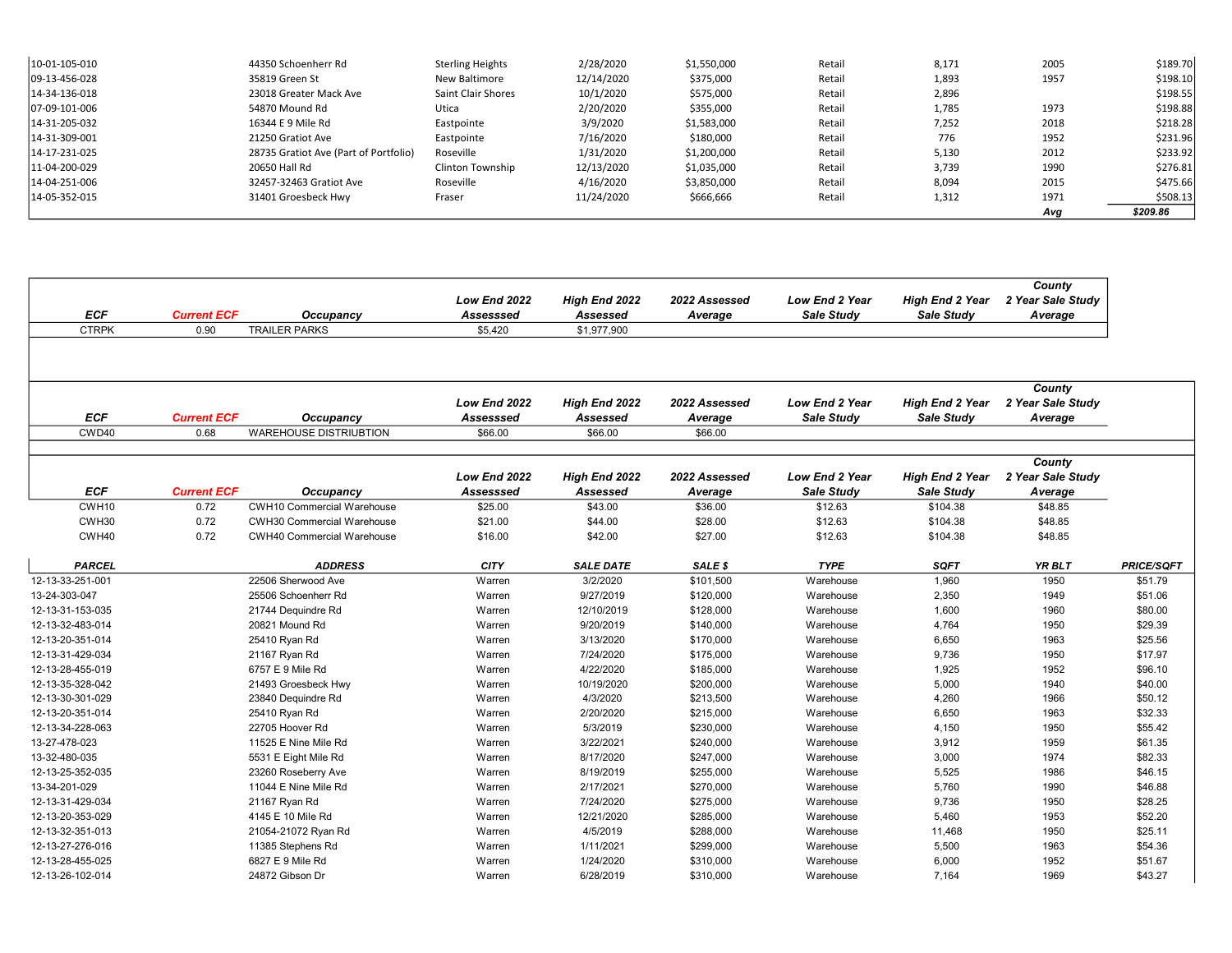| 12-13-35-254-024 | 21750 Schmeman Ave                       | Warren | 8/15/2019  | \$317,000    | Warehouse | 7,872   | 1952 | \$40.27  |
|------------------|------------------------------------------|--------|------------|--------------|-----------|---------|------|----------|
| 13-35-454-044    | 12813 E 8 Mile Rd                        | Warren | 10/22/2019 | \$325,000    | Warehouse | 12,500  | 1966 | \$26.00  |
| 12-13-25-351-015 | 23051-23127 Roseberry Ave                | Warren | 5/16/2019  | \$355,000    | Warehouse | 9,216   | 1967 | \$38.52  |
| 12-13-35-101-016 | 22750 Hoover Rd                          | Warren | 9/30/2019  | \$375,000    | Warehouse | 24,260  | 1950 | \$15.46  |
| 12-13-25-353-045 | 13845 E 9 Mile Rd                        | Warren | 1/15/2021  | \$380,000    | Warehouse | 5,376   | 1956 | \$70.68  |
| 13-32-457-033    | 5129 E Eight Mile Rd                     | Warren | 11/6/2020  | \$387,000    | Warehouse | 7,200   | 1970 | \$53.75  |
| 12-13-24-126-035 | 26713 Bunert Rd                          | Warren | 11/23/2020 | \$390,000    | Warehouse | 8,720   | 1977 | \$44.72  |
| 12-13-30-227-026 | 24856 Romano St                          | Warren | 6/11/2020  | \$395,000    | Warehouse | 7,600   | 1979 | \$51.97  |
| 12-13-31-152-022 | 21816 Dequindre Rd                       | Warren | 11/27/2019 | \$400,000    | Warehouse | 10,199  | 1964 | \$39.22  |
| 12-13-33-202-025 | 22840-22842 Sherwood Ave                 | Warren | 1/14/2020  | \$420,000    | Warehouse | 9,880   | 1948 | \$42.51  |
| 12-13-34-426-005 | 21221 Hoover Rd                          | Warren | 6/23/2020  | \$432,000    | Warehouse | 34,200  |      | \$12.63  |
| 12-13-25-352-036 | 23300-23314 Roseberry Ave                | Warren | 10/31/2019 | \$505,000    | Warehouse | 14,474  | 1988 | \$34.89  |
| 12-13-25-176-029 | 14055 Stephens Rd                        | Warren | 7/30/2020  | \$515,000    | Warehouse | 10,514  | 1964 | \$48.98  |
| 12-13-26-227-043 | 24607 Schoenherr Rd                      | Warren | 12/18/2020 | \$570,000    | Warehouse | 12,647  | 1981 | \$45.07  |
| 12-13-19-301-038 | 1989 Tobsal Ct                           | Warren | 3/26/2020  | \$600,000    | Warehouse | 13,112  | 1996 | \$45.76  |
| 13-26-227-020    | 24660 Schoenherr Rd                      | Warren | 8/17/2020  | \$625,000    | Warehouse | 28,839  | 1967 | \$21.67  |
| 12-13-30-151-012 | 2145 Centerwood Dr                       | Warren | 4/5/2019   | \$690,000    | Warehouse | 17,800  | 1988 | \$38.76  |
| 12-13-20-427-034 | 5860 Frazho Rd                           | Warren | 4/12/2019  | \$773,000    | Warehouse | 14,808  | 1977 | \$52.20  |
| 12-13-04-329-007 | 6655-6699 Chicago Rd                     | Warren | 11/23/2020 | \$875,000    | Warehouse | 19,618  | 1968 | \$44.60  |
| 12-13-30-151-020 | 2201 Centerwood Dr                       | Warren | 10/30/2020 | \$900,000    | Warehouse | 11,900  | 1990 | \$75.63  |
| 12-13-31-429-045 | 21251 Ryan Rd (Part of Multi-Property Sa | Warren | 4/26/2019  | \$920,375    | Warehouse | 28,750  | 1970 | \$32.01  |
| 12-13-08-151-002 | 30500 Ryan Rd (Part of Portfolio)        | Warren | 5/14/2019  | \$990,080    | Warehouse | 21,573  | 1968 | \$45.89  |
| 12-13-27-426-032 | 11450 Stephens Rd                        | Warren | 8/5/2019   | \$1,000,000  | Warehouse | 34,572  | 1947 | \$28.93  |
| 12-13-17-229-004 | 5601 Enterprise Ct                       | Warren | 12/10/2019 | \$1,295,000  | Warehouse | 19,904  | 1991 | \$65.06  |
| 12-13-04-401-005 | 6877 Miller Dr                           | Warren | 12/22/2020 | \$1,300,000  | Warehouse | 12,455  | 1985 | \$104.38 |
| 12-13-19-353-013 | 2001-2015 E 10 Mile Rd                   | Warren | 6/17/2020  | \$1,300,000  | Warehouse | 27,432  | 1994 | \$47.39  |
| 13-35-201-011    | 12816-12832 E Nine Mile Rd               | Warren | 9/8/2020   | \$1,500,000  | Warehouse | 15,297  | 1998 | \$98.06  |
| 12-13-24-227-024 | 26692 Groesbeck Hwy                      | Warren | 2/4/2021   | \$1,800,000  | Warehouse | 32,016  | 1979 | \$56.22  |
| 12-13-04-201-026 | 6990 Murthum Ave                         | Warren | 11/19/2019 | \$1,950,000  | Warehouse | 28,110  | 2003 | \$69.37  |
| 12-13-26-401-007 | 12700 Stephens Rd                        | Warren | 5/31/2019  | \$4,400,000  | Warehouse | 80,000  | 1987 | \$55.00  |
| 12-13-17-476-004 | 27027 Mound Rd                           | Warren | 2/11/2020  | \$22,750,000 | Warehouse | 311,123 | 1960 | \$73.12  |
|                  |                                          |        |            |              |           |         | Avg  | \$48.85  |

|                   |                    |                        |                      |                  |               |                             |                        | County            |                   |
|-------------------|--------------------|------------------------|----------------------|------------------|---------------|-----------------------------|------------------------|-------------------|-------------------|
|                   |                    |                        | Low End 2022         | High End 2022    | 2022 Assessed | <b>Low End 2 Year</b>       | <b>High End 2 Year</b> | 2 Year Sale Study |                   |
| <b>ECF</b>        | <b>Current ECF</b> | Occupancy              | Assesssed            | Assessed         | Average       | Sale Study                  | Sale Study             | Average           |                   |
| CWM <sub>10</sub> | 0.88               | CWM10 MINI WRHS        | \$33.00              | \$37.00          | \$35.00       | \$16.29                     | \$95.54                | \$54.09           |                   |
| CWM20             | 0.9                | CWM20 MINI WRHS        | \$31.00              | \$31.00          | \$31.00       | \$16.29                     | \$95.54                | \$54.09           |                   |
| CWM30             | 0.96               | <b>CWM30 MINI WRHS</b> | \$21.00              | \$33.00          | \$30.00       | \$16.29                     | \$95.54                | \$54.09           |                   |
| CWM40             | 0.96               | CWM40 MINI WRHS        | \$32.00              | \$34.00          | \$33.00       | \$16.29                     | \$95.54                | \$54.09           |                   |
| <b>PARCEL</b>     |                    | <b>ADDRESS</b>         | <b>CITY</b>          | <b>SALE DATE</b> | SALE \$       | <b>TYPE</b>                 | <b>SQFT</b>            | YR BLT            | <b>PRICE/SQFT</b> |
| 16-11-33-101-007  |                    | 34464 KELLY            | <b>CLINTON TWP</b>   | 12/30/2014       |               | \$290,000 MINI WAREHOUSE    | 17.802                 | 1988              | \$16.29           |
| 10-09-200-011     |                    | 42557 VAN DYKE         | <b>STERLING HGTS</b> | 5/21/2015        |               | \$3,857,000 MINI WAREHOUSE  | 61,533                 | 1977              | \$62.68           |
| 10-28-100-045     |                    | 6550 METROPOLITAN PKWY | <b>STERLING HGTS</b> | 3/22/2016        |               | \$6,636,106 MINI WAREHOUSE  | 69,458                 | 1987              | \$95.54           |
| 102-14-31-307-008 |                    | 21500 Gratiot Ave      | <b>EASTPOINTE</b>    | 10/12/2017       |               | \$2,500,000 MINI WAREHOUSE  | 92.610                 | 2005              | \$26.99           |
| 13-36-479-023     |                    | 14859 8 MILE           | <b>EASTPOINTE</b>    | 3/22/2016        |               | \$13,212,847 MINI WAREHOUSE | 156,352                | 2005              | \$84.51           |
| 12-13-16-151-009  |                    | 28000 MOUND            | WARREN               | 9/16/2016        |               | \$1.202.050 MINI WAREHSE    | 31,215                 | 1996              | \$38.51           |
|                   |                    |                        |                      |                  |               |                             |                        | Avq               | \$54.09           |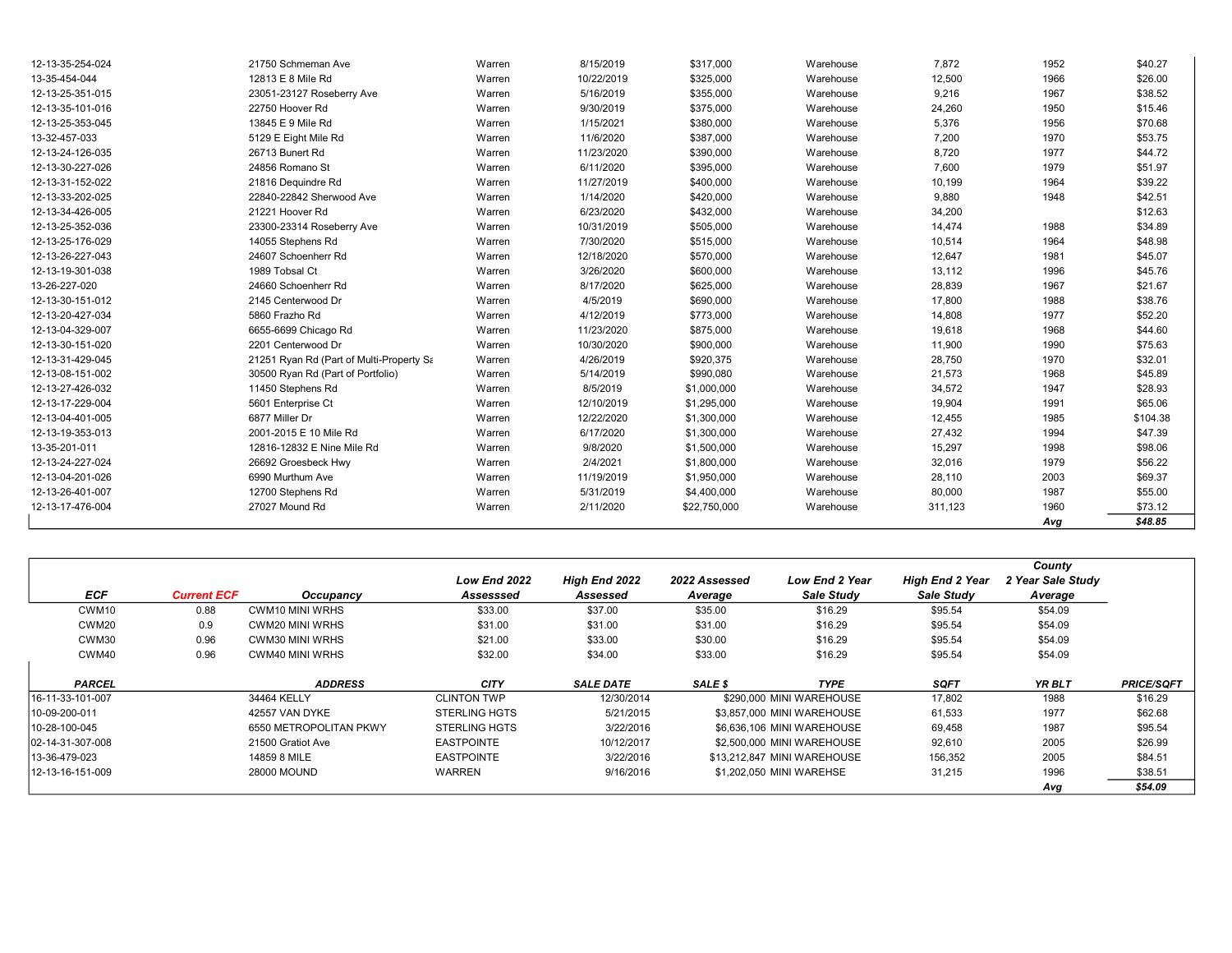|                   |                    |                               |                         |                  |               |                             |                        | County            |                   |
|-------------------|--------------------|-------------------------------|-------------------------|------------------|---------------|-----------------------------|------------------------|-------------------|-------------------|
|                   |                    |                               | Low End 2022            | High End 2022    | 2022 Assessed | <b>Low End 2 Year</b>       | <b>High End 2 Year</b> | 2 Year Sale Study |                   |
| <b>ECF</b>        | <b>Current ECF</b> | Occupancy                     | Assesssed               | Assessed         | Average       | Sale Study                  | Sale Study             | Average           |                   |
| CWS <sub>10</sub> | $-1.82%$           | <b>CWS10 WAREHOUSE STORES</b> | \$41.00                 | \$41.00          | \$41.00       | \$32.73                     | \$134.30               | \$53.84           |                   |
| CWS21             | 0.745              | <b>CWS21 WAREHOUSE STORES</b> | \$37.00                 | \$75.00          | \$63.00       | \$32.73                     | \$134.30               | \$53.84           |                   |
| CWS30             | 0.9                | <b>CWS30 WAREHOUSE STORES</b> | \$33.00                 | \$33.00          | \$33.00       | \$32.73                     | \$134.30               | \$53.84           |                   |
| CWS40             | 0.9                | <b>CWS40 WAREHOUSE STORES</b> | \$23.00                 | \$54.00          | \$38.00       | \$32.73                     | \$134.30               | \$53.84           |                   |
|                   |                    |                               |                         |                  |               |                             |                        |                   |                   |
| <b>PARCEL</b>     |                    | <b>ADDRESS</b>                | <b>CITY</b>             | <b>SALE DATE</b> | SALE \$       | <b>TYPE</b>                 | <b>SQFT</b>            | YR BLT            | <b>PRICE/SQFT</b> |
| 10-29-427-001     |                    | 35985 Mound Rd                | <b>STERLING HEIGHTS</b> | 1/25/2017        | \$320,000     | <b>WAREHOUSE STORAGE</b>    | 4,410                  | 1988              | \$72.56           |
| 12-13-34-101-008  |                    | 8056 NINE MILE                | <b>WARREN</b>           | 5/25/2017        | \$40,000      | <b>COM WHAREHSE</b>         | 1,200                  | 1950              | \$33.33           |
| 12-13-05-476-003  |                    | 31239 MOUND                   | <b>WARREN</b>           | 7/18/2017        | \$1,600,000   | RETAIL/WAREHSE              | 36,271                 | 1956              | \$44.11           |
| 12-13-13-477-008  |                    | 27040 Gloede Dr               | <b>WARREN</b>           | 8/4/2017         | \$255,000     | <b>COMM WAREHOUSE</b>       | 7,895                  | 1969              | \$32.30           |
| 103-14-05-303-001 |                    | 31565 Utica Rd                | <b>FRASER</b>           | 9/8/2017         | \$80,000      | <b>JENTIAL W/COMM WAREH</b> | 1.560                  |                   | \$51.28           |
| 102-14-30-478-040 |                    | 16809 E 9 Mile Rd             | <b>EASTPOINTE</b>       | 9/21/2017        | \$140,000     | <b>WAREHOUSE STORAGE</b>    | 4,278                  | 1965              | \$32.73           |
| 16-11-35-127-015  |                    | 34691-34697 Nova Dr           | <b>CLINTON TWP</b>      | 11/15/2017       | \$280,000     | <b>WAREHOUSE</b>            | 5,600                  | 2009              | \$50.00           |
| 12-13-35-177-002  |                    | 21740 GROESBECK               | <b>WARREN</b>           | 1/3/2018         | \$487,500     | <b>COM WHAREHSE</b>         | 3,630                  | 1955              | \$134.30          |
| 12-13-20-352-035  |                    | 25210 RYAN                    | <b>WARREN</b>           | 2/28/2018        | \$250,000     | <b>COM WHAREHSE</b>         | 7.361                  | 1952              | \$33.96           |
|                   |                    |                               |                         |                  |               |                             |                        | Avg               | \$53.84           |

|                   |                    |                             | Low End 2022             | High End 2022    | 2022 Assessed | <b>Low End 2 Year</b>  | <b>High End 2 Year</b> | County<br>2 Year Sale Study |                   |
|-------------------|--------------------|-----------------------------|--------------------------|------------------|---------------|------------------------|------------------------|-----------------------------|-------------------|
| <b>ECF</b>        | <b>Current ECF</b> | Occupancy                   | Assesssed                | Assessed         | Average       | Sale Study             | Sale Study             | Average                     |                   |
| CYD <sub>20</sub> | 0.95               | CYD20 YARDS-Storage, Const. | \$18.00                  | \$18.00          | \$18.00       | \$30.77                | \$191.90               | \$74.78                     |                   |
| CYD <sub>30</sub> | 0.65               | CYD30 YARDS-Storage, Const. | \$16.00                  | \$107.00         | \$46.00       | \$30.77                | \$191.90               | \$74.78                     |                   |
| CYD40             | 0.66               | CYD40 YARDS-Storage, Const. | \$13.00                  | \$292.00         | \$52.00       | \$30.77                | \$191.90               | \$74.78                     |                   |
| PARCEL            |                    | <b>ADDRESS</b>              | <b>CITY</b>              | <b>SALE DATE</b> | SALE \$       | <b>TYPE</b>            | <b>SQFT</b>            | YR BLT                      | <b>PRICE/SQFT</b> |
| 12-13-30-201-012  |                    | 3200 TEN MILE               | WARREN                   | 6/14/2016        | \$350,000     | <b>STORAGE YARD</b>    | 4,000                  | 1972                        | \$87.50           |
| 12-13-27-226-012  |                    | <b>11350 TEN MILE</b>       | WARREN                   | 1/18/2017        | \$89,000      | YARD STORAGE           | 1.350                  | 2007                        | \$65.93           |
| 12-13-25-127-004  |                    | 24900 GROESBECK             | <b>WARREN</b>            | 12/13/2017       | \$750,000     | YARD STORAGE           | 6,020                  | 1965                        | \$124.58          |
| 109-14-28-379-015 |                    | 19717 E 9 Mile Rd           | SAINT CLAIR SHORES       | 12/28/2017       | \$265,000     | STORE WAREHOUSE        | 8,613                  | 1965                        | \$30.77           |
| 11-01-201-026     |                    | 44777 GRATIOT               | <b>CLINTON TWP</b>       | 8/29/2018        | \$1,085,000   | YARD STORAGE           | 7,928                  | 1970                        | \$136.86          |
| 14-28-277-046     |                    | 20505 Stephens St           | SAINT CLAIR SHORES       | 11/29/18         | \$237,000     | <b>INDUSTRIAL YARD</b> | 1,235                  | 1954                        | \$191.90          |
| 12-07-152-002     |                    | 25600 Joy Rd                | <b>HARRISON TOWNSHIP</b> | 04/18/19         | \$400,000     | industrial/office      | 2,340                  | 1964                        | \$170.94          |
|                   |                    |                             |                          |                  |               |                        |                        | Avg                         | \$74.78           |

|              |                    |                               |              |                      |               |                       |                        | County            |
|--------------|--------------------|-------------------------------|--------------|----------------------|---------------|-----------------------|------------------------|-------------------|
|              |                    |                               | Low End 2022 | <b>High End 2022</b> | 2022 Assessed | <b>Low End 2 Year</b> | <b>High End 2 Year</b> | 2 Year Sale Study |
| <b>ECF</b>   | <b>Current ECF</b> | Occupancy                     | Assesssed    | Assessed             | Average       | Sale Study            | Sale Study             | Average           |
| GMC09        |                    | GMC09 IFT                     |              |                      |               |                       |                        |                   |
| <b>HELTH</b> |                    | Exempt Hospitals / Healthcare |              |                      |               |                       |                        |                   |
| ICH41        |                    | ICH41 CHRYSLER                |              |                      |               |                       |                        |                   |
| ICH42        | 0.45               | ICH42 CHRYSLER                |              |                      |               |                       |                        |                   |
|              |                    |                               |              |                      |               |                       |                        |                   |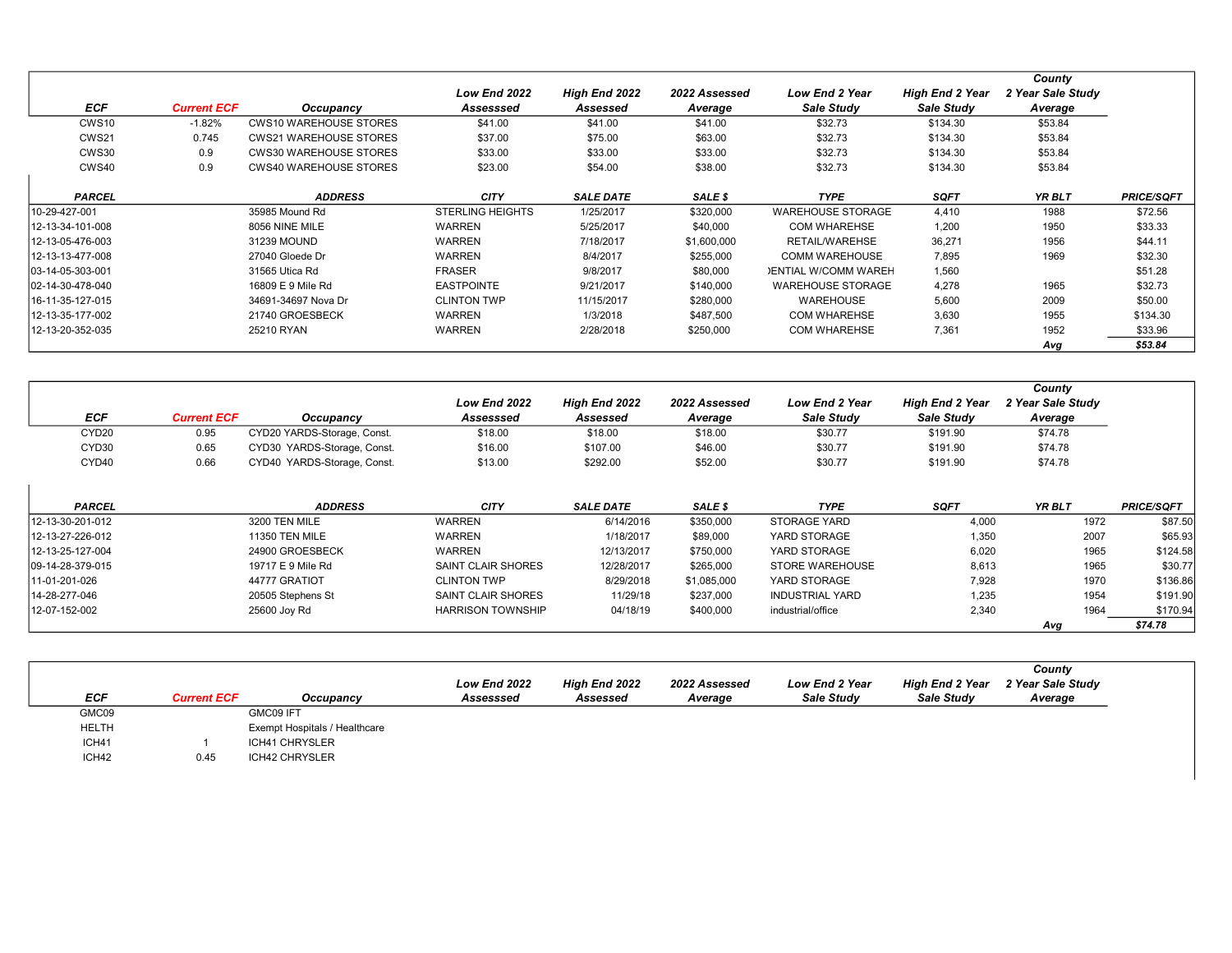| <b>ECF</b>                 | <b>Current ECF</b> | Occupancy                                       | Low End 2022<br>Assesssed | High End 2022<br>Assessed | 2022 Assessed<br>Average | <b>Low End 2 Year</b><br>Sale Study | <b>High End 2 Year</b><br>Sale Study | County<br>2 Year Sale Study<br>Average |                   |
|----------------------------|--------------------|-------------------------------------------------|---------------------------|---------------------------|--------------------------|-------------------------------------|--------------------------------------|----------------------------------------|-------------------|
| IEN <sub>10</sub>          | 0.85               | <b>IEN10 ENG</b>                                | \$57.00                   | \$68.00                   | \$64.00                  | \$28.83                             | \$69.78                              | \$49.05                                |                   |
| IEN <sub>20</sub>          | 0.85               | <b>IEN20 ENG</b>                                | \$45.00                   | \$63.00                   | \$54.00                  | \$28.83                             | \$69.78                              | \$49.05                                |                   |
| IEN <sub>23</sub>          | 0.85               | <b>IEN23 ENG</b>                                | \$44.00                   | \$53.00                   | \$48.00                  | \$28.83                             | \$69.78                              | \$49.05                                |                   |
| IEN <sub>25</sub>          | 0.85               | <b>IEN25 ENG</b>                                | \$39.00                   | \$64.00                   | \$48.00                  | \$28.83                             | \$69.78                              | \$49.05                                |                   |
| IEN30                      | 0.815              | <b>IEN30 ENG</b>                                | \$46.00                   | \$46.00                   | \$46.00                  | \$28.83                             | \$69.78                              | \$49.05                                |                   |
| IEN <sub>50</sub>          | 0.815              | <b>IEN50 ENG</b>                                | \$47.00                   | \$60.00                   | \$54.00                  | \$28.83                             | \$69.78                              | \$49.05                                |                   |
| IEN <sub>51</sub>          | 0.83               | <b>IEN51 ENG</b>                                | \$55.00                   | \$55.00                   | \$55.00                  | \$28.83                             | \$69.78                              | \$49.05                                |                   |
| <b>PARCEL</b>              |                    | <b>ADDRESS</b>                                  | <b>CITY</b>               | <b>SALE DATE</b>          | SALE \$                  | <b>TYPE</b>                         | <b>SQFT</b>                          | YR BLT                                 | <b>PRICE/SQFT</b> |
| 16-11-36-108-011           |                    | 24226 Sorrentino Ct                             | Clinton Township          | 7/15/2020                 | \$520,000                | Flex                                | 7,452                                | 1985                                   | \$69.78           |
| 14-32-129-005              |                    | 17744 E 9 Mile Rd                               | Eastpointe                | 10/6/2020                 | \$60,000                 | Flex                                | 1,440                                | 1960                                   | \$41.67           |
| 11-15-229-048              |                    | 300-310 Church St                               | <b>Mount Clemens</b>      | 9/8/2020                  | \$345,000                | Flex                                | 5,200                                | 1995                                   | \$66.35           |
| 11-14-402-009              |                    | 179 S Main St                                   | <b>Mount Clemens</b>      | 1/30/2020                 | \$375,000                | Flex                                | 10,878                               | 1942                                   | \$34.47           |
| 10-08-426-010              |                    | 41150 Technology Park Dr                        | <b>Sterling Heights</b>   | 8/31/2020                 | \$1,700,000              | Flex                                | 25,165                               | 1988                                   | \$67.55           |
| 13-26-203-003; - 004; -005 |                    | 24900 Forterra Dr (Part of Multi-Propert Warren |                           | 12/10/2020                | \$2,546,058              | Flex                                | 66,070                               | 1988                                   | \$38.54           |
| 13-24-452-026              |                    | 25250 Easy St (25760 Groesbeck)                 | Warren                    | 9/20/2019                 | \$5,650,000              | Flex                                | 124,937                              | 1955                                   | \$45.22           |
| 13-19-101-014; -015        |                    | 2144 E 11 Mile Rd (Part of Multi-Propert Warren |                           | 1/31/2020                 | \$490,119                | Flex                                | 17,000                               | 1985                                   | \$28.83           |
|                            |                    |                                                 |                           |                           |                          |                                     |                                      | Avg                                    | \$49.05           |

|              |                    |                       |              |                      |               |                       |                        | County            |
|--------------|--------------------|-----------------------|--------------|----------------------|---------------|-----------------------|------------------------|-------------------|
|              |                    |                       | Low End 2022 | <b>High End 2022</b> | 2022 Assessed | <b>Low End 2 Year</b> | <b>High End 2 Year</b> | 2 Year Sale Study |
| ECF          | <b>Current ECF</b> | Occupancy             | Assesssed    | Assessed             | Average       | Sale Study            | Sale Study             | Average           |
| IFT03        |                    | <b>IFT PROPERTIES</b> | \$3.89       | \$114.03             | \$66.12       |                       |                        |                   |
| <b>IFTCP</b> |                    | <b>IFT COMM PROP</b>  | \$14.23      | \$99.59              | \$56.91       |                       |                        |                   |
| <b>IGAR</b>  | 1.11               | <b>IND GAR</b>        | \$120.98     | \$120.98             | \$120.98      |                       |                        |                   |
| IGM12        | 0.880              | IGM12 Sec.9           | \$53.00      | \$79.00              | \$66.00       |                       |                        |                   |
| IGM21        | 0.880              | IGM21 Sec.16          | \$26.00      | \$48.00              | \$37.00       |                       |                        |                   |
| IGM31        | 0.480              | IGM31 Sec.28          | \$10.00      | \$10.00              | \$10.00       |                       |                        |                   |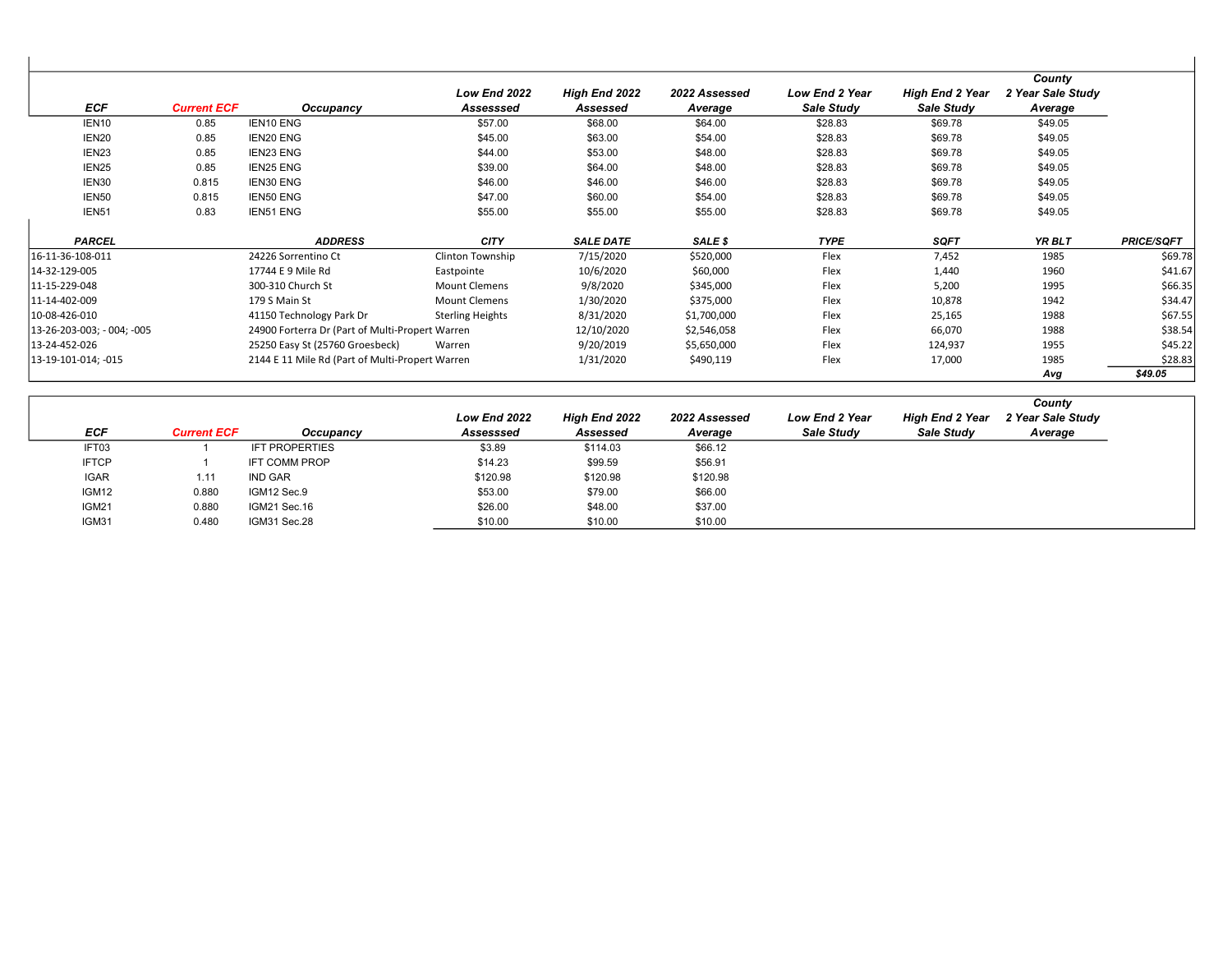|                                     |                    |                                                    |                          |                  |               |                   |                        | County            |                   |
|-------------------------------------|--------------------|----------------------------------------------------|--------------------------|------------------|---------------|-------------------|------------------------|-------------------|-------------------|
|                                     |                    |                                                    | Low End 2022             | High End 2022    | 2022 Assessed | Low End 2 Year    | <b>High End 2 Year</b> | 2 Year Sale Study |                   |
| <b>ECF</b>                          | <b>Current ECF</b> | Occupancy                                          | Assesssed                | Assessed         | Average       | <b>Sale Study</b> | <b>Sale Study</b>      | Average           |                   |
| <b>IMF10</b>                        | 1.190              | IMF10 MANF                                         | \$30.00                  | \$76.00          | \$52.00       | \$17.08           | \$158.70               | \$61.74           |                   |
| IMF20                               | 1.171              | IMF20 MANF                                         | \$25.00                  | \$144.00         | \$61.00       | \$17.08           | \$158.70               | \$61.74           |                   |
| IMF22                               | 0.810              | IMF22 MANF                                         | \$46.00                  | \$87.00          | \$64.00       | \$17.08           | \$158.70               | \$61.74           |                   |
| IMF <sub>23</sub>                   | 1.250              | <b>IMF23 MANF</b>                                  | \$46.00                  | \$55.00          | \$50.00       | \$17.08           | \$158.70               | \$61.74           |                   |
| IMF24                               | 1.110              | IMF24 MANF                                         | \$50.00                  | \$68.00          | \$56.00       | \$17.08           | \$158.70               | \$61.74           |                   |
| IMF27                               | 0.520              | <b>IMF27 MANF TANK PLANT</b>                       | \$26.00                  | \$26.00          | \$26.00       | \$17.08           | \$158.70               | \$61.74           |                   |
| IMF30                               | 1.146              | IMF30 MANF                                         | \$19.00                  | \$115.00         | \$41.00       | \$17.08           | \$158.70               | \$61.74           |                   |
| IMF32                               | 1.080              | IMF32 MANF                                         | \$44.00                  | \$57.00          | \$51.00       | \$17.08           | \$158.70               | \$61.74           |                   |
| IMF40                               | 0.920              | IMF40 MANF                                         | \$9.00                   | \$88.00          | \$30.00       | \$17.08           | \$158.70               | \$61.74           |                   |
| IMF44                               | 0.770              | IMF44 MANF                                         | \$22.00                  | \$39.00          | \$27.00       | \$17.08           | \$158.70               | \$61.74           |                   |
| IMF50                               | 1.131              | IMF50 MANF                                         | \$26.00                  | \$121.00         | \$44.00       | \$17.08           | \$158.70               | \$61.74           |                   |
| IMF51                               | 1.090              | <b>IMF51 MANF</b>                                  | \$38.00                  | \$56.00          | \$50.00       | \$17.08           | \$158.70               | \$61.74           |                   |
| IMF52                               | 1.060              | IMF52 MANF                                         | \$37.00                  | \$45.00          | \$41.00       | \$17.08           | \$158.70               | \$61.74           |                   |
| IMF53                               | 1.025              | IMF53 MANF                                         | \$47.00                  | \$59.00          | \$53.00       | \$17.08           | \$158.70               | \$61.74           |                   |
| IMF60                               | 0.830              | IMF60 MANF                                         | \$11.00                  |                  |               |                   |                        |                   |                   |
|                                     |                    |                                                    |                          | \$54.00          | \$45.00       | \$17.08           | \$158.70               | \$61.74           |                   |
| <b>PARCEL</b>                       |                    | <b>ADDRESS</b>                                     | <b>CITY</b>              | <b>SALE DATE</b> | SALE \$       | <b>TYPE</b>       | <b>SQFT</b>            | YR BLT            | <b>PRICE/SQFT</b> |
| 13-28-455-019; -024                 |                    | 6757 E 9 Mile Rd                                   | Warren                   | 4/22/2020        | \$185,000     | Industrial        | 1,750                  | 1952              | \$105.71          |
| 13-33-251-001                       |                    | 22506 Sherwood Ave                                 | Warren                   | 3/2/2020         | \$101,500     | Industrial        | 1,960                  | 1950              | \$51.79           |
| 14-28-451-007                       |                    | 19945 E 9 Mile Rd                                  | SAINT CLAIR SHORES       | 06/14/19         | \$170,000     | <b>INdustrial</b> | 2,095                  | 1955              | \$81.15           |
| 07-21-476-005                       |                    | 7525 22 Mile Rd                                    | Shelby Township          | 11/2/2020        | \$405,000     | Industrial        | 2,552                  | 1970              | \$158.70          |
| 13-32-480-035; -034; -033;-032;-015 |                    | 5531 E Eight Mile Rd                               | Warren                   | 8/17/2020        | \$247,000     | Industrial        | 2,584                  | 1974              | \$95.59           |
| 13-19-479-011; - 005; -006          |                    | 3855 E 10 Mile Rd                                  | Warren                   | 1/28/2021        | \$425,000     | Industrial        | 2,860                  | 1954              | \$148.60          |
| 13-21-327-012                       |                    | 25440 Sherwood Ave                                 | Center Line              | 10/27/2020       | \$375,000     | Industrial        | 3,000                  | 1960              | \$125.00          |
| 10-04-426-001                       |                    | 43777 Utica Rd                                     | <b>STERLING HEIGHTS</b>  | 07/19/19         | \$345,000     | Industrial        | 3,056                  | 1980              | \$112.89          |
| 13-29-153-001                       |                    | 24180 Ryan Rd                                      | Warren                   | 1/9/2020         | \$250,000     | Industrial        | 3,560                  | 1951              | \$70.22           |
| 10-04-205-004                       |                    | 6955 Greeley St                                    | Utica                    | 8/17/2020        | \$295,000     | Industrial        | 3,720                  | 1941              | \$79.30           |
| 12-07-352-006                       |                    | 41997 Irwin Dr                                     | <b>HARRISON TOWNSHIP</b> | 02/28/19         | \$245,000     | Industrial        | 3,920                  | 1970              | \$62.50           |
| 07-33-377-016                       |                    | 6805 Auburn Rd                                     | Utica                    | 1/26/2021        | \$400,000     | Industrial        | 4,140                  | 1964              | \$96.62           |
| 13-25-303-034                       |                    | 23650 Roseberry Ave                                | Warren                   | 7/24/2020        | \$280,000     | Industrial        | 4,500                  | 1975              | \$62.22           |
| 13-34-206-025 & -019                |                    | 11270 E Nine Mile Rd                               | WARREN                   | 07/26/19         | \$230,000     | Industrial        | 4,800                  | 1979              | \$47.92           |
| 14-07-429-016                       |                    | 29680 Parkway                                      | Roseville                | 10/8/2020        | \$400,000     | Industrial        | 5,000                  | 1968              | \$80.00           |
| 14-05-153-007                       |                    | 32230 Garfield Rd                                  | Fraser                   | 3/13/2020        | \$465,000     | Industrial        | 5,223                  | 1950              | \$89.03           |
| 13-20-353-029                       |                    | 4145 E 10 Mile Rd                                  | Warren                   | 12/21/2020       | \$285,000     | Industrial        | 5,460                  | 1953              | \$52.20           |
| 13-34-206-001                       |                    | 11206 E 9 Mile Rd                                  | Warren                   | 12/7/2020        | \$270,000     | Industrial        | 5,600                  | 1951              | \$48.21           |
| 13-32-301-016                       |                    | 21350 Ryan Rd                                      | Warren                   | 11/10/2020       | \$300,000     | Industrial        | 5,600                  | 1960              | \$53.57           |
| 13-28-455-025                       |                    | 6827 E 9 Mile Rd                                   | Warren                   | 1/24/2020        | \$310,000     | Industrial        | 6,000                  | 1952              | \$51.67           |
| 13-32-457-033                       |                    | 5129 E Eight Mile Rd                               | Warren                   | 11/6/2020        | \$380,000     | Industrial        | 6,260                  | 1970              | \$60.70           |
| 14-09-277-042                       |                    | 30201 Little Mack Ave (Part of Multi-Pro Roseville |                          | 12/9/2020        | \$454,000     | Industrial        | 6,355                  | 1966              | \$71.44           |
| 13-21-202-010                       |                    | 26674 Liberal St                                   | Center Line              | 9/11/2020        | \$650,000     | Industrial        | 7,000                  | 1969              | \$92.86           |
| 11-33-301-045                       |                    | 33500 Kelly Rd (Part of Portfolio *)               |                          |                  | \$273,429     | Industrial        | 7,200                  | 1979              | \$37.98           |
| 13-30-227-026                       |                    |                                                    | Clinton Township         | 4/16/2020        |               |                   |                        |                   | \$51.97           |
|                                     |                    | 24856 Romano St                                    | Warren                   | 6/11/2020        | \$395,000     | Industrial        | 7,600                  | 1979              |                   |
| 13-24-354-002                       |                    | 14009 Achyl Ave                                    | Warren                   | 2/13/2020        | \$1,200,000   | Industrial        | 8,000                  | 1963              | \$150.00          |
| 09-15-400-043                       |                    | 32525 23 Mile Rd                                   | Chesterfield             | 5/18/2020        | \$600,000     | Industrial        | 8,100                  | 1979              | \$74.07           |
| 07-13-376-032                       |                    | 51667 Oro Dr                                       | Shelby Township          | 3/9/2020         | \$560,000     | Industrial        | 8,310                  | 2000              | \$67.39           |
| 13-35-328-042                       |                    | 21493 Groesbeck Hwy                                | Warren                   | 10/19/2020       | \$320,000     | Industrial        | 8,625                  | 1940              | \$37.10           |
| 12-07-352-007                       |                    | 41929-41949 Irwin Dr                               | Harrison Township        | 4/16/2020        | \$324,977     | Industrial        | 8,736                  | 1963              | \$37.20           |
| 13-24-377-003                       |                    | 14033-14055 Achyl Ave                              | Warren                   | 8/5/2020         | \$1,250,000   | Industrial        | 9,000                  | 1986              | \$138.89          |
| 11-26-379-005                       |                    | 35360 Forton Ct                                    | Clinton Township         | 7/29/2020        | \$532,000     | Industrial        | 9,011                  | 1996              | \$59.04           |
| 06-05-200-009                       |                    | 29600 32 Mile Rd                                   | Lenox Township           | 1/22/2020        | \$207,500     | Industrial        | 9,202                  | 1948              | \$22.55           |
| 14-06-477-003                       |                    | 31313 Kendall Ave                                  | Fraser                   | 1/20/2021        | \$480,000     | Industrial        | 9,573                  | 1986              | \$50.14           |
| 11-32-127-013                       |                    | 17420 15 Mile Rd                                   | Fraser                   | 11/6/2020        | \$500,000     | Industrial        | 9,728                  | 1986              | \$51.40           |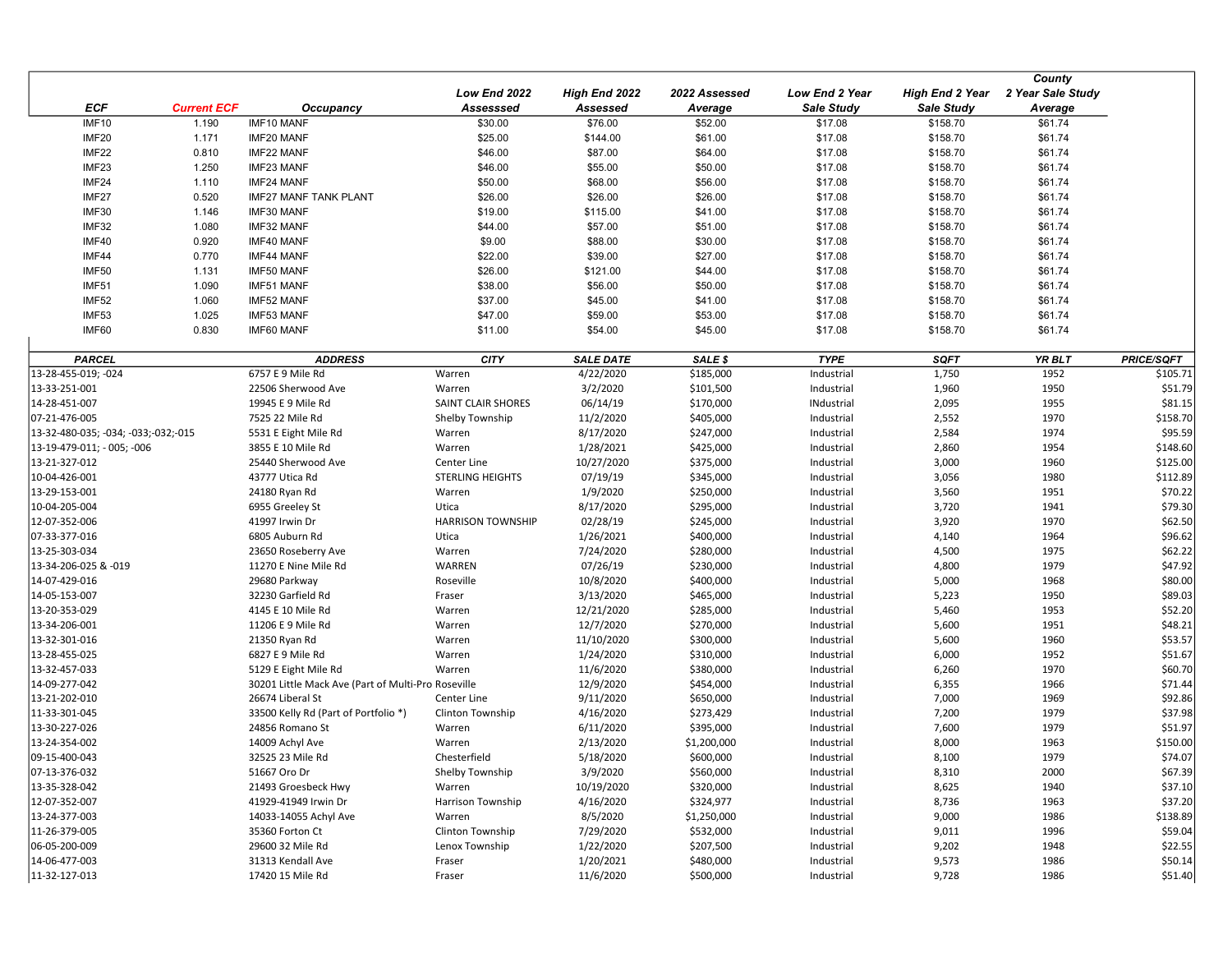| 13-26-377-006       | 23230 Amber Ave                                          | Warren                  | 1/21/2020  | \$1,100,000            | Industrial | 9,852  | 1969 | \$111.65 |
|---------------------|----------------------------------------------------------|-------------------------|------------|------------------------|------------|--------|------|----------|
| 13-33-202-025       | 22840-22842 Sherwood Ave                                 | Warren                  | 1/14/2020  | \$420,000              | Industrial | 9,880  | 1948 | \$42.51  |
| 12-18-151-015       | 40500 Production Dr                                      | Harrison Township       | 9/2/2020   | \$288,040              | Industrial | 10,000 | 1976 | \$28.80  |
| 14-07-427-007       | 16672 Common Rd                                          | Roseville               | 7/31/2020  | \$455,000              | Industrial | 10,425 | 1962 | \$43.65  |
| 11-35-356-002       | 33646-33652 Lipke St                                     | Clinton Township        | 2/5/2020   | \$782,500              | Industrial | 10,450 | 1990 | \$74.88  |
| 10-17-276-026       | 5495 Gatewood Dr                                         | <b>Sterling Heights</b> | 12/30/2020 | \$650,000              | Industrial | 10,500 | 1981 | \$61.90  |
| 13-29-427-033       | 23515 Pinewood St                                        | Warren                  | 6/25/2020  | \$300,000              | Industrial | 10,510 | 1956 | \$28.54  |
| 13-25-176-029       | 14055 Stephens Rd                                        | Warren                  | 7/30/2020  | \$515,000              | Industrial | 10,514 | 1964 | \$48.98  |
| 13-31-429-034; -035 | 21167 Ryan Rd                                            | Warren                  | 7/24/2020  | \$275,000              | Industrial | 10,682 | 1950 | \$25.74  |
| 12-18-102-042       | 40900 Production Dr                                      | Harrison Township       | 1/1/2020   | \$432,000              | Industrial | 10,800 | 1967 | \$40.00  |
| 13-22-381-013       | 8833 E 10 Mile Rd                                        | Center Line             | 9/2/2020   | \$210,000              | Industrial | 11,031 | 1950 | \$19.04  |
| 11-28-352-002       | 36401 Groesbeck Hwy                                      | Clinton Township        | 10/30/2020 | \$500,000              | Industrial | 11,196 | 1967 | \$44.66  |
| 09-13-326-048       | 51512 Industrial Dr                                      | New Baltimore           | 8/3/2020   | \$631,000              | Industrial | 11,375 | 1997 | \$55.47  |
| 07-24-126-028       | 50400 Rizzo Dr                                           | Shelby Township         | 3/13/2020  | \$900,000              | Industrial | 11,700 | 1998 | \$76.92  |
| 13-30-151-020       | 2201 Centerwood Dr                                       | Warren                  | 10/30/2020 | \$900,000              | Industrial | 11,900 | 1990 | \$75.63  |
| 11-10-453-069       | 335 Hubbard St                                           | <b>Mount Clemens</b>    | 12/11/2020 | \$675,000              | Industrial | 11,936 | 1964 | \$56.55  |
| 14-07-301-017       | 15220 Common Rd                                          | Roseville               | 1/16/2020  | \$425,000              | Industrial | 12,150 | 1977 | \$34.98  |
| 11-13-351-065       | 18810 Kelly Ct (Part of Portfolio)                       | Clinton Township        | 4/13/2020  | \$373,495              | Industrial | 12,230 | 1998 | \$30.54  |
| 13-04-401-005       | 6877 Miller Dr                                           | Warren                  | 12/22/2020 | \$1,300,000            | Industrial | 12,230 | 1985 | \$106.30 |
| 13-26-227-043       | 24607 Schoenherr Rd                                      | Warren                  | 12/18/2020 | \$570,000              | Industrial | 12,647 | 1981 | \$45.07  |
| 07-24-126-015       | 50711-50731 Wing Dr                                      | Shelby Township         | 2/24/2020  | \$1,060,000            | Industrial | 13,020 | 1985 | \$81.41  |
| 13-19-301-038       | 1989 Tobsal Ct                                           | Warren                  | 3/26/2020  | \$600,000              | Industrial | 13,112 | 1996 | \$45.76  |
| 13-26-377-012       | 23325 Blackstone Ave                                     | Warren                  | 8/5/2020   | \$650,000              | Industrial | 13,120 | 1965 | \$49.54  |
| 13-35-102-031       | 22727 Nagel St                                           | Warren                  | 10/8/2020  | \$1,300,000            | Industrial | 13,140 | 1961 | \$98.93  |
| 11-33-102-009       | 34865 Groesbeck Hwy                                      | Clinton Township        | 9/22/2020  | \$600,000              | Industrial | 13,200 | 1967 | \$45.45  |
| 11-01-100-040       | 44950-44990 Vic Wertz Dr (Part of Multi Clinton Township |                         | 4/13/2020  | \$760,950              | Industrial | 13,350 | 1992 | \$57.00  |
| 11-02-253-003       | 22814 Macomb Industrial Dr                               | Clinton Township        | 9/25/2020  | \$795,000              | Industrial | 13,360 | 1988 | \$59.51  |
| 11-13-201-011       | 239 N River Rd                                           | <b>Mount Clemens</b>    | 5/5/2020   | \$796,825              | Industrial | 13,377 | 2000 | \$59.57  |
| 11-33-351-064       | 18780 Kelly Ct (Part of Portfolio)                       | Clinton Township        | 4/13/2020  | \$404,470              | Industrial | 13,446 | 1998 | \$30.08  |
| 13-28-251-017       | 23896 Sherwood Ave                                       | Center Line             | 7/1/2020   | \$338,247              | Industrial | 14,338 | 1979 | \$23.59  |
| 06-11-200-018       | 66375 S Forest Ave                                       | New Haven               | 9/9/2020   | \$625,000              | Industrial | 14,400 | 1985 | \$43.40  |
| 11-01-100-042       | 44830-44870 Vic Wertz Dr                                 | Clinton Township        | 4/13/2020  | \$1,706,550            | Industrial | 14,850 | 1992 | \$114.92 |
| 11-28-451-017       | 35468 Groesbeck Hwy                                      | Clinton Township        | 6/18/2020  | \$675,000              | Industrial | 15,000 | 1987 | \$45.00  |
| 11-02-253-009       | 44371 Macomb Industrial Dr                               | Clinton Township        | 4/29/2020  | \$835,000              | Industrial | 15,006 | 1995 | \$55.64  |
| 11-02-253-009       | 44371 Macomb Industrial Dr                               | Clinton Township        | 6/30/2020  | \$910,000              | Industrial | 15,006 | 1995 | \$60.64  |
| 13-35-201-011       | 12816-12832 E Nine Mile Rd                               | Warren                  | 9/8/2020   | \$1,490,000            | Industrial | 15,297 | 1998 | \$97.40  |
| 14-28-452-023       | 23010 Industrial Dr E                                    | Saint Clair Shores      | 10/27/2020 | \$825,000              | Industrial | 15,878 | 1966 | \$51.96  |
| 07-23-102-021       | 12000 23 Mile Rd                                         | Shelby Township         | 2/10/2020  | \$1,900,000            | Industrial | 16,516 | 1990 | \$115.04 |
| 01-36-426-001       | 180 Shafer Rd                                            | Romeo                   | 5/29/2020  | \$1,100,000            | Industrial | 16,750 | 1998 | \$65.67  |
| 14-07-301-032       | 15244 Common Rd                                          | Roseville               | 9/23/2020  | \$650,000              | Industrial | 16,956 | 1977 | \$38.33  |
| 07-23-102-024       | 50650 Corporate Dr                                       | Shelby Township         | 7/2/2020   | \$1,600,000            | Industrial | 18,000 | 1993 | \$88.89  |
| 13-26-402-027       | 23605 Regency Park Dr                                    | Warren                  | 12/2/2020  | \$1,825,000            | Industrial | 18,720 | 1998 | \$97.49  |
| 13-04-329-007       | 6655-6699 Chicago Rd                                     |                         | 11/23/2020 |                        | Industrial | 18,817 | 1968 | \$46.50  |
| 13-27-276-028       | 24075 Hoover Rd                                          | Warren<br>Warren        | 2/28/2020  | \$875,000<br>\$620,000 | Industrial | 18,974 | 1950 | \$32.68  |
| 11-03-201-012       | 21481 Carlo Dr                                           | Clinton Township        | 8/28/2020  | \$1,240,000            | Industrial | 19,701 | 1990 | \$62.94  |
| 10-21-326-032       | 37950 Commerce Dr                                        |                         |            | \$1,550,000            | Industrial | 21,358 | 1979 | \$72.57  |
|                     |                                                          | <b>Sterling Heights</b> | 12/23/2020 |                        |            |        |      |          |
| 13-13-428-008       | 27955 College Park Dr                                    | Warren                  | 7/28/2020  | \$1,200,000            | Industrial | 21,366 | 1986 | \$56.16  |
| 13-08-151-002       | 30500 Ryan Rd (Part of Portfolio)                        | WARREN                  | 05/14/19   | \$990,080              | Industrial | 21,820 | 1968 | \$45.37  |
| 13-35-153-003       | 22550 Nagel St                                           | Warren                  | 1/2/2020   | \$1,100,000            | Industrial | 22,076 | 1973 | \$49.83  |
| 13-26-251-027       | 24102 Wahl St                                            | Warren                  | 3/17/2020  | \$1,700,000            | Industrial | 23,138 | 1971 | \$73.47  |
| 13-34-227-049       | 22827-22845 Hoover Rd                                    | Warren                  | 3/20/2020  | \$415,000              | Industrial | 24,302 | 1945 | \$17.08  |
| 14-07-376-001       | 29440 Calahan Rd                                         | <b>ROSEVILLE</b>        | 05/31/19   | \$1,250,000            | Industrial | 24,720 | 1968 | \$50.57  |
| 10-17-277-014       | 5580 Gatewood Dr                                         | <b>Sterling Heights</b> | 1/16/2020  | \$1,250,000            | Industrial | 24,800 | 1981 | \$50.40  |
| 07-24-427-013       | 49706-49752 Oakland Dr                                   | Shelby Township         | 3/2/2020   | \$2,165,000            | Industrial | 26,078 | 2001 | \$83.02  |
| 14-18-302-004       | 27935 Groesbeck Hwy                                      | Roseville               | 10/28/2020 | \$1,000,000            | Industrial | 26,100 | 1960 | \$38.31  |
| 13-24-452-021       | 25040 Easy St (Part of Portfolio)                        | WARREN                  | 05/14/19   | \$1,384,920            | Industrial | 26,400 | 1957 | \$52.46  |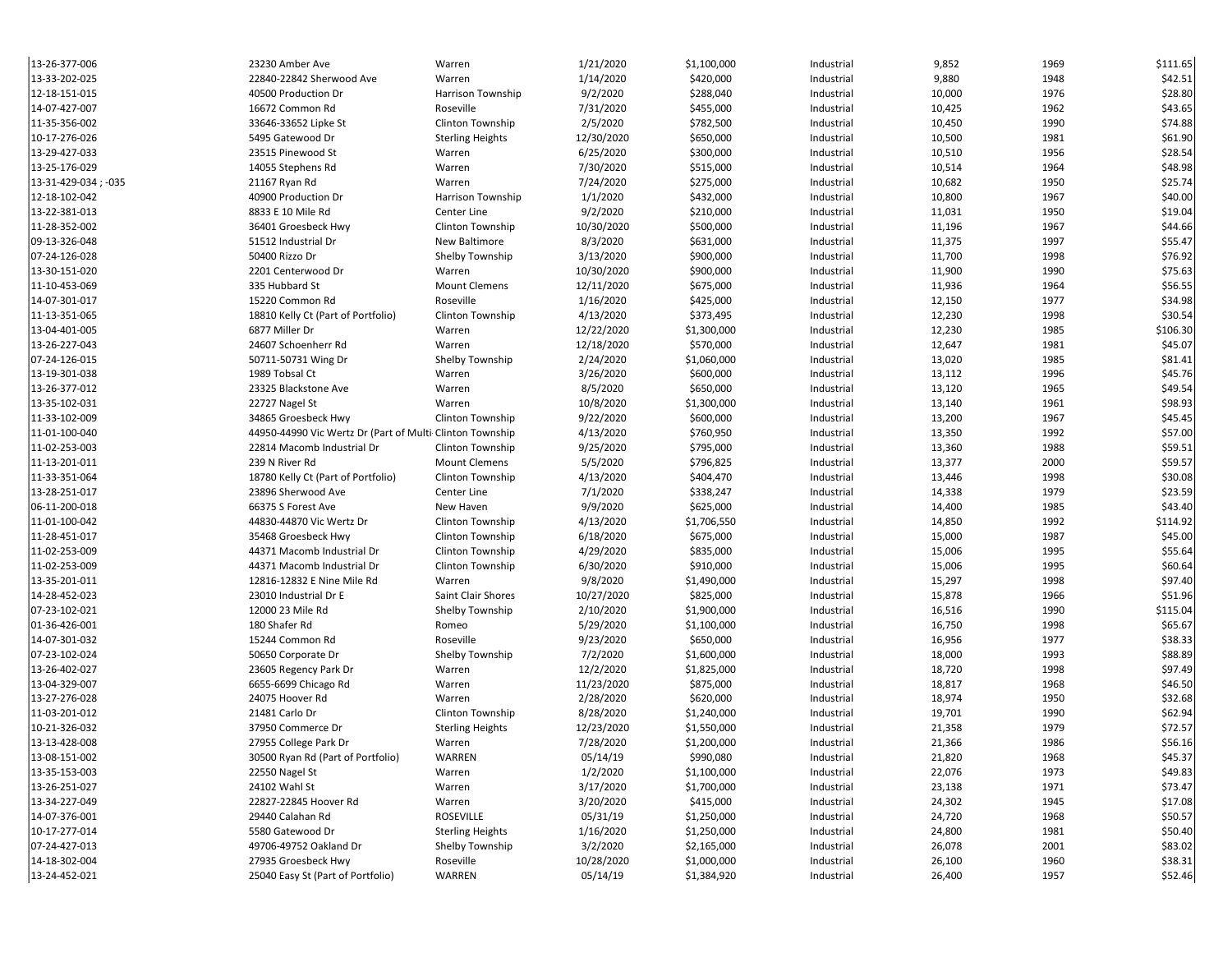| 11-02-201-015                    | 44605 Macomb Industrial Dr                               | Clinton Township         | 1/21/2021  | \$1,600,000 | Industrial | 26,518 | 1994 | \$60.34 |
|----------------------------------|----------------------------------------------------------|--------------------------|------------|-------------|------------|--------|------|---------|
| 107-14-444-006                   | 51879 Schoenherr Rd                                      | Shelby Township          | 10/7/2020  | \$550,000   | Industrial | 27,242 | 2001 | \$20.19 |
| 08-36-226-003                    | 24546 21 Mile Rd                                         | Macomb Township          | 7/23/2020  | \$1,820,000 | Industrial | 27,995 | 1980 | \$65.01 |
| 13-25-101-005                    | 24660 Schoenherr Rd                                      | Warren                   | 8/17/2020  | \$625,000   | Industrial | 28,750 | 1967 | \$21.74 |
| 13-31-429-045 -044 & 428-039     | 21251 Ryan Rd (Part of Multi-Property S: WARREN          |                          | 04/09/19   | \$947,000   | Industrial | 28,750 | 1970 | \$32.94 |
| 12-18-102-043                    | 40801-40875 Irwin Dr                                     | Harrison Township        | 4/27/2020  | \$832,924   | Industrial | 29,000 | 1985 | \$28.72 |
| 11-01-100-042; -041              | 44830-44870 Vic Wertz Dr (Part of Multi Clinton Township |                          | 4/13/2020  | \$1,706,550 | Industrial | 29,700 | 1992 | \$57.46 |
| 11-32-452-004                    | 18100 Cross Lane                                         | <b>FRASER</b>            | 01/29/19   | \$2,250,000 | Industrial | 31,939 | 1987 | \$70.45 |
| 11-13-277-024                    | 40800 Executive Dr                                       | <b>HARRISON TOWNSHIP</b> | 07/04/19   | \$2,000,000 | Industrial | 33,600 | 1960 | \$59.52 |
| 14-07-226-019                    | 16660 E 13 Mile Rd                                       | Roseville                | 4/6/2020   | \$1,625,000 | Industrial | 33,700 | 1979 | \$48.22 |
| 10-33-152-007                    | 6300 N Sterling Dr                                       | <b>Sterling Heights</b>  | 8/11/2020  | \$1,950,000 | Industrial | 36,779 | 1986 | \$53.02 |
| 11-01-126-007, -152-016;-152-017 | 44621 Morley Dr (Part of Multi-Property Clinton Township |                          | 4/13/2020  | \$2,415,000 | Industrial | 39,868 | 2000 | \$60.57 |
| 11-35-351-033                    | 33460 Lipke St                                           | <b>CLINTON TWP</b>       | 04/09/19   | \$2,050,000 | Industrial | 39,879 | 1990 | \$51.41 |
| 11-01-100-038                    | 44500 Reynolds Dr                                        | <b>CLINTON TWP</b>       | 05/22/19   | \$2,400,000 | Industrial | 41,036 | 1990 | \$58.49 |
| 13-27-276-032                    | 11551 Stephens Rd                                        | Warren                   | 7/1/2020   | \$2,450,000 | Industrial | 41,740 | 1964 | \$58.70 |
| 13-26-227-038                    | 24600 Industrial Hwy (Part of Portfolio) WARREN          |                          | 07/31/18   | \$2,600,000 | Industrial | 43,356 | 1986 | \$59.97 |
| 17-11-13-277-024                 | 40800 Executive Dr                                       | <b>HARRISON TOWNSHIP</b> | 07/04/19   | \$2,000,000 | Industrial | 45,000 | 1960 | \$44.44 |
| 14-28-278-065                    | 20643 Stephens St                                        | Saint Clair Shores       | 3/20/2020  | \$1,790,000 | Industrial | 50,535 | 1946 | \$35.42 |
| 14-20-353-013                    | 17157 E Ten Mile Rd                                      | Eastpointe               | 12/9/2020  | \$2,750,000 | Industrial | 50,866 | 1950 | \$54.06 |
| 13-25-127-008                    | 24660-24874 Groesbeck Hwy                                | Warren                   | 2/25/2020  | \$3,000,000 | Industrial | 52,374 | 1987 | \$57.28 |
| 11-02-201-007                    | 44785 Macomb Industrial Dr                               | Clinton Township         | 2/11/2020  | \$3,131,000 | Industrial | 52,897 | 1990 | \$59.19 |
| 13-25-127-007                    | 14116 E 10 Mile Rd (Part of Multi-Proper Warren          |                          | 4/16/2020  | \$1,785,000 | Industrial | 54,300 | 1968 | \$32.87 |
| 07-24-125-009                    | 13771 Cavaliere Dr                                       | Shelby Township          | 1/31/2020  | \$3,961,495 | Industrial | 58,366 | 2018 | \$67.87 |
| 13-26-203-003; -004; -005        | 24500 Forterra Dr (Part of Multi-Propert Warren          |                          | 12/10/2020 | \$2,546,058 | Industrial | 66,070 | 1986 | \$38.54 |
| 11-01-100-053                    | 23770 Hall Rd                                            | <b>CLINTON TOWNSHIP</b>  | 10/12/18   | \$5,650,000 | Industrial | 69,737 | 1989 | \$81.02 |
|                                  |                                                          |                          |            |             |            |        | Avg  | \$61.74 |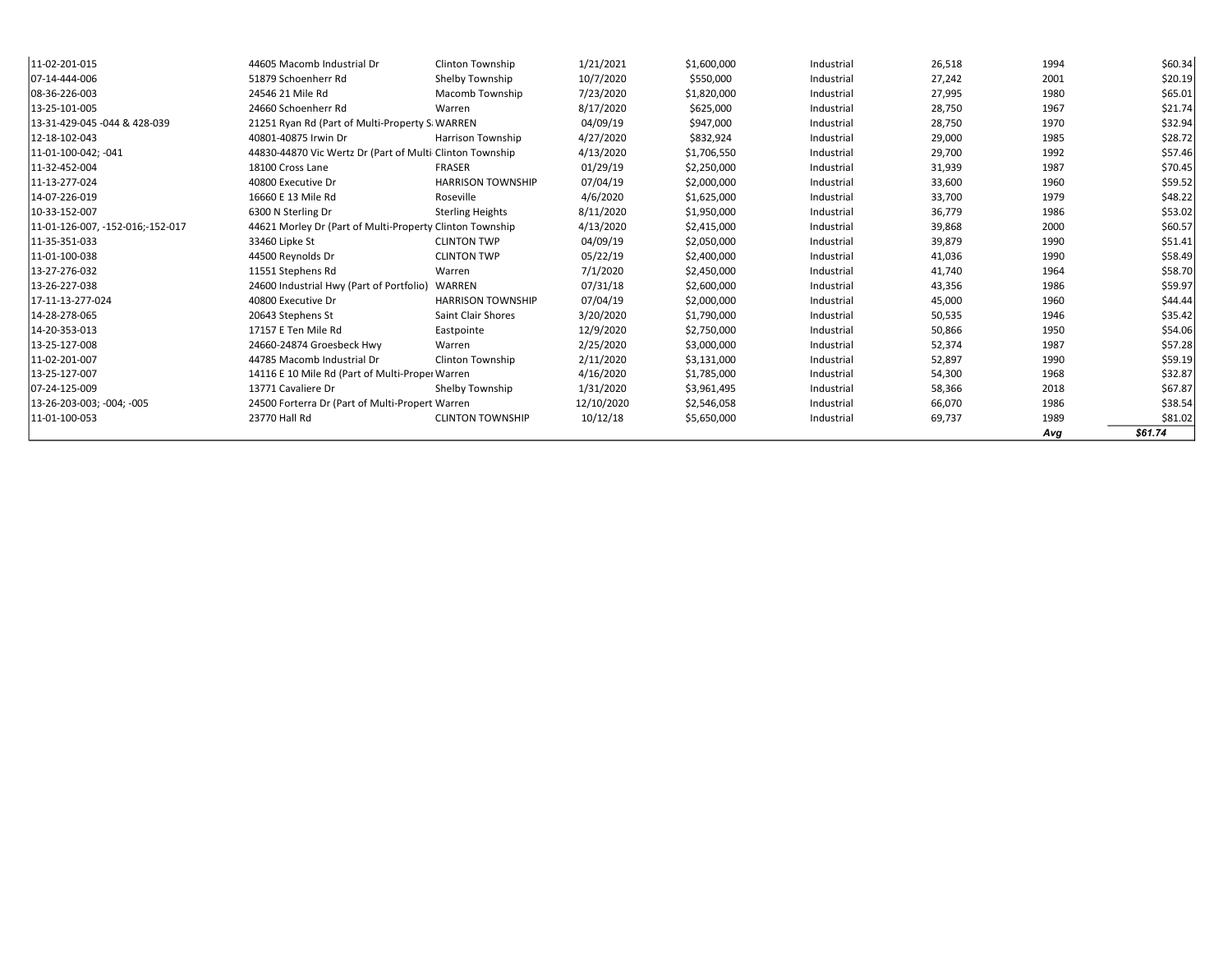|       |               |           |              |                      |               |                |                        | County            |  |
|-------|---------------|-----------|--------------|----------------------|---------------|----------------|------------------------|-------------------|--|
|       |               |           | Low End 2022 | <b>High End 2022</b> | 2022 Assessed | Low End 2 Year | <b>High End 2 Year</b> | 2 Year Sale Study |  |
| ECF   | airreacht ECE | Occupancy | Assesssed    | Assessed             | Average       | Sale Study     | Sale Study             | Average           |  |
| IMFCD |               | CONDOS C  | \$74.00      | \$74.00              | \$74.00       |                |                        |                   |  |

|                                 |                    |                                                 | Low End 2022            | High End 2022    | 2022 Assessed | <b>Low End 2 Year</b> | <b>High End 2 Year</b> | County<br>2 Year Sale Study |                   |
|---------------------------------|--------------------|-------------------------------------------------|-------------------------|------------------|---------------|-----------------------|------------------------|-----------------------------|-------------------|
| ECF                             | <b>Current ECF</b> | Occupancy                                       | Assesssed               | Assessed         | Average       | Sale Study            | Sale Study             | Average                     |                   |
| IMFL1                           | 0.960              | IMFL1 Large Ind.                                | \$28.00                 | \$32.00          | \$30.00       | \$19.41               | \$141.30               | \$59.78                     |                   |
| IMFL2                           | 0.940              | IMFL2 Large Ind.                                | \$29.00                 | \$64.00          | \$38.00       | \$19.41               | \$141.30               | \$59.78                     |                   |
| IMFL3                           | 0.780              | IMFL3 Large Ind.                                | \$18.00                 | \$31.00          | \$24.00       | \$19.41               | \$141.30               | \$59.78                     |                   |
| <b>PARCEL</b>                   |                    | <b>ADDRESS</b>                                  | <b>CITY</b>             | <b>SALE DATE</b> | SALE \$       | <b>TYPE</b>           | <b>SQFT</b>            | YR BLT                      | <b>PRICE/SQFT</b> |
| 13-26-401-007                   |                    | 12700 Stephens Rd                               | WARREN                  | 05/30/19         | \$4,400,000   | Industrial            | 82,304                 | 1987                        | \$53.46           |
| 13-28-101-043                   |                    | 24680 Mound Rd (Part of Multi-Property WARREN   |                         | 02/26/19         | \$5,550,000   | Industrial            | 88,122                 | 1952                        | \$62.98           |
| 13-25-153-038                   |                    | 24358 Groesbeck Hwy (Part of Multi-Pro WARREN   |                         | 05/17/19         | \$1,850,000   | Industrial            | 95,333                 | 1947                        | \$19.41           |
| 13-26-202-007; -008; -009; -010 |                    | 24435-24485 Forterra Dr (Part of Multi-F Warren |                         | 12/10/2020       | \$3,703,942   | Industrial            | 96,122                 | 1987                        | \$38.53           |
| 13-35-201-001                   |                    | 12850 E 9 Mile Rd                               | Warren                  | 1/8/2021         | \$3,500,000   | Industrial            | 122,548                | 1948                        | \$28.56           |
| 16-11-02-200-009 & -066         |                    | 44831 N Groesbeck Hwy                           | <b>CLINTON TWP</b>      | 6/14/2017        | \$6,500,000   | Industrial            | 123,184                | 1990                        | \$52.77           |
| 10-09-202-005                   |                    | 7000 Nineteen Mile Rd                           | <b>Sterling Heights</b> | 1/30/2020        | \$6,350,000   | Industrial            | 125,122                | 1983                        | \$50.75           |
| 10-28-201-004                   |                    | 7566 Metropolitan Pkwy                          | <b>STERLING HGTS</b>    | 3/29/2018        | \$18,200,000  | Industrial            | 128,800                | 2018                        | \$141.30          |
| 13-17-476-004                   |                    | 27027 Mound Rd                                  | Warren                  | 2/6/2020         | \$22,750,000  | Industrial            | 272,046                | 1960                        | \$83.63           |
| 03-11-32-452-005                |                    | 17801 E 14 Mile Rd                              | FRASER                  | 12/12/2017       | \$20,000,000  | Industrial            | 301,282                | 1957                        | \$66.38           |
|                                 |                    |                                                 |                         |                  |               |                       |                        | Ava                         | \$59.78           |

|                   |                    |                               |                           |                           |                          |                                     |                                      | County                                 |                   |
|-------------------|--------------------|-------------------------------|---------------------------|---------------------------|--------------------------|-------------------------------------|--------------------------------------|----------------------------------------|-------------------|
|                   |                    |                               | Low End 2022              | High End 2022             | 2022 Assessed            | <b>Low End 2 Year</b>               | <b>High End 2 Year</b>               | 2 Year Sale Study                      |                   |
| <b>ECF</b>        | <b>Current ECF</b> | Occupancy                     | Assesssed                 | Assessed                  | Average                  | Sale Study                          | Sale Study                           | Average                                |                   |
| <b>IUI10</b>      | 2.58               | <b>IUI10 UTILITY IMPROVED</b> | \$81.00                   | \$577.00                  | \$346.00                 |                                     |                                      |                                        |                   |
| <b>ECF</b>        | <b>Current ECF</b> | Occupancy                     | Low End 2022<br>Assesssed | High End 2022<br>Assessed | 2022 Assessed<br>Average | <b>Low End 2 Year</b><br>Sale Study | <b>High End 2 Year</b><br>Sale Study | County<br>2 Year Sale Study<br>Average |                   |
| <b>IWH10</b>      | 1.000              | <b>WRHS</b>                   | \$28.00                   | \$128.00                  | \$67.00                  | \$19.97                             | \$104.38                             | \$48.85                                |                   |
| IWH20             | 1.000              | <b>WRHS</b>                   | \$31.00                   | \$75.00                   | \$45.00                  | \$19.97                             | \$104.38                             | \$48.85                                |                   |
| IWH <sub>23</sub> | 0.990              | <b>WRHS</b>                   | \$47.00                   | \$47.00                   | \$47.00                  | \$19.97                             | \$104.38                             | \$48.85                                |                   |
| IWH24             | 1.000              | <b>WRHS</b>                   | \$42.00                   | \$60.00                   | \$51.00                  | \$19.97                             | \$104.38                             | \$48.85                                |                   |
| IWH30             | 0.960              | <b>WRHS</b>                   | \$24.00                   | \$59.00                   | \$42.00                  | \$19.97                             | \$104.38                             | \$48.85                                |                   |
| IWH50             | 1.000              | <b>WRHS</b>                   | \$23.00                   | \$81.00                   | \$42.00                  | \$19.97                             | \$104.38                             | \$48.85                                |                   |
| IWH60             | 0.980              | <b>WRHS</b>                   | \$23.00                   | \$71.00                   | \$37.00                  | \$19.97                             | \$104.38                             | \$48.85                                |                   |
|                   |                    |                               |                           |                           |                          |                                     |                                      |                                        |                   |
| <b>PARCEL</b>     |                    | <b>ADDRESS</b>                | <b>CITY</b>               | <b>SALE DATE</b>          | SALE \$                  | <b>TYPE</b>                         | SQFT                                 | YR BLT                                 | <b>PRICE/SQFT</b> |
| 12-13-33-251-001  |                    | 22506 Sherwood Ave            | Warren                    | 3/2/2020                  | \$101,500                | Warehouse                           | 1,960                                | 1950                                   | \$51.79           |
| 13-24-303-047     |                    | 25506 Schoenherr Rd           | Warren                    | 9/27/2019                 | \$120,000                | Warehouse                           | 2,350                                | 1949                                   | \$51.06           |
| 12-13-31-153-035  |                    | 21744 Dequindre Rd            | Warren                    | 12/10/2019                | \$128,000                | Warehouse                           | 1,600                                | 1960                                   | \$80.00           |
| 12-13-32-483-014  |                    | 20821 Mound Rd                | Warren                    | 9/20/2019                 | \$140,000                | Warehouse                           | 4,764                                | 1950                                   | \$29.39           |
| 12-13-20-351-014  |                    | 25410 Ryan Rd                 | Warren                    | 3/13/2020                 | \$170,000                | Warehouse                           | 6,650                                | 1963                                   | \$25.56           |
| 12-13-31-429-034  |                    | 21167 Ryan Rd                 | Warren                    | 7/24/2020                 | \$175,000                | Warehouse                           | 9,736                                | 1950                                   | \$17.97           |
| 12-13-28-455-019  |                    | 6757 E 9 Mile Rd              | Warren                    | 4/22/2020                 | \$185,000                | Warehouse                           | 1,925                                | 1952                                   | \$96.10           |
| 12-13-35-328-042  |                    | 21493 Groesbeck Hwy           | Warren                    | 10/19/2020                | \$200,000                | Warehouse                           | 5,000                                | 1940                                   | \$40.00           |
| 12-13-30-301-029  |                    | 23840 Dequindre Rd            | Warren                    | 4/3/2020                  | \$213,500                | Warehouse                           | 4,260                                | 1966                                   | \$50.12           |
| 12-13-20-351-014  |                    | 25410 Ryan Rd                 | Warren                    | 2/20/2020                 | \$215,000                | Warehouse                           | 6,650                                | 1963                                   | \$32.33           |
| 12-13-34-228-063  |                    | 22705 Hoover Rd               | Warren                    | 5/3/2019                  | \$230,000                | Warehouse                           | 4,150                                | 1950                                   | \$55.42           |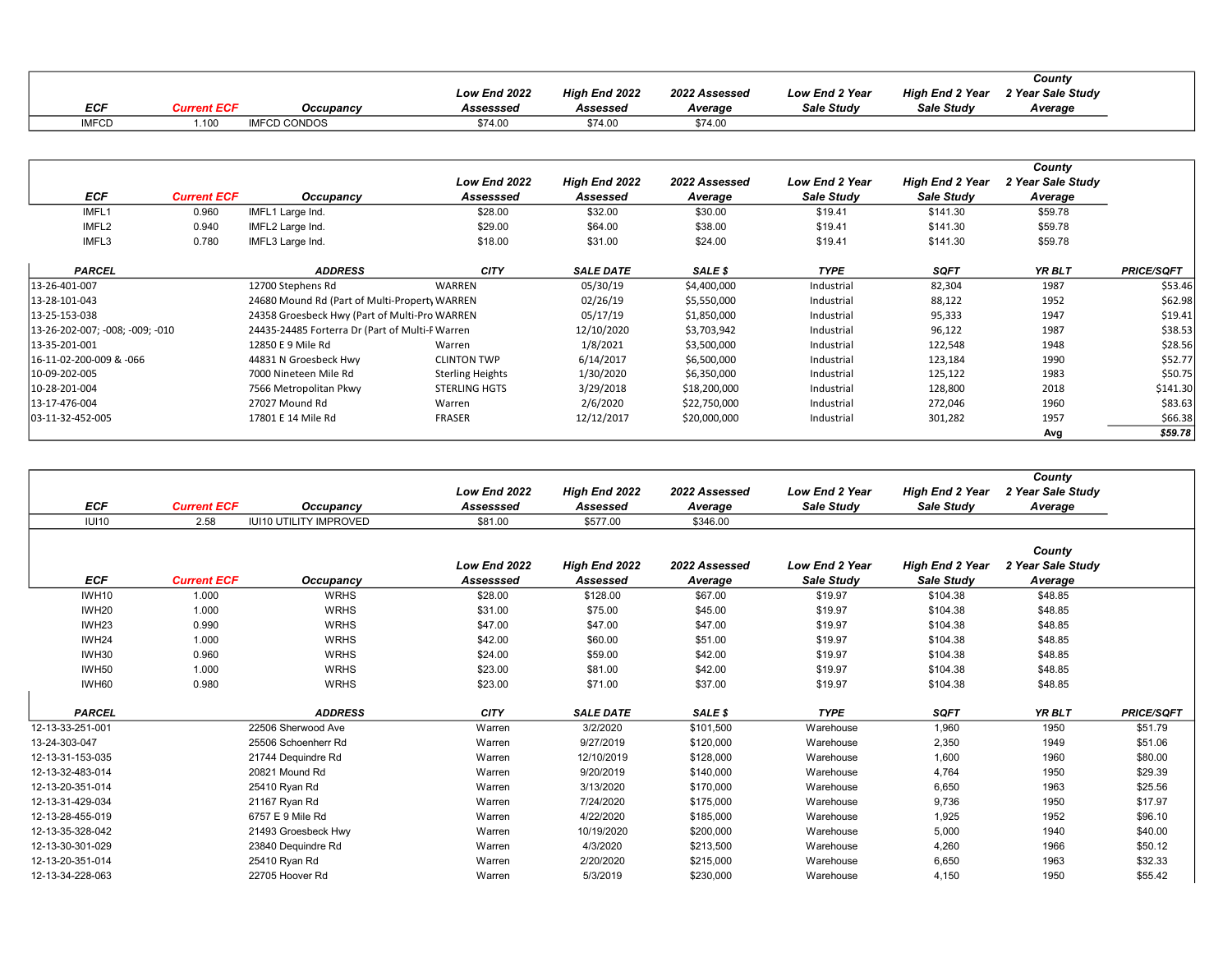| 13-27-478-023    | 11525 E Nine Mile Rd                     | Warren | 3/22/2021  | \$240,000    | Warehouse | 3,912   | 1959 | \$61.35  |
|------------------|------------------------------------------|--------|------------|--------------|-----------|---------|------|----------|
| 13-32-480-035    | 5531 E Eight Mile Rd                     | Warren | 8/17/2020  | \$247,000    | Warehouse | 3,000   | 1974 | \$82.33  |
| 12-13-25-352-035 | 23260 Roseberry Ave                      | Warren | 8/19/2019  | \$255,000    | Warehouse | 5,525   | 1986 | \$46.15  |
| 13-34-201-029    | 11044 E Nine Mile Rd                     | Warren | 2/17/2021  | \$270,000    | Warehouse | 5,760   | 1990 | \$46.88  |
| 12-13-31-429-034 | 21167 Ryan Rd                            | Warren | 7/24/2020  | \$275,000    | Warehouse | 9,736   | 1950 | \$28.25  |
| 12-13-20-353-029 | 4145 E 10 Mile Rd                        | Warren | 12/21/2020 | \$285,000    | Warehouse | 5,460   | 1953 | \$52.20  |
| 12-13-32-351-013 | 21054-21072 Ryan Rd                      | Warren | 4/5/2019   | \$288,000    | Warehouse | 11,468  | 1950 | \$25.11  |
| 12-13-27-276-016 | 11385 Stephens Rd                        | Warren | 1/11/2021  | \$299,000    | Warehouse | 5,500   | 1963 | \$54.36  |
| 12-13-28-455-025 | 6827 E 9 Mile Rd                         | Warren | 1/24/2020  | \$310,000    | Warehouse | 6,000   | 1952 | \$51.67  |
| 12-13-26-102-014 | 24872 Gibson Dr                          | Warren | 6/28/2019  | \$310,000    | Warehouse | 7,164   | 1969 | \$43.27  |
| 12-13-35-254-024 | 21750 Schmeman Ave                       | Warren | 8/15/2019  | \$317,000    | Warehouse | 7,872   | 1952 | \$40.27  |
| 13-35-454-044    | 12813 E 8 Mile Rd                        | Warren | 10/22/2019 | \$325,000    | Warehouse | 12,500  | 1966 | \$26.00  |
| 12-13-25-351-015 | 23051-23127 Roseberry Ave                | Warren | 5/16/2019  | \$355,000    | Warehouse | 9,216   | 1967 | \$38.52  |
| 12-13-35-101-016 | 22750 Hoover Rd                          | Warren | 9/30/2019  | \$375,000    | Warehouse | 24,260  | 1950 | \$15.46  |
| 12-13-25-353-045 | 13845 E 9 Mile Rd                        | Warren | 1/15/2021  | \$380,000    | Warehouse | 5,376   | 1956 | \$70.68  |
| 13-32-457-033    | 5129 E Eight Mile Rd                     | Warren | 11/6/2020  | \$387,000    | Warehouse | 7,200   | 1970 | \$53.75  |
| 12-13-24-126-035 | 26713 Bunert Rd                          | Warren | 11/23/2020 | \$390,000    | Warehouse | 8,720   | 1977 | \$44.72  |
| 12-13-30-227-026 | 24856 Romano St                          | Warren | 6/11/2020  | \$395,000    | Warehouse | 7,600   | 1979 | \$51.97  |
| 12-13-31-152-022 | 21816 Dequindre Rd                       | Warren | 11/27/2019 | \$400,000    | Warehouse | 10,199  | 1964 | \$39.22  |
| 12-13-33-202-025 | 22840-22842 Sherwood Ave                 | Warren | 1/14/2020  | \$420,000    | Warehouse | 9,880   | 1948 | \$42.51  |
| 12-13-34-426-005 | 21221 Hoover Rd                          | Warren | 6/23/2020  | \$432,000    | Warehouse | 34,200  |      | \$12.63  |
| 12-13-25-352-036 | 23300-23314 Roseberry Ave                | Warren | 10/31/2019 | \$505,000    | Warehouse | 14,474  | 1988 | \$34.89  |
| 12-13-25-176-029 | 14055 Stephens Rd                        | Warren | 7/30/2020  | \$515,000    | Warehouse | 10,514  | 1964 | \$48.98  |
| 12-13-26-227-043 | 24607 Schoenherr Rd                      | Warren | 12/18/2020 | \$570,000    | Warehouse | 12,647  | 1981 | \$45.07  |
| 12-13-19-301-038 | 1989 Tobsal Ct                           | Warren | 3/26/2020  | \$600,000    | Warehouse | 13,112  | 1996 | \$45.76  |
| 13-26-227-020    | 24660 Schoenherr Rd                      | Warren | 8/17/2020  | \$625,000    | Warehouse | 28,839  | 1967 | \$21.67  |
| 12-13-30-151-012 | 2145 Centerwood Dr                       | Warren | 4/5/2019   | \$690,000    | Warehouse | 17,800  | 1988 | \$38.76  |
| 12-13-20-427-034 | 5860 Frazho Rd                           | Warren | 4/12/2019  | \$773,000    | Warehouse | 14,808  | 1977 | \$52.20  |
| 12-13-04-329-007 | 6655-6699 Chicago Rd                     | Warren | 11/23/2020 | \$875,000    | Warehouse | 19,618  | 1968 | \$44.60  |
| 12-13-30-151-020 | 2201 Centerwood Dr                       | Warren | 10/30/2020 | \$900,000    | Warehouse | 11,900  | 1990 | \$75.63  |
| 12-13-31-429-045 | 21251 Ryan Rd (Part of Multi-Property Sa | Warren | 4/26/2019  | \$920,375    | Warehouse | 28,750  | 1970 | \$32.01  |
| 12-13-08-151-002 | 30500 Ryan Rd (Part of Portfolio)        | Warren | 5/14/2019  | \$990,080    | Warehouse | 21,573  | 1968 | \$45.89  |
| 12-13-27-426-032 | 11450 Stephens Rd                        | Warren | 8/5/2019   | \$1,000,000  | Warehouse | 34,572  | 1947 | \$28.93  |
| 12-13-17-229-004 | 5601 Enterprise Ct                       | Warren | 12/10/2019 | \$1,295,000  | Warehouse | 19,904  | 1991 | \$65.06  |
| 12-13-04-401-005 | 6877 Miller Dr                           | Warren | 12/22/2020 | \$1,300,000  | Warehouse | 12,455  | 1985 | \$104.38 |
| 12-13-19-353-013 | 2001-2015 E 10 Mile Rd                   | Warren | 6/17/2020  | \$1,300,000  | Warehouse | 27,432  | 1994 | \$47.39  |
| 13-35-201-011    | 12816-12832 E Nine Mile Rd               | Warren | 9/8/2020   | \$1,500,000  | Warehouse | 15,297  | 1998 | \$98.06  |
| 12-13-24-227-024 | 26692 Groesbeck Hwy                      | Warren | 2/4/2021   | \$1,800,000  | Warehouse | 32,016  | 1979 | \$56.22  |
| 12-13-04-201-026 | 6990 Murthum Ave                         | Warren | 11/19/2019 | \$1,950,000  | Warehouse | 28,110  | 2003 | \$69.37  |
| 12-13-26-401-007 | 12700 Stephens Rd                        | Warren | 5/31/2019  | \$4,400,000  | Warehouse | 80,000  | 1987 | \$55.00  |
| 12-13-17-476-004 | 27027 Mound Rd                           | Warren | 2/11/2020  | \$22,750,000 | Warehouse | 311,123 | 1960 | \$73.12  |
|                  |                                          |        |            |              |           |         | Avg  | \$48.85  |
|                  |                                          |        |            |              |           |         |      |          |